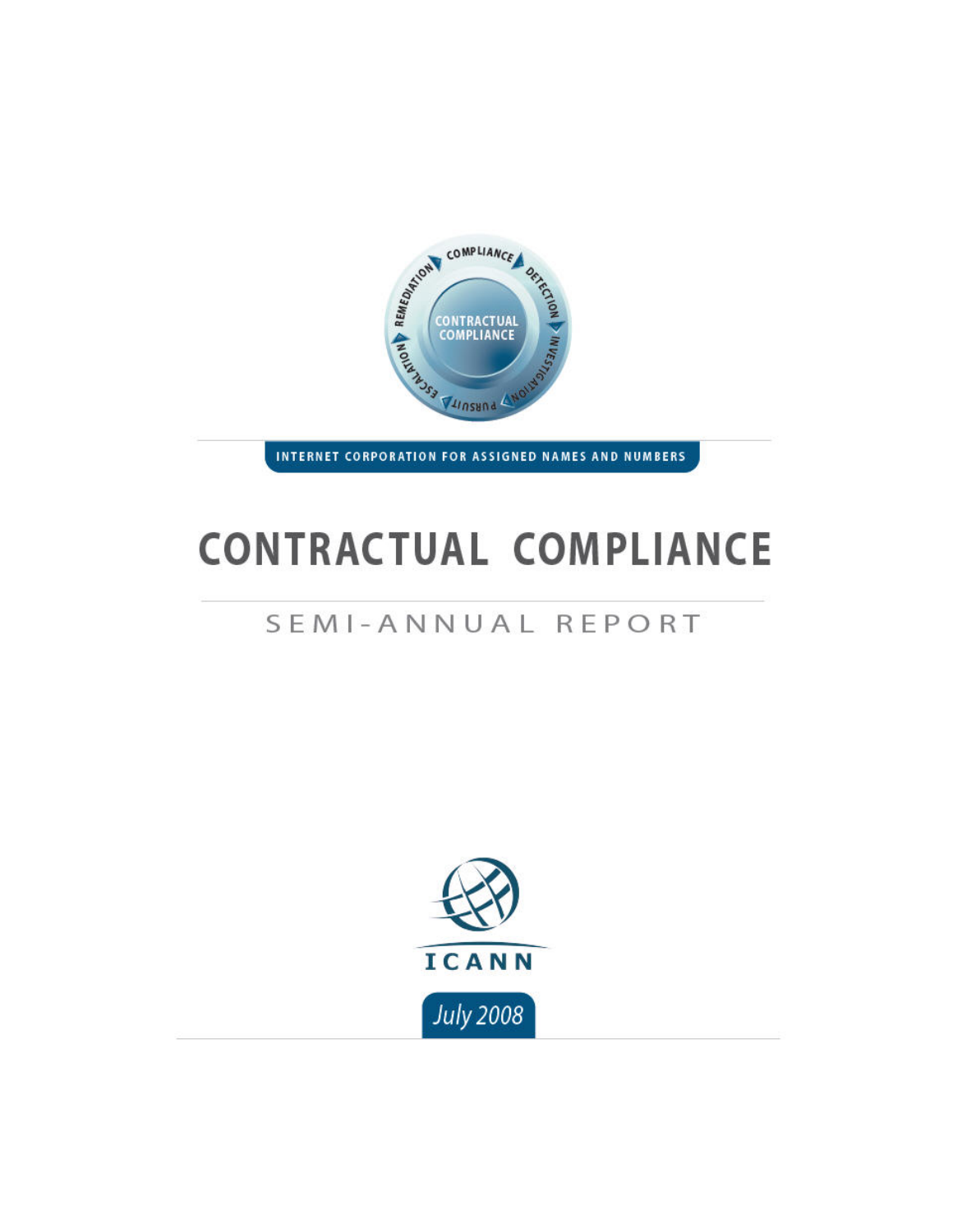# **Table of Contents**

| 1.  |                                                                                      |
|-----|--------------------------------------------------------------------------------------|
| 1.1 |                                                                                      |
| 1.2 |                                                                                      |
| 1.3 |                                                                                      |
| 1.4 |                                                                                      |
| 1.5 |                                                                                      |
| 2.  |                                                                                      |
| 2.1 |                                                                                      |
| 3.  |                                                                                      |
| 3.1 | Registry Performance Specifications Audit Brief Description and Findings  6          |
| 3.2 | Registrar Insurance Verification - Brief Description and Findings 6                  |
| 3.3 | Registrar Whois Data Inaccuracy Investigation Audit - Brief Description and Findings |
|     |                                                                                      |
| 3.4 | Registrar Whois Data Reminder Policy Survey and Compliance Audit - Brief             |
| 4.  | DETAILED INFORMATION REGARDING AUDIT FINDINGS AND CONTRACTUAL                        |
| 4.1 |                                                                                      |
| 4.2 |                                                                                      |
| 4.3 |                                                                                      |
| 4.4 | Registrar Whois Data Reminder Policy Survey and Compliance Audit  28                 |
| 4.5 |                                                                                      |
| 4.6 |                                                                                      |
| 4.7 |                                                                                      |
| 5.  |                                                                                      |

# **List of Figures**

| Figure 4-1 – Registries that Compared Actual Performance with Contract Requirements Note: The 6<br>registries are still compliant because they proved their compliance through other means. . 14 |  |
|--------------------------------------------------------------------------------------------------------------------------------------------------------------------------------------------------|--|
| Figure 4-2 – Registries Reporting Substantial Performance Specifications Compliance. Also notes number                                                                                           |  |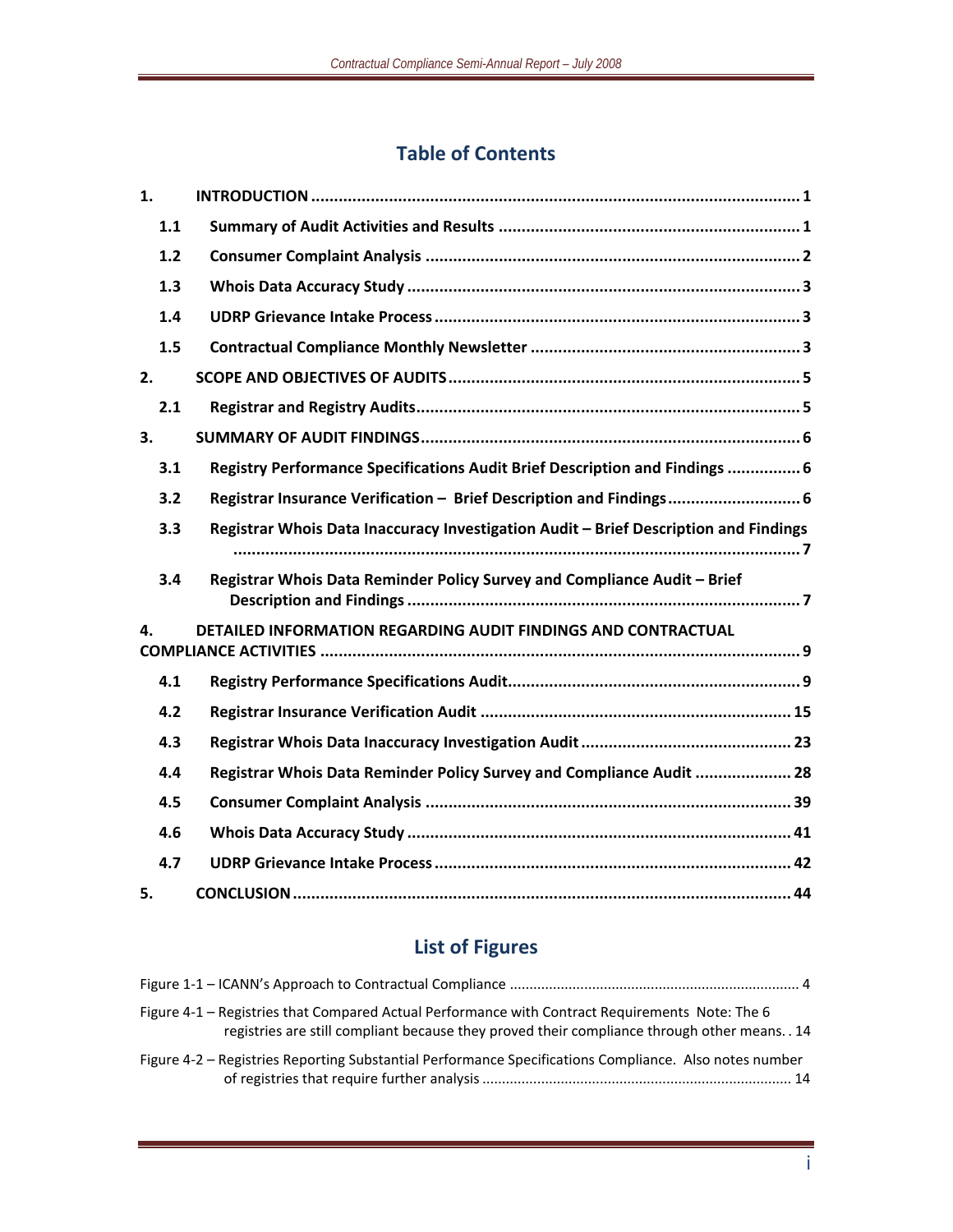| Figure 4-3 - Registries Providing Performance Levels As Evidence of Compliance. Note: All 12 registries                                                                                          |  |
|--------------------------------------------------------------------------------------------------------------------------------------------------------------------------------------------------|--|
|                                                                                                                                                                                                  |  |
|                                                                                                                                                                                                  |  |
| Figure 4-6 - Percentages of Registrars That Replied and Those That Did Not Reply to the Insurance<br>Verification Audit. (Reasons for Incomplete Include Expired Policies and Late Responses) 21 |  |
| Figure 4-7 - Percentage of Total Number of Accredited Registrars That Met Registrar Accreditation                                                                                                |  |
| Figure 4-8 - Registrars that responded (either adequately or inadequately), and did not respond, to the                                                                                          |  |
| Figure 4-9 - Responses ICANN received from registrars that were contacted and asked to respond to the                                                                                            |  |
|                                                                                                                                                                                                  |  |
| Figure 4-11 - Registrants sent WDRP notices (by registrars required to send notices) 33                                                                                                          |  |
|                                                                                                                                                                                                  |  |
|                                                                                                                                                                                                  |  |
|                                                                                                                                                                                                  |  |
|                                                                                                                                                                                                  |  |

# **List of Tables**

| Table 4-1 - Domain Name Analysis of the Whois Data Inaccuracy Investigation Audit 28        |  |
|---------------------------------------------------------------------------------------------|--|
| Table 4-2 – Estimated Total gTLD Names Under Registrar Sponsorship as of 1 January 2007  31 |  |
|                                                                                             |  |
|                                                                                             |  |
|                                                                                             |  |
|                                                                                             |  |

# **List of Appendices**

| Appendix A-4 – Insurance Verification Audit Sample Follow-up Letter #1 emailed 7 January 2008  19 |  |
|---------------------------------------------------------------------------------------------------|--|
| Appendix A-5 – Insurance Verification Audit Sample Follow-up Letter #2 emailed 10 March 2008  20  |  |
|                                                                                                   |  |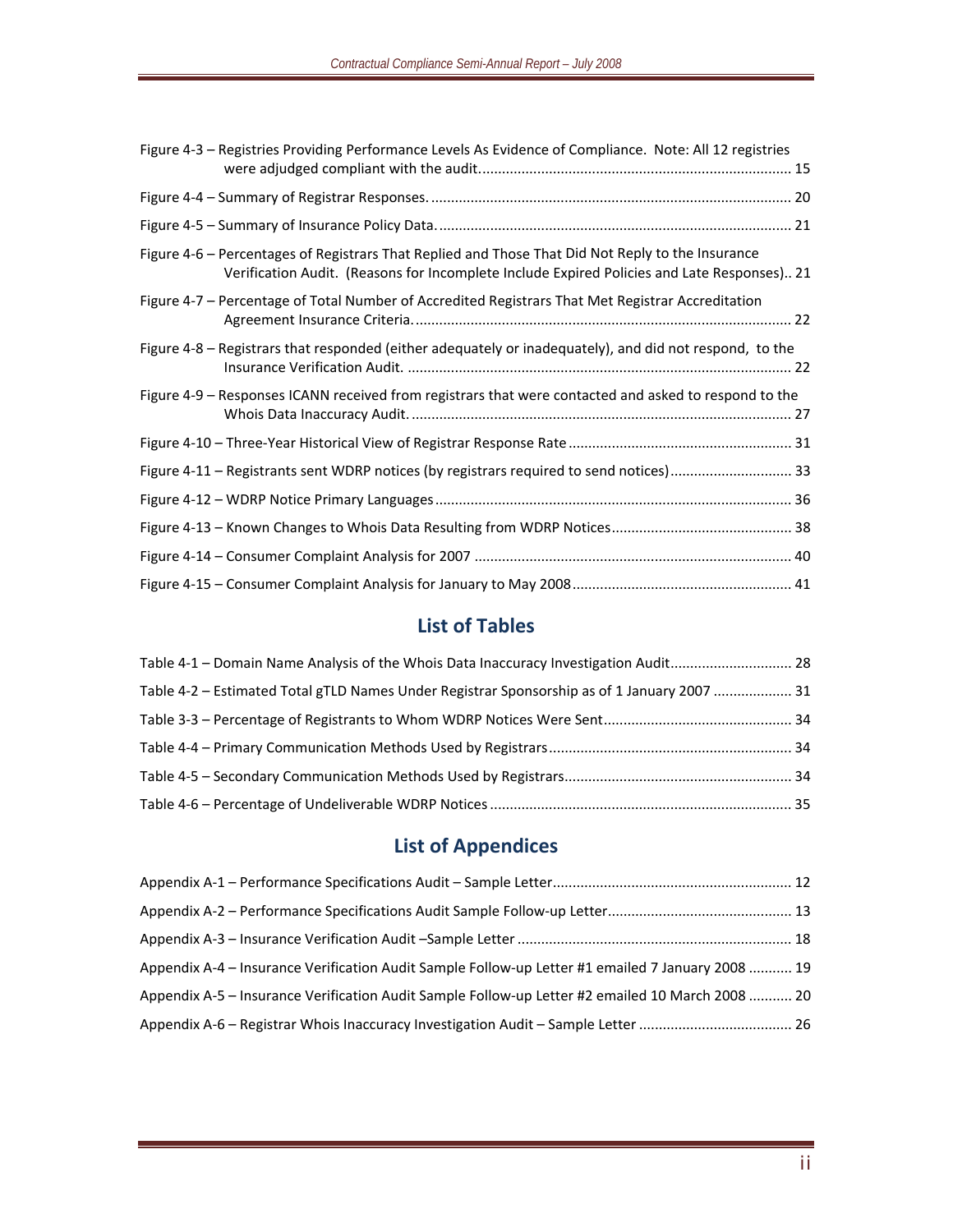# **1. INTRODUCTION**

In an effort to provide timely information regarding contractual compliance activities, the Contractual Compliance Department publishes reports twice a year. The contractual compliance reports include registrar and registry audit methodologies, audit results, a consumer complaint analysis, and information regarding contractual compliance projects and initiatives.

Since publication of the department's last report dated 18 October 2007, the department continued conducting contractual compliance audits, hired a compliance audit manager, began recruitment of additional positions, received budgetary approval for significantly increased resources in this new fiscal year, and launched a monthly newsletter. The department continued to conduct audits to pursue registrars and registries that had not sufficiently responded to previous audits. Additionally, during this period, ICANN examined the results of the Uniform Domain Name Dispute Resolution Policy (UDRP) Intake Process and designed and launched a procedure to facilitate registrar compliance with UDRP Approved Dispute Resolution Provider (Provider) decisions.

## **1.1 Summary of Audit Activities and Results**

The Contractual Compliance Department continued to conduct a Registrar Insurance Verification Audit to determine whether registrars are maintaining commercial general liability insurance as required by the Registrar Accreditation Agreement (RAA). The department commenced a registrar Whois Data Inaccuracy Investigation Audit to assess whether registrars are investigating reports of Whois inaccuracy as required by the RAA. The department also conducted a Whois Data Reminder Policy (WDRP) Audit to assess whether registrars are sending notices to registrants insisting registrants update their Whois information, as required by the WDRP. Additionally, the department conducted a Registry Performance Specifications Audit to assess whether registries are complying with the service availability and performance standards set forth in their agreements.

ICANN conducted each audit by following consistent procedures established before the audit commenced. This report contains details of the audit procedures and findings, observations and conclusions.

The audits conducted between October 2007 and June 2008 (Reporting Period) were a natural progression since the department published the last semi‐annual report. They also form the foundation of ongoing audits in late 2008. The audits performed during the Reporting Period informed ICANN which registrars and registries did

*Consistent with the terms of the registrar and registry agreements, ICANN has begun the process of notifying parties found noncompliant and requesting that they cure cited breaches to avoid escalated compliance action, including possible termination.*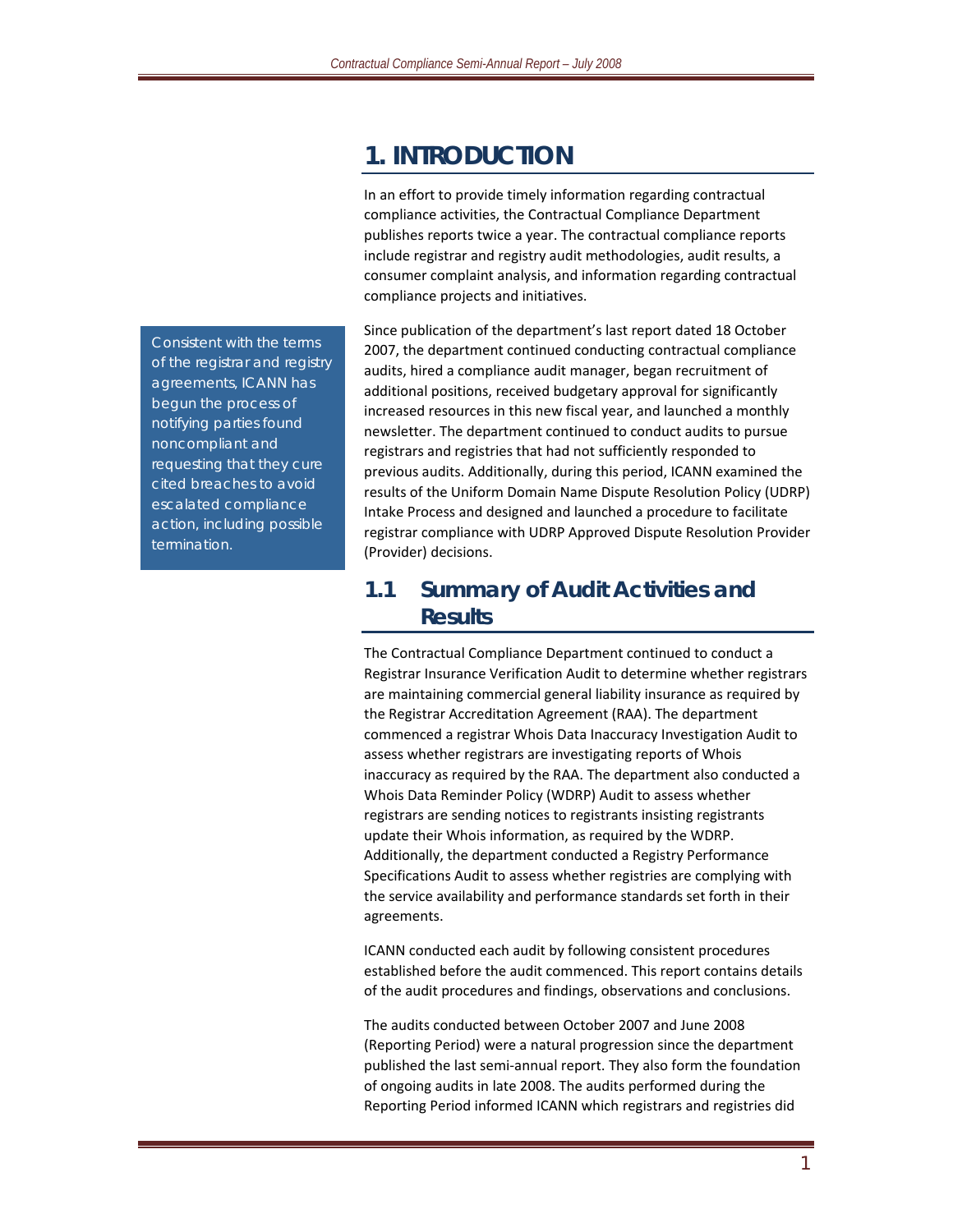not meet certain contractually mandated requirements. Consistent with the terms of the registrar and registry agreements, ICANN has begun the process of notifying parties found noncompliant and requesting that they cure cited breaches to avoid escalated compliance action, including possible termination.

Staff completed the Performance Specifications Audit. Of the 14 generic Top‐Level Domain (gTLD) registries that ICANN audited, 12 registries were substantially compliant with their contractually mandated performance specifications between June and August 2007. Two registries were not recording performance specifications data between June and August 2007, but have since commenced recording and providing this data to ICANN.

Staff completed step one of the two‐step Registrar Insurance Verification Audit in May 2007. Staff determined 778 of the 901 registrars audited, between December 2007 and May 2008, met the insurance criteria in the RAA. Step two includes follow‐up action and possible sanctions against the 123 registrars who did not respond to the audit or prove they met the insurance criteria.

The Whois Data Inaccuracy Investigation Audit is ongoing. However, certain registrars are currently investigating Whois information associated with certain domain names at ICANN's request. In addition, staff is implementing a system that will ensure staff reviews every alleged inaccuracy report for a particularized inaccuracy before sending the report to the registrar. Staff expects to implement this system by December 2008.

The Whois Data Reminder Policy Compliance Audit has been completed annually for several years now and provides information for the period between December 2006 and November 2007. This year, a total of 850 of the 901 registrars responded to the 2007 survey questionnaire emailed to all ICANN‐accredited registrars. 98% of all audit responders were found in compliance with the form and content requirements for reminder notices sent by registrars. Follow‐up action has been taken concerning the remaining nonresponsive registrars including possible breach proceedings to those registrars that failed to cure.

ICANN will use the audit information contained in this report to increase registrar and registry awareness of contract requirements and to encourage best business practices.

### **1.2 Consumer Complaint Analysis**

The volume of consumer complaints received by ICANN has consistently increased over the years due to the proliferation of ICANN‐accredited registrars in the market place. ICANN currently processes consumer complaints via consumer complaint e‐mail

*ICANN will use the audit information in this report to increase registrar and registry awareness of contract requirements and to encourage best business practices.*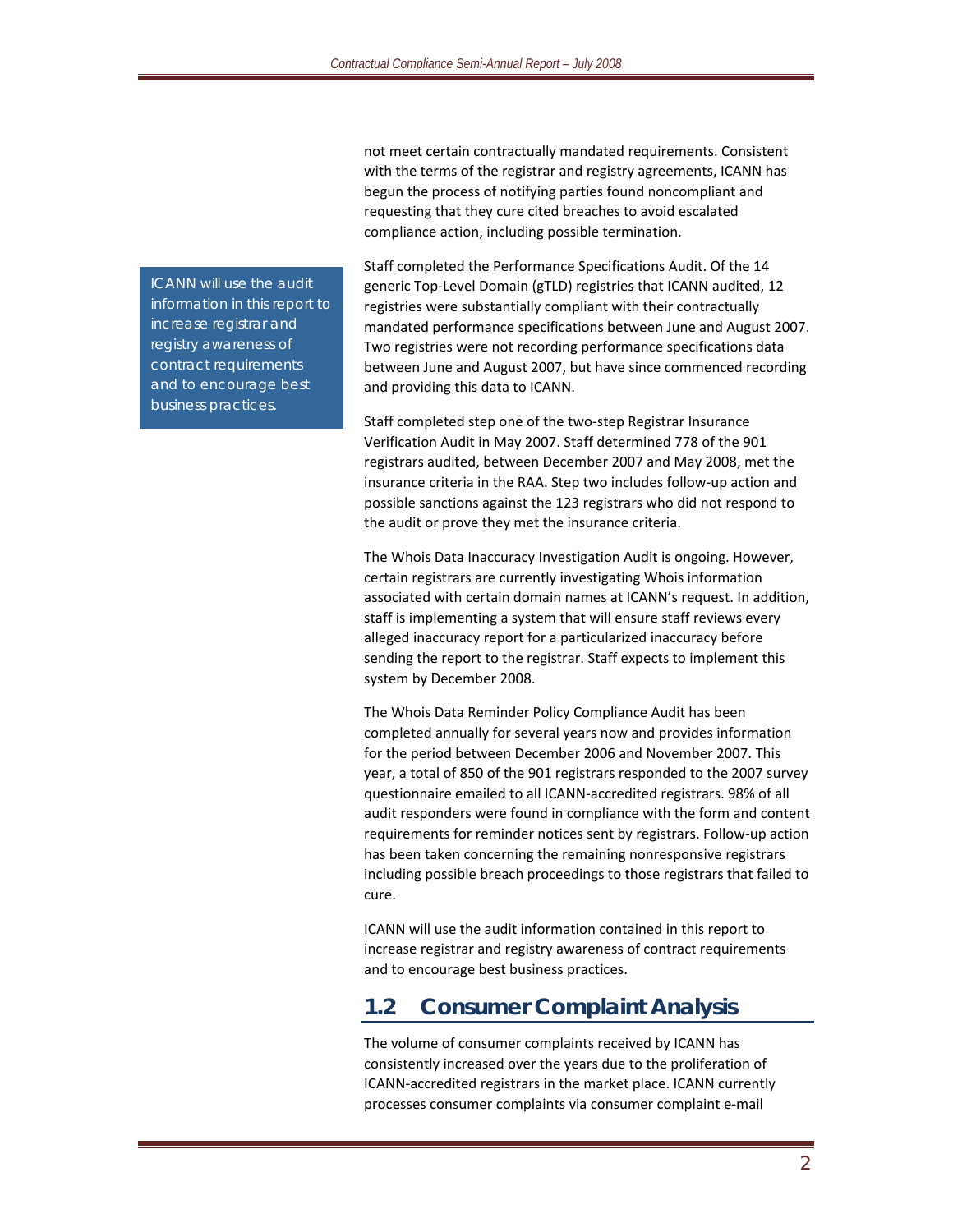accounts, facsimile, telephone and postal mail. This report includes information regarding the complaints received by category in 2007 and the first 5 months of 2008.

# **1.3 Whois Data Accuracy Study**

In November 2007, ICANN launched the developmental phase of a Whois Data Accuracy Study. The purpose of the study is to provide useful information to ICANN constituencies and the Internet community regarding Whois data accuracy. This is the first study ICANN has conducted of this type and considerable work has been done.

## **1.4 UDRP Grievance Intake Process**

In consultation with the Intellectual Property Constituency, ICANN designed the UDRP Grievance Intake Process to assist parties that experience difficulty getting a registrar to comply with a Provider decision. The Contractual Compliance Department created a website where such grievances may be filed. http://reports.internic.net/cgi/uirs

- Grievants may file a grievance using ICANN's Grievance Intake System 15 days after a Provider renders a final decision.
- ICANN transmits the grievant's information to the impacted registrar for resolution.
- If the grievant and the impacted‐registrar do not resolve the matter within 10 business days, the grievant can use the Grievance Intake System to follow‐up on the UDRP grievance.
- Upon receiving a follow-up grievance, ICANN will launch its own investigation.
- At the end of the investigation period, ICANN will inform the grievant of its conclusions. The first Grievant used the system in June 2008. The matter was resolved in an expeditious matter.

# **1.5 Contractual Compliance Monthly Newsletter**

In April 2008, the department began publishing a monthly contractual compliance newsletter. Each month, the newsletter covers:

- Enforcement statistics
- An in‐depth look at some part of the compliance process
- Proactive compliance: audits and studies
- New advisories for registries and registrars (if any; none in this issue)
- Upcoming events

*In November 2007, ICANN launched the developmental phase of a Whois Data Accuracy Study. The study's purpose is to provide useful information to ICANN constituencies and the Internet community about Whois data accuracy.*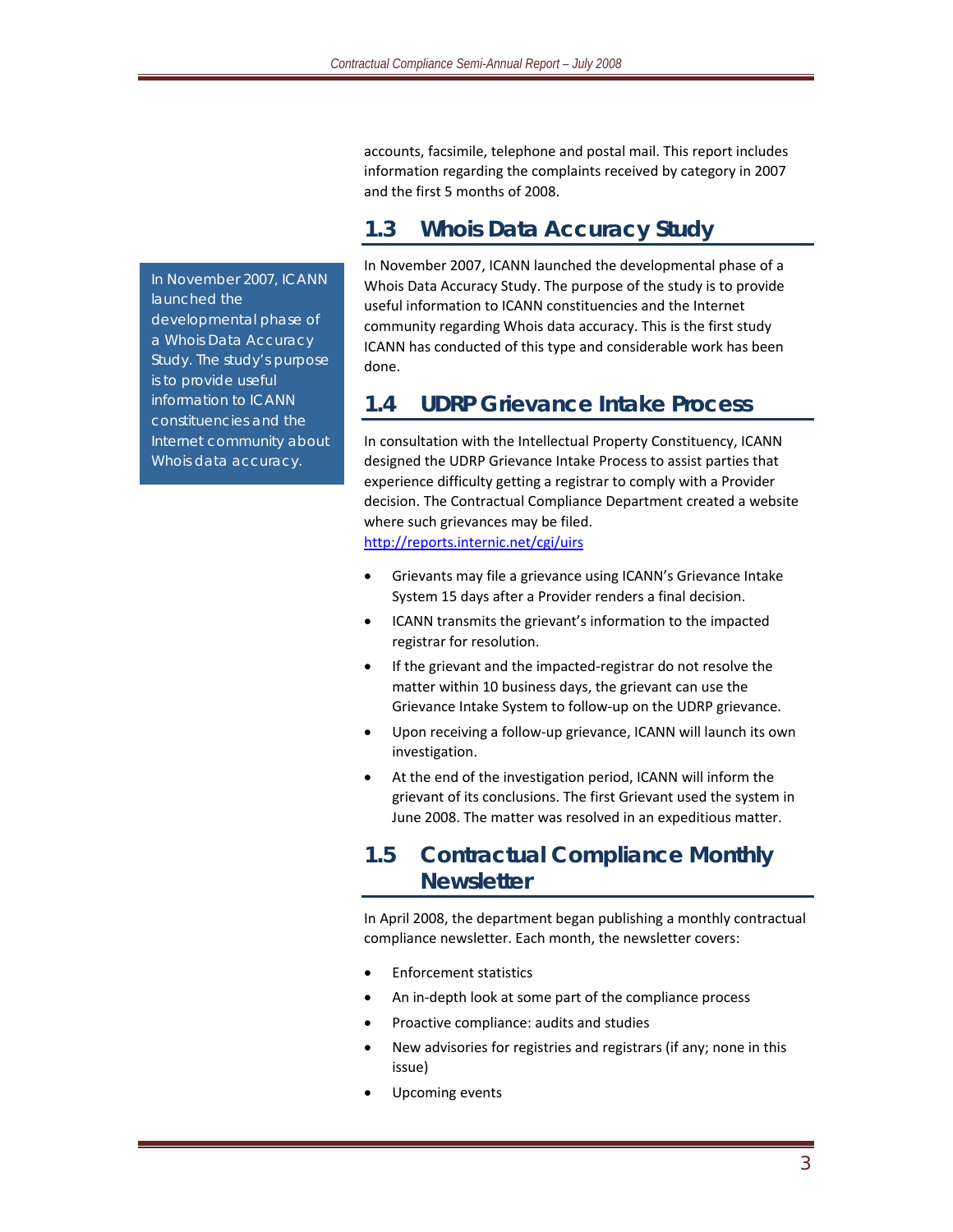The newsletter is available for public viewing on ICANN's website at http://www.icann.org/compliance/newsletter/

Your comments regarding this report, ICANN's contractual compliance program, or any other compliance related comments may be sent to compliancecomments@icann.org. Posted comments are available for viewing at http://forum.icann.org/lists/compliancecomments.



#### **Compliance**

- ICANN presumes contracted parties are complying with their contractual obligations.
- Contractual Compliance Department helps contracted parties maintain compliance by conducting workshops and seminars throughout the world to inform contracted parties of their obligations.

#### **Pursuit**

- **Based on the investigation** results, contractual compliance staff pursues clear contract violations with registrars and registries.
- First, contractual compliance staff attempts to resolve cases of noncompliance informally by requesting parties comply with the contract.

- **ICANN receives complaints** regarding alleged contract violations each day from consumers, UDRP providers, registrars, registries and other interested parties.
- **ICANN monitors blogs,** newspapers and other media to stay abreast of community trends that might affect contractual compliance.

#### **Escalation**

 When informal resolution of contract violations is impossible, unsuccessful or imprudent, ICANN commences formal breach proceedings.

#### **Investigation**

• Contractual compliance staff gathers and reviews facts to determine whether parties warrant further investigation and, in some cases, seeks advice and consultation with other internal departments.

#### **Remediation**

Contractual compliance staff monitors parties to determine whether they cure cited breaches or whether they should be considered for termination.

Figure 1‐1 – ICANN's Approach to Contractual Compliance. *ICANN developed a comprehensive approach to contractual compliance to ensure that registrars and registries comply with the terms of their agreements. This approach includes providing information to registrars and registries to encourage compliance as well as escalation procedures designed to bring parties into compliance or to terminate their contracts.*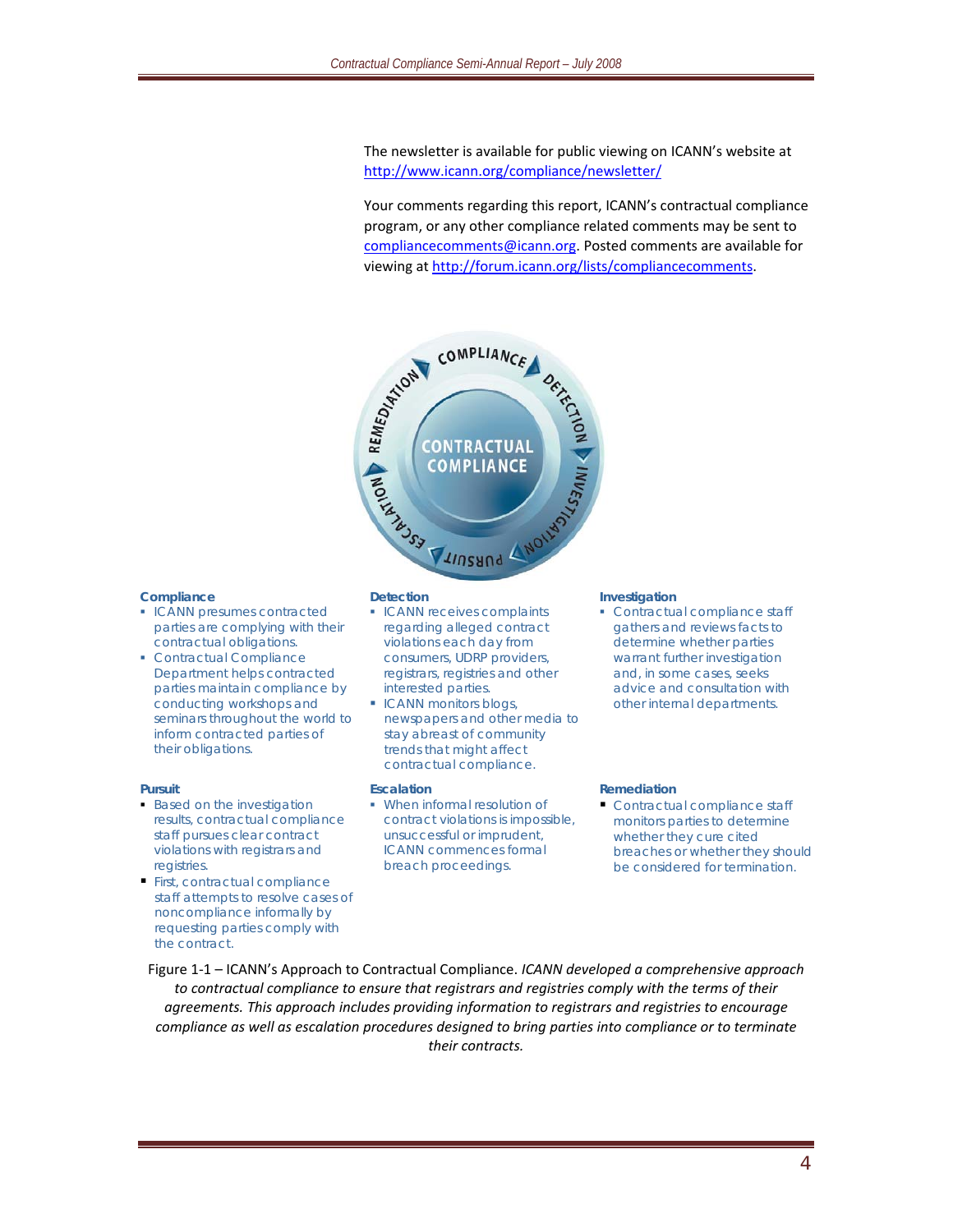# **2. SCOPE AND OBJECTIVES OF AUDITS**

*The registrar contractual compliance audits commenced since October 2007 focused on registrar compliance with specific provisions of the RAA regarding commercial general liability insurance, investigation of Whois inaccuracy reports and the Whois Data Reminder Policy.*

# **2.1 Registrar and Registry Audits**

The registrar contractual compliance audits commenced since October 2007 focused on registrar compliance with specific provisions of the RAA regarding commercial general liability insurance, investigation of Whois inaccuracy reports and the Whois Data Reminder Policy. The registry contractual compliance audit conducted during this Reporting Period focused on contractually mandated performance specifications outlined in each Registry Agreement.

The contractual compliance audit objectives are to:

- Enforce contractual compliance,
- Assess compliance with contract requirements,
- Notify parties identified as noncompliant, provide a reasonable time to cure contract violations and pursue remedies under the agreement for those who do not cure,
- Ensure that registrars and registries provide the community with the contractually mandated service levels, and
- Report audit findings to the Internet community.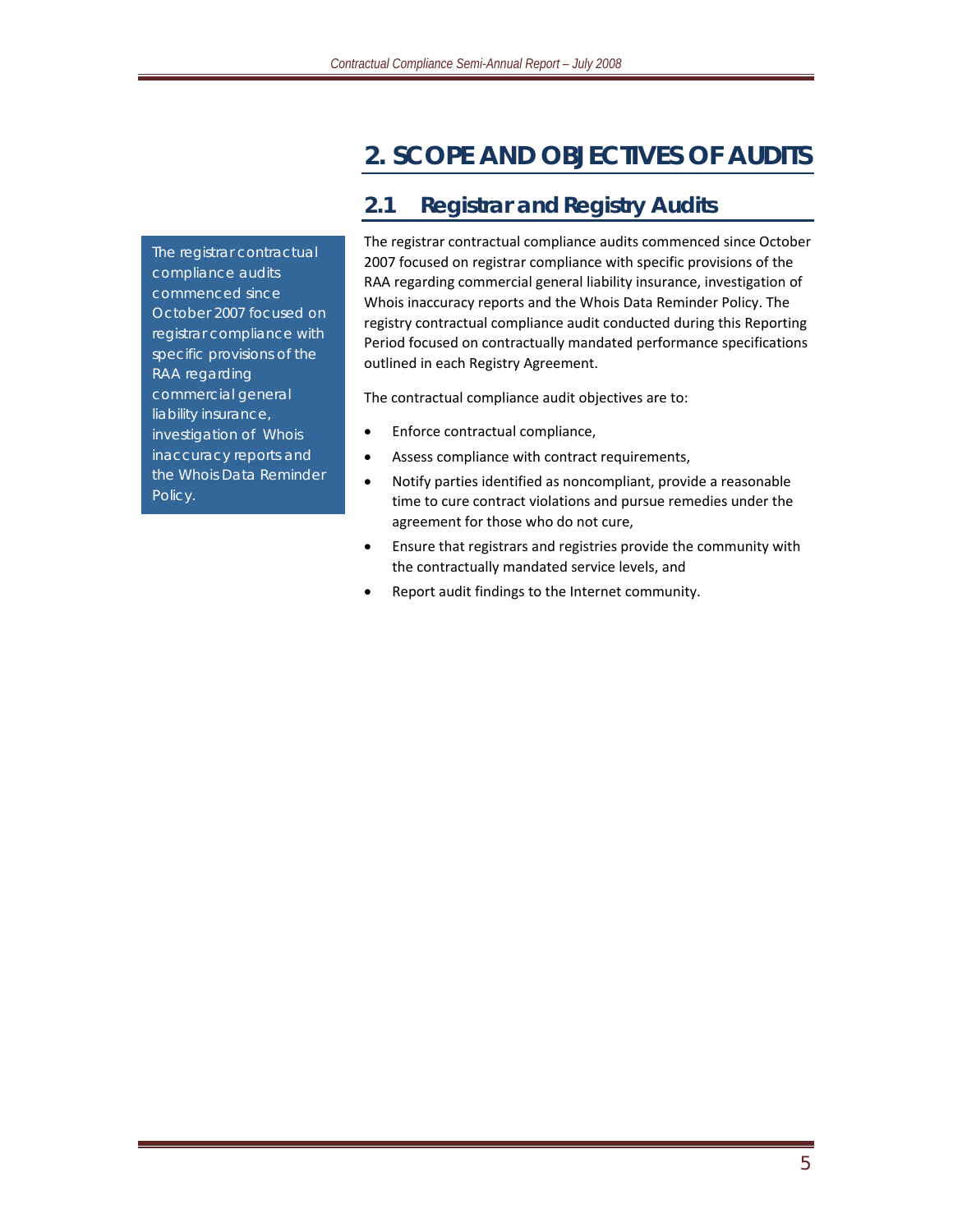*According to monthly reports and/or registry representations, 12 registries were adjudged compliant with their contractually mandated performance specifications between June and August 2007.*

# **3. SUMMARY OF AUDIT FINDINGS**

The audits ICANN conducted during the Reporting Period varied in complexity and findings. This summary contains only the most significant findings. For detailed information regarding how a particular audit was performed, the intent of the audit, ICANN's observations, and follow‐up action taken by ICANN, please refer to Section 4, Detailed Information Regarding Audit Findings And Contractual Compliance Activities, starting on page 9.

# **3.1 Registry Performance Specifications Audit Brief Description and Findings**

ICANN conducted the inaugural Performance Specifications Audit to ensure registry operators complied with their service availability and performance obligations between June and August 2007. ICANN audited registry operators/sponsors for the following top‐level domains:

.aero, .biz, .cat, .com, .coop, .info, .jobs, .mobi, .museum, .name, .net, .org, .pro, and .travel. ICANN did not audit the .tel or .asia top‐level domains, as neither registry had registrations at the time of the audit.

- ICANN made determinations on 12 of 14 registries.
- Two registries were not recording performance specifications data at the time but have since commenced recording and providing this data to ICANN.
- According to monthly reports and/or registry representations, 12 registries were adjudged compliant with their contractually mandated performance specifications between June and August 2007.
- Of the12 registries' monthly reports, 7 compared contractually mandated performance levels with actual service levels during the Reporting Period.
- Learning from the experience in this audit, ICANN is considering a system to independently monitor and verify registry compliance with performance specifications.

# **3.2 Registrar Insurance Verification – Brief Description and Findings**

ICANN conducted a Registrar Insurance Verification Audit to verify whether ICANN‐accredited registrars maintain the insurance coverage required by section 3.10 of the RAA. The RAA requires ICANN‐ accredited registrars to maintain US \$500,000 commercial general liability insurance during the term of their accreditation.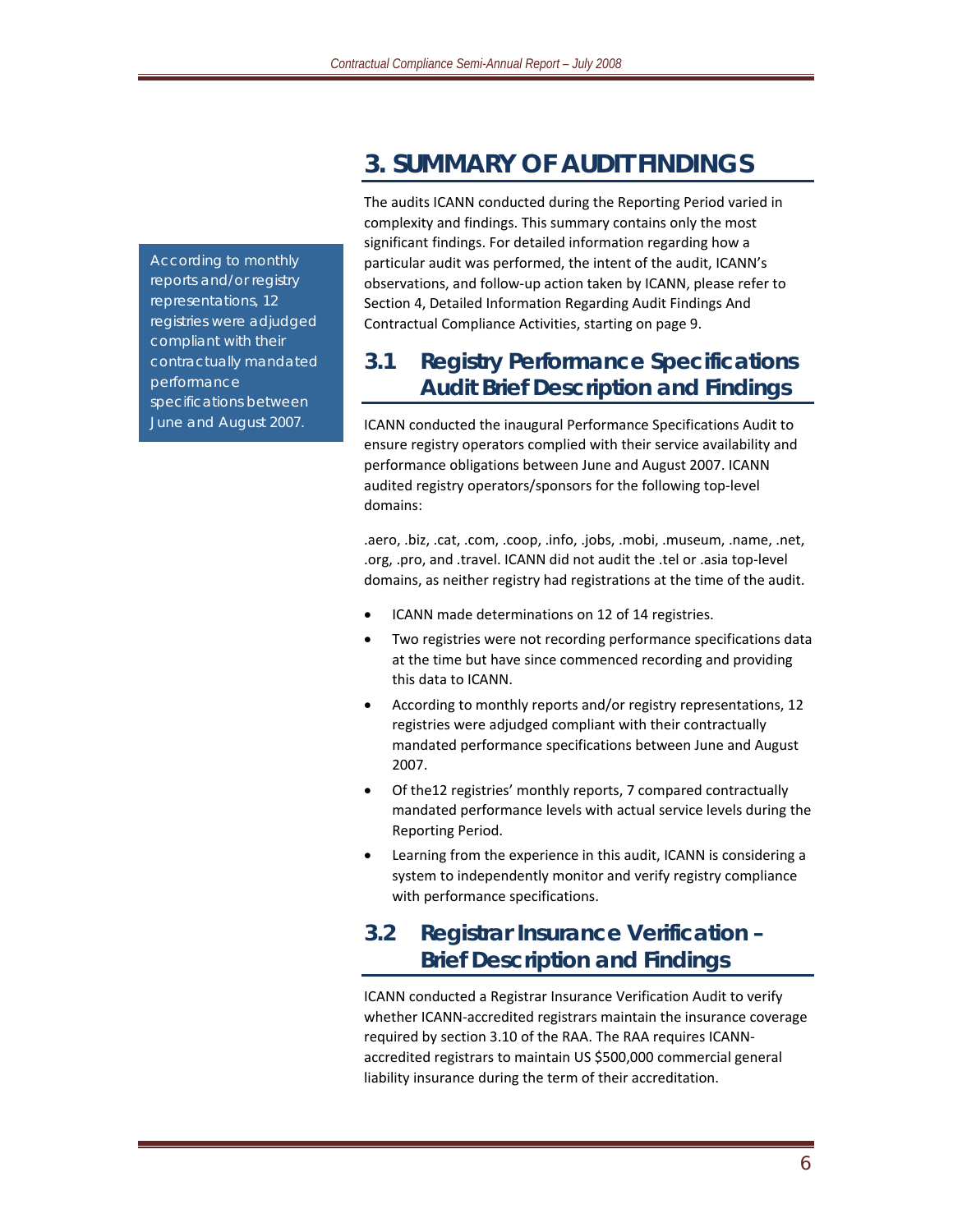- Of 901 accredited registrars, 796 responded to the audit, as of 2 June 2008.
- 105 registrars did not respond to the audit as of 2 June 2008.
- 433 registrars share an insurance policy with at least one other registrar.
- 778 of the 901 registrars met all criteria (proof of current policy and sufficient coverage).
- ICANN's contractual compliance and legal departments are currently considering options, including notices of breach of contract to the noncompliant registrars and registrars that did not respond to the audit.

# **3.3 Registrar Whois Data Inaccuracy Investigation Audit – Brief Description and Findings**

Staff conducted the Whois Data Inaccuracy Investigation Audit in furtherance of Section 3.7.8 of the RAA, which requires registrars to take *reasonable steps* to investigate alleged Whois inaccuracies reported through the WDPRS. Failure to comply with the obligation to investigate and correct inaccurate Whois data constitutes a breach of the RAA. ICANN recognizes that not all alleged Whois inaccuracies are actual inaccuracies. However, registrars must *take reasonable steps* to investigate all alleged Whois inaccuracies.

- After review and analysis of WDPRS notices, ICANN sent notices to 30 registrars due to concerns these registrars may not have responded to a significant number of reports filed through the WDPRS. 23 registrars responded to ICANN's notice.
- 187 domain names were included in the audit. Registrars took action on 89 domain names.
- For 15 domain names ICANN audited and cited as inaccurate, the registrars claimed to have no record of ever sponsoring the name in a gTLD.
- Registrars suggested a few users might use the WDPRS as a means to file numerous complaints not based on actual experience.
- According to representations from several registrars, registrars are currently investigating Whois information associated with domain names specified by ICANN for follow‐up.

# **3.4 Registrar Whois Data Reminder Policy Survey and Compliance Audit – Brief Description and Findings**

ICANN designed the 2007 Whois Data Reminder Policy Survey and Compliance Audit, to evaluate registrar compliance with the Whois

*After review and analysis of WDPRS notices, ICANN sent notices to 30 registrars due to concerns they may not have responded to a significant number of reports filed through the WDPRS. 23 registrars responded to ICANN's notice.*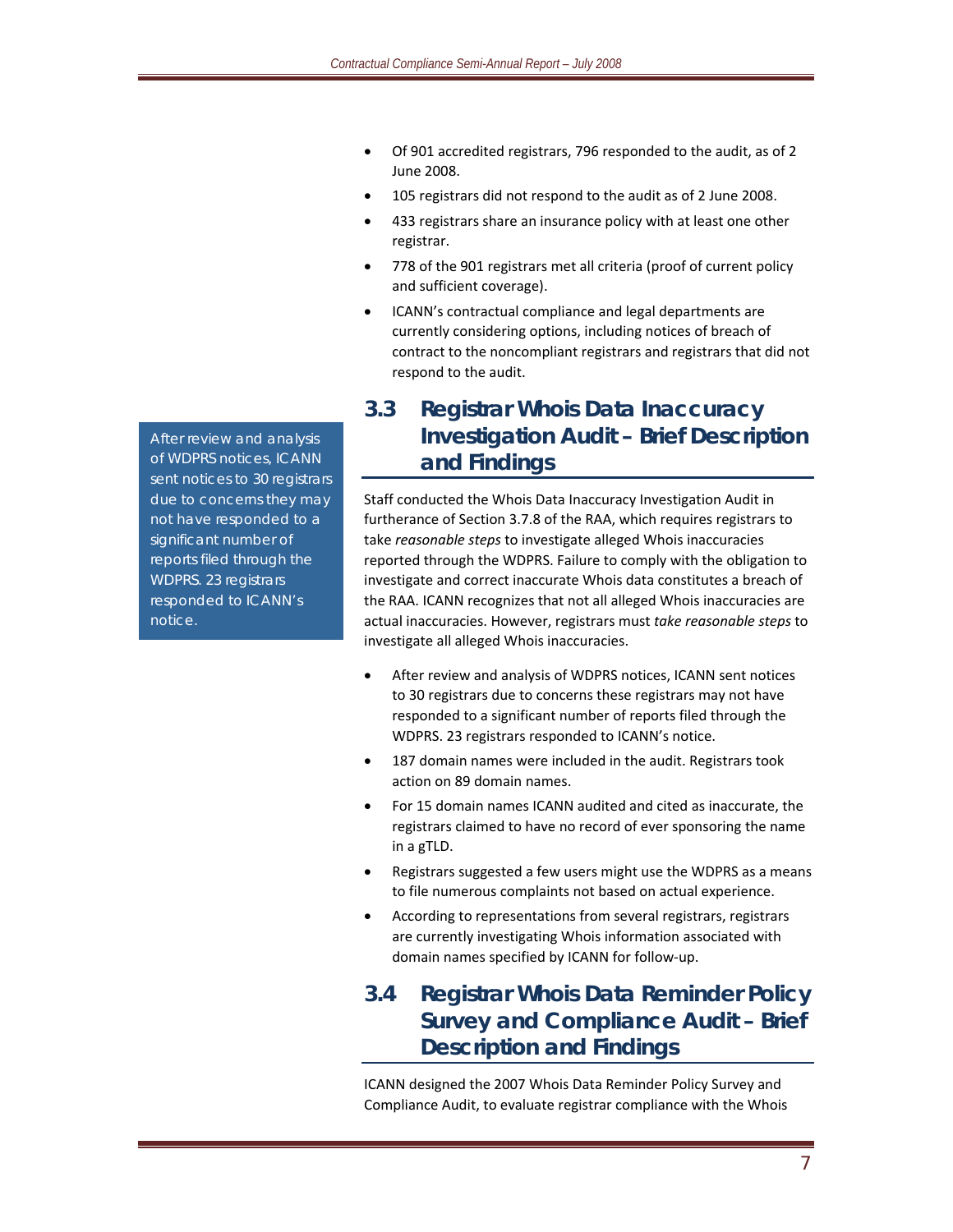Data Reminder Policy (WDRP ‐

http://www.icann.org/registrars/wdrp.htm). ICANN has conducted this audit annually since October 2004. ICANN adopted the WDRP consensus policy on 27 March 2003. The WDRP requires all ICANN‐ accredited registrars, actively selling domain names, to send registrants an annual reminder to update and maintain accurate Whois records.

- Of the 901 ICANN‐accredited registrars audited in 2007, 825 were required to comply with the WDRP as they were actively sponsoring domain names at the time of the audit.
- 98% of all audit responders were found in compliance with the form and content requirements for reminder notices sent by registrars.
- 94% (850) of ICANN‐accredited registrars participated in the 2007 WDRP survey.
- Registrars not complying have been asked to take corrective action.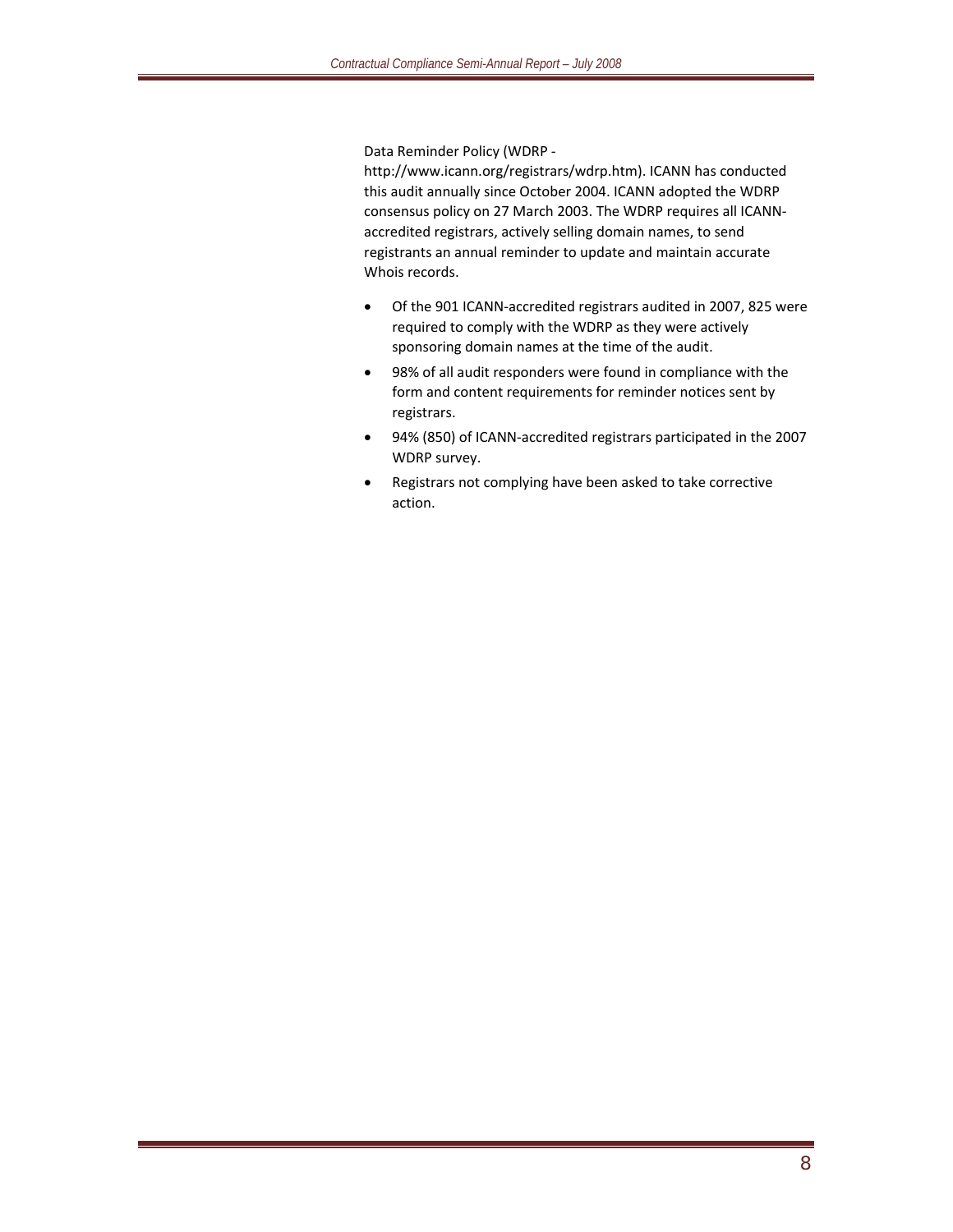# **4. DETAILED INFORMATION REGARDING AUDIT FINDINGS AND CONTRACTUAL COMPLIANCE ACTIVITIES**

*ICANN audited the following registry operators/sponsors for the following TDS: .aero, .biz, .cat, .com, .coop, .info, .jobs, .mobi, .museum, .name, .net, .org, .pro, and .travel.*

| 4.1 |                                                            |  |
|-----|------------------------------------------------------------|--|
| 4.2 |                                                            |  |
| 4.3 | Registrar Whois Data Inaccuracy Investigation Audit 25     |  |
| 4.4 | Registrar Whois Data Reminder Policy Survey and Compliance |  |
| 4.5 |                                                            |  |
| 4.6 |                                                            |  |
|     |                                                            |  |
|     |                                                            |  |

### **4.1 Registry Performance Specifications Audit**

#### **4.1.1 Executive Summary**

ICANN conducted the inaugural Performance Specifications Audit to assess whether registry operators complied with Registry Agreement service availability and performance specifications between June and August 2007. Earlier in 2007, ICANN asked registries whether they complied with their performance specifications as part of the Code of Conduct Audit. All registries and operators surveyed in the Code of Conduct Audit represented they had.

ICANN staff based the audit on service availability and performance requirements in each registry's specific Registry Agreement. For most registries, pertinent performance specification language is set forth in Appendix 7 of the Registry Agreement. Registry monthly reporting requirements are in Appendix 4, Registry Operator's Monthly Report. Appendix 4 requires registry operators to provide ICANN system availability and performance reports at least monthly.

The performance specifications, contained in each Registry Agreement, provide ICANN a means to measure a registry operator's delivery of the registry services and, when applicable, allow for calculation of Service Level Agreement credits payable to registrars pursuant to the applicable Registry Agreement.

ICANN audited the following registry operators/sponsors for the following TLDs: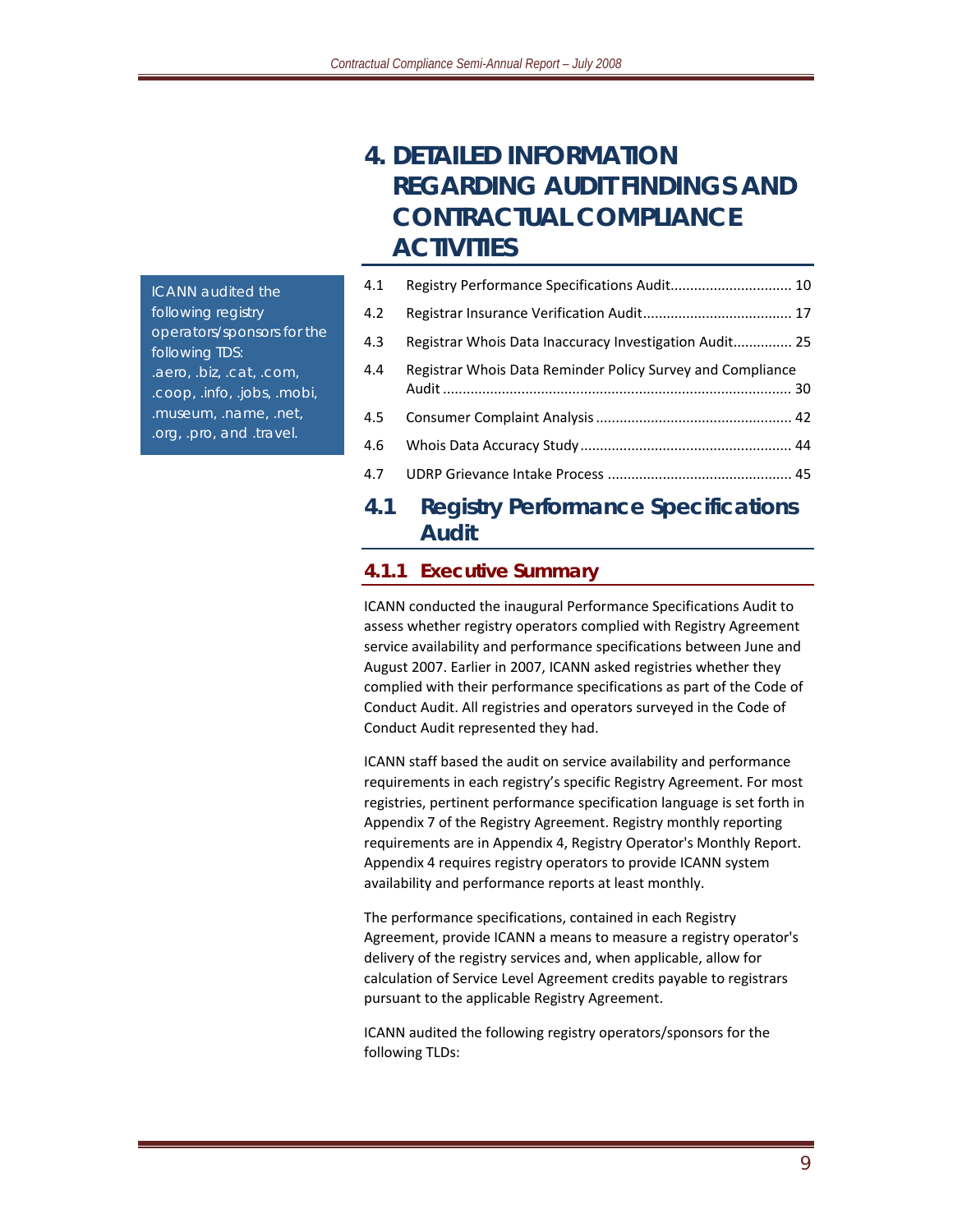.aero, .biz, .cat, .com, .coop, .info, .jobs, .mobi, .museum, .name, .net, .org, .pro, and .travel. ICANN did not audit .asia, or .tel, as neither had any registrations at the time of the audit.

#### **4.1.2 Audit Objectives**

- Assess registry compliance with contractually mandated performance specifications,
- Assess registry compliance with contractually mandated monthly reporting requirements,
- Pursue compliance and available remedies with noncompliant parties, and
- Ensure registries provide registrars with the service levels prescribed by the Registry Accreditation Agreements.

#### **4.1.3 Methodology**

This report summarizes steps ICANN took to assess whether registries complied with their contractually mandated performance specifications. ICANN developed the methodology, prior to commencing the audit, with collaborative input from ICANN's registry liaison staff. Members of the ICANN Contractual Compliance Department reviewed each Registry Agreement and the monthly report that each registry submitted between June and August 2007. Where possible, staff compared the service levels in the monthly reports to the applicable Registry Agreement's performance specifications.

In some cases, ICANN staff could not determine whether registries complied with their performance specifications because monthly reports were unclear, did not compare service and performance levels or otherwise. If so, staff transmitted an audit notification letter to the registry. The letter outlined the controlling Registry Agreement's performance specifications, monthly reporting requirements and requested that the registry operator to provide ICANN service level measurements for the Reporting Period. In addition, ICANN submitted a spreadsheet with data fields for completion. One registry did not submit monthly reports during the Reporting Period. ICANN is continuing its efforts to determine whether this registry complied with its performance specifications.

ICANN staff requested that registries respond to the request for more information by Friday, 16 November 2007.

#### **4.1.4 Findings**

• ICANN made determinations on 12 of 14 registries.

*This report summarizes steps ICANN took to assess whether registries complied with their contractually mandated performance specifications.*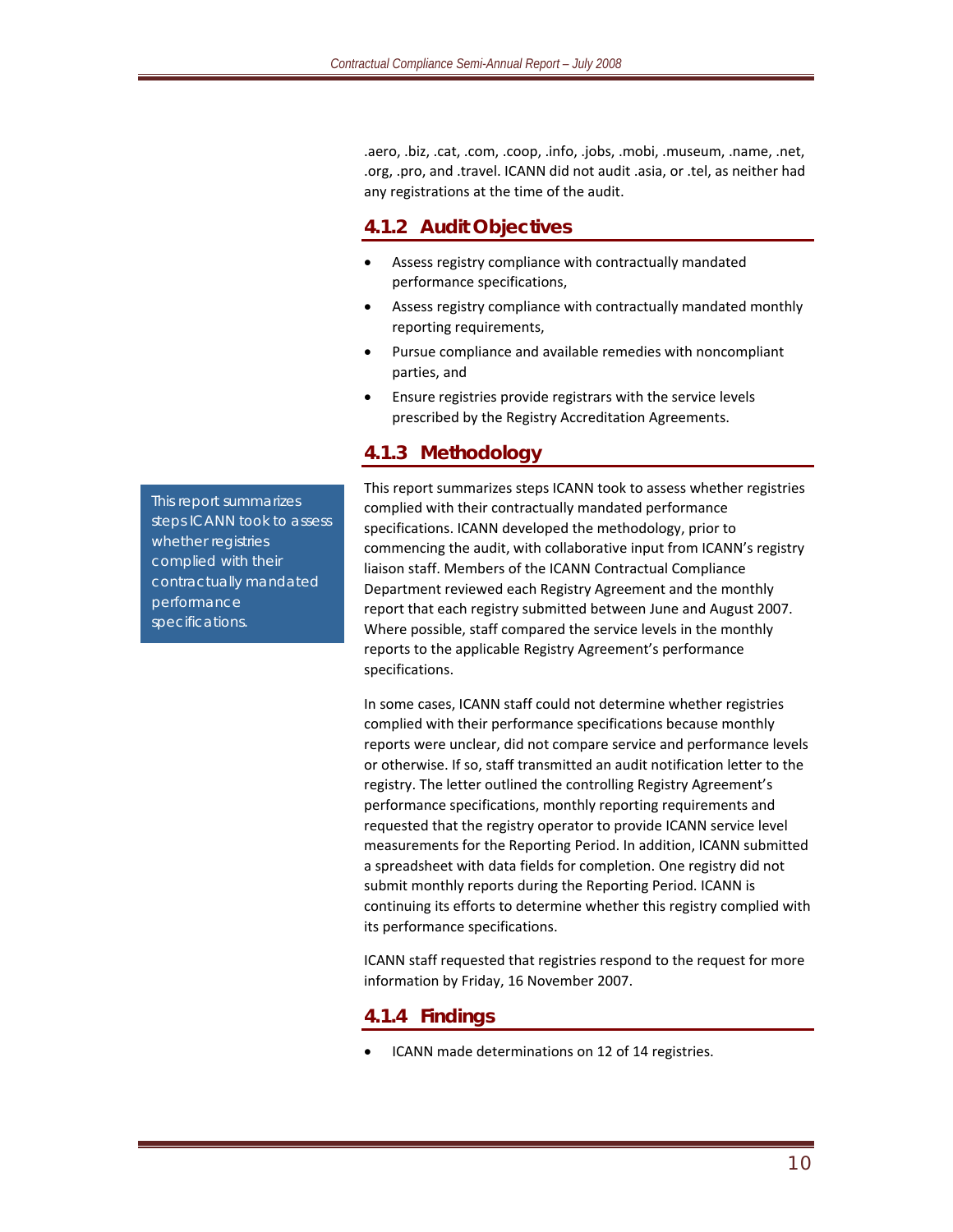- Two registries were not recording performance specifications data at the time but have since commenced recording and providing this data to ICANN.
- According to monthly reports and/or registry representations, 12 registries were substantially compliant with their contractually mandated performance specifications between June and August 2007.
- Of the12 registries' monthly reports, 7 compared contractually mandated performance levels with actual service levels during the Reporting Period.
- ICANN relies on registry submitted monthly reports and other representations to determine whether registries comply with their contractually mandated performance specifications. As such, ICANN is considering developing the capacity to independently monitor and verify registry compliance with performance specifications.

#### **4.1.5 Observations**

Although 12 registries represented they are compliant with the contractually mandated performance specifications, ICANN would like to have the capacity to confirm these representations independently. As such, ICANN is seeking means to enhance its performance specifications monitoring capabilities.

#### **4.1.6 Follow-up Actions**

- ICANN will request that registries compare actual service levels with contractually mandated performance specifications, as required by the Registry Agreement.
- ICANN may request registries to complete a monthly report template to promote uniformity and consistency in the reporting process.
- ICANN is considering steps to develop the capacity to independently monitor and verify registry performance.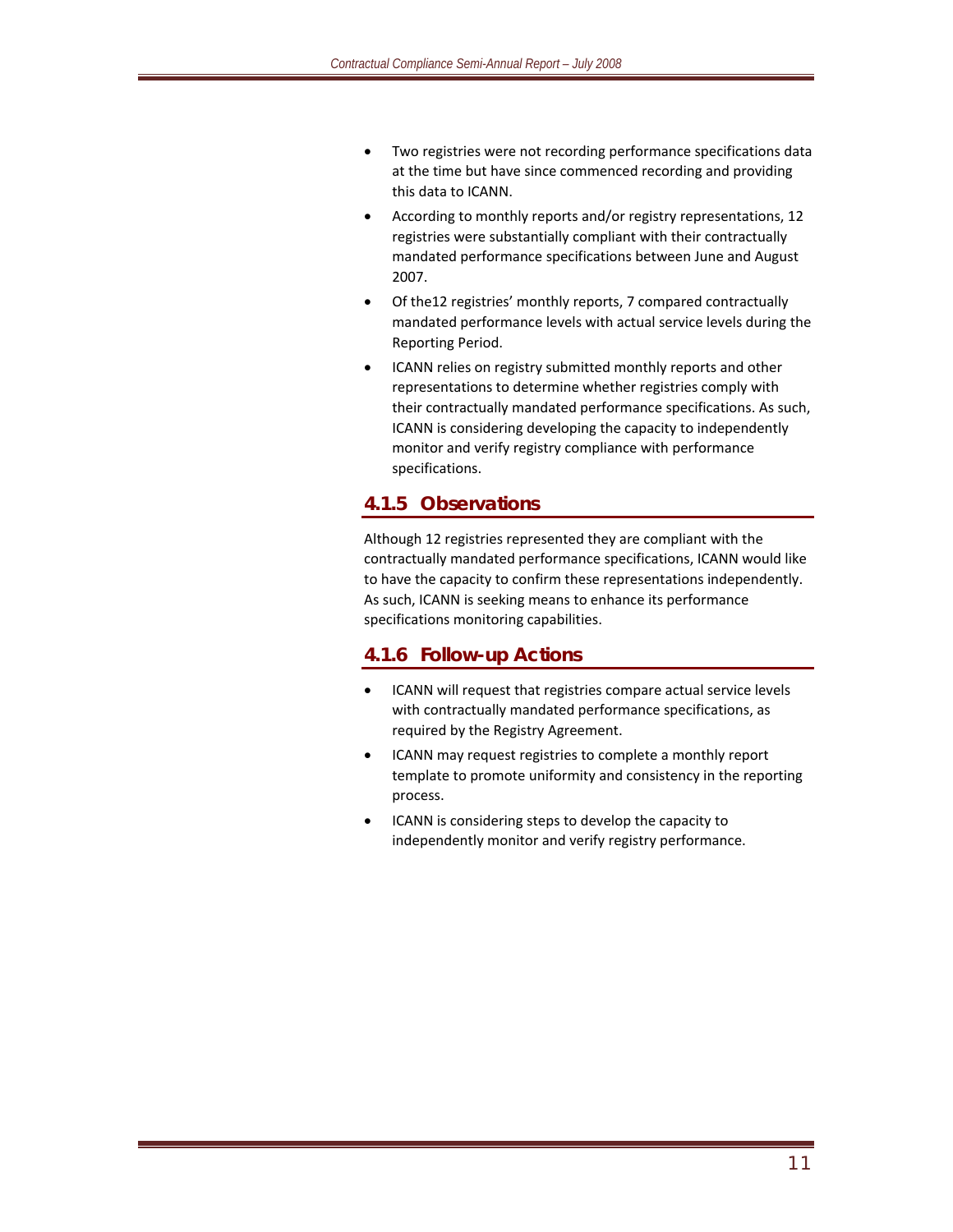*Two registries were not recording performance specifications data at the time, but have since commenced recording and providing this data to ICANN.*

#### **Appendix A-1 – Performance Specifications Audit – Sample Letter**

#### Dear Registry,

Part of ICANN's mission is to ensure one interoperable, global internet accessible to all. ICANN deems the role of registry operators of utmost importance in this mission.

As such, ICANN is conducting a Performance Specifications Audit to ensure registry operators complied with their service availability and performance obligations between June and August 2007.

The ICANN Registry Agreement specifies service availability and performance requirements. In addition, Appendix 4, Registry Operator's Monthly Report, requires registry operators publish system availability and performance reports at least monthly. ICANN staff relies on these reports when conducting Performance Specifications Audits.

Based on our most recent records, we determined .blank either failed to submit service availability and performance reports or submitted incomplete information in the monthly reports.

I have attached a form that includes data fields for missing or incomplete information. Please complete and e‐mail the attached form to compliance@icann.org no later than close of business Friday, 16 November 2007.

For questions and further information, please contact the ICANN Contractual Compliance Department at 310‐823‐9358. Your cooperation is greatly appreciated.

Best regards,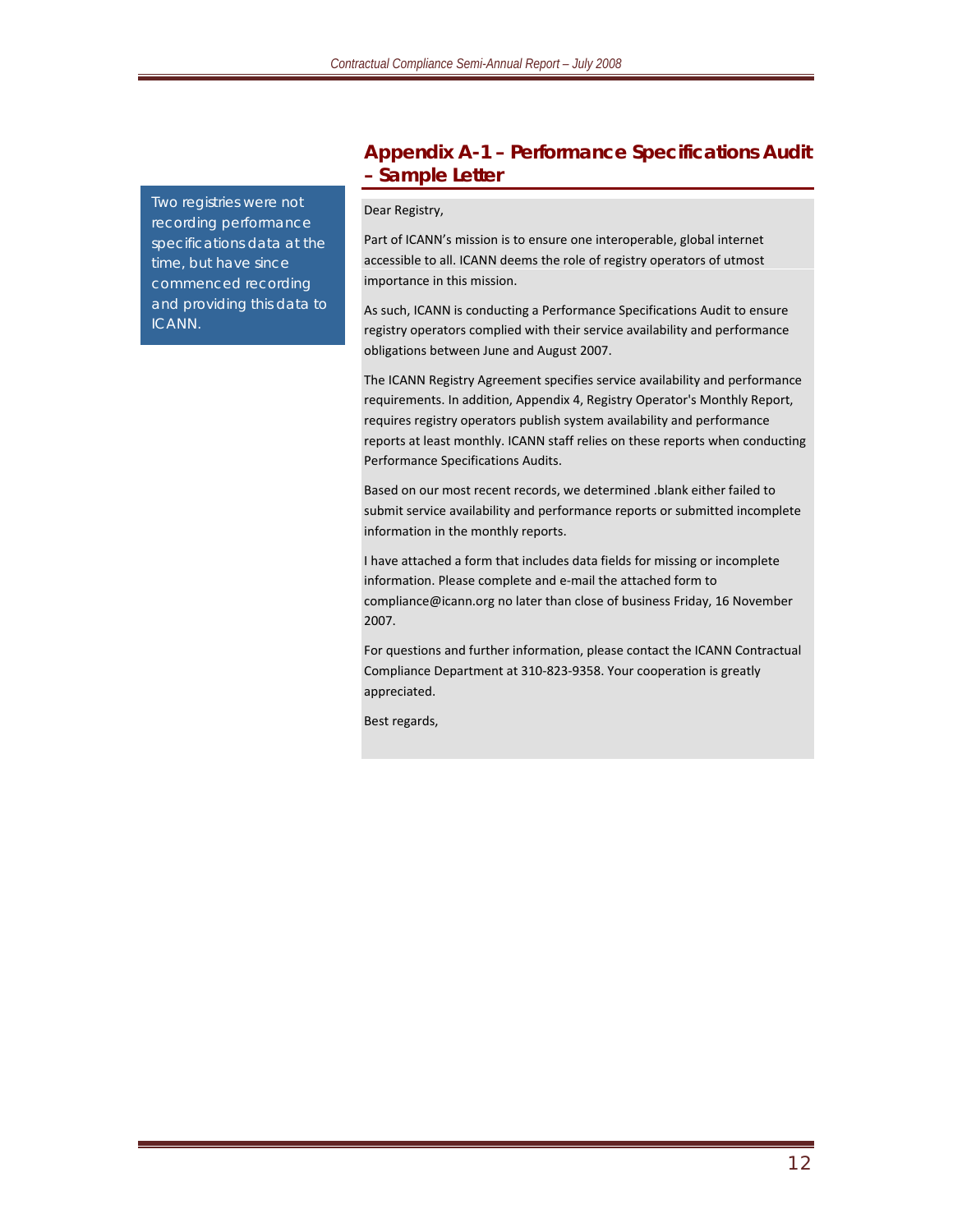#### **Appendix A-2 – Performance Specifications Audit – Sample Follow-up Letter**

ICANN is reviewing registry compliance with the contractually required performance specifications. .blank's performance specification requirements are in Appendix 7, Section 7. In addition, the contract requires registries compare Service Level Agreement requirements with actual performance measures for the reporting month. Appendix 4, Registry Operator's Monthly Report; Section 2 Service Level Agreement.

My staff reviewed .blank monthly reports between June and August 2007 to compare actual performance with the contract's requirements. They were unable to determine whether .blank's performance levels were commensurate with the performance specifications in the following areas:

- DNS Availability
- Performance Level (nameserver capacity)
- Whois Service Availability
- Whois Service Performance Level (capacity)
- Whois Service Response Times
- Whois Service Updates

While Cross‐network Nameserver Performance (CNN‐P) is a reportable performance specification in section 7, ICANN will not measure registry compliance with CNN‐P for this audit. So, please disregard this data field.

I appreciate your help and patience, as this is ICANN's first time conducting the Performance Specification Audit.

I look forward to corresponding after you have an opportunity to review the matter.

Please feel free to contact the ICANN Contractual Compliance Department for further information. Thanks again!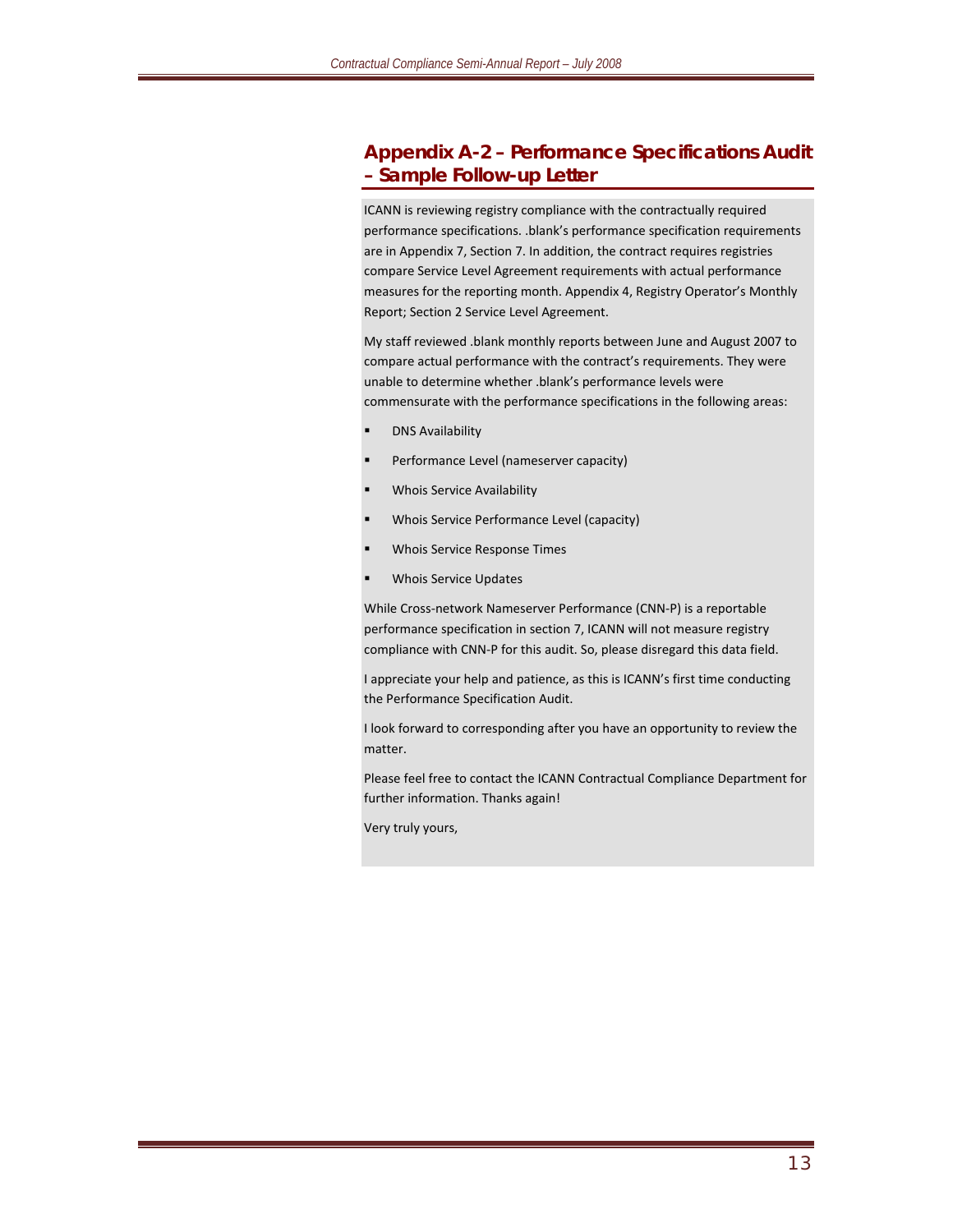

Figure 4‐1 – Registries that Compared Actual Performance with Contract Requirements Note: These 6 registries are still compliant because they proved their compliance through other means.



Figure 4‐2 – Registries Reporting Substantial Performance Specifications Compliance. Also notes number of registries that require further analysis.

14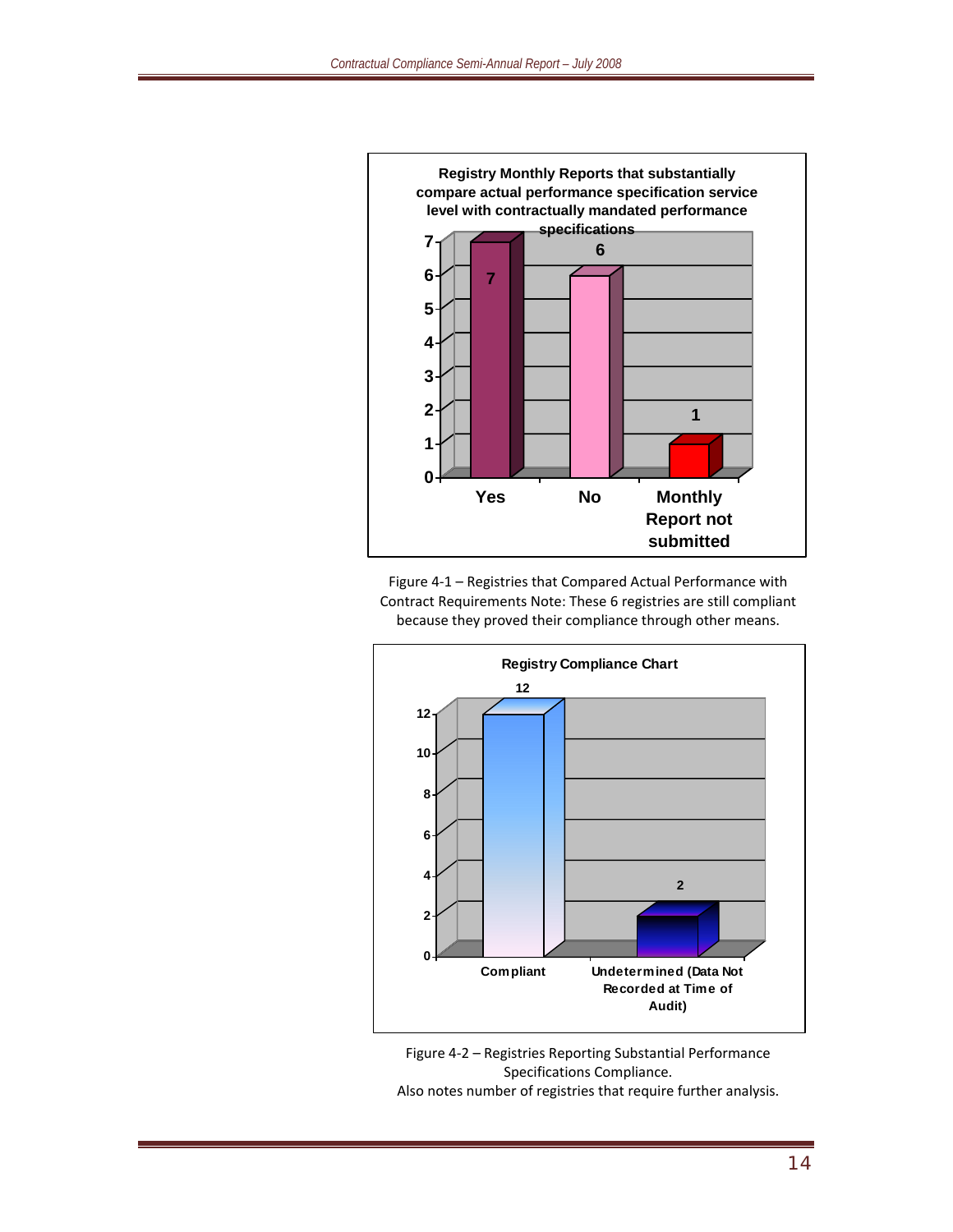

Figure 4‐3 – Registries Providing Performance Levels As Evidence of Compliance. Note: All 12 registries were adjudged compliant with the audit.

# **4.2 Registrar Insurance Verification Audit**

### **4.2.1 Executive Summary**

ICANN conducted a Registrar Insurance Verification Audit to verify whether ICANN‐accredited registrars maintain the insurance coverage required by section 3.10 of the RAA. The RAA requires ICANN‐ accredited registrars to maintain US \$500,000 commercial general liability insurance coverage during the term of their accreditation.

The department conducted a Registrar Insurance Verification Audit, as ICANN deems maintaining proper insurance coverage a material requirement of the RAA. The primary goal of the Registrar Insurance Verification Audit was to determine which registrars do not have contractually required insurance coverage and take further action. In addition, ICANN seeks (1) to alert registrars of their responsibilities, and (2) give notice of ongoing insurance verification audits.

### **4.2.2 Audit Objectives**

The general objectives of the Registrar Insurance Verification Audit were to:

*The primary goal of the Registrar Insurance Verification Audit was to determine which registrars do not have contractually required insurance coverage and take further action. In addition, ICANN seeks to alert registrars of their responsibilities and give notice of ongoing insurance verification audits.*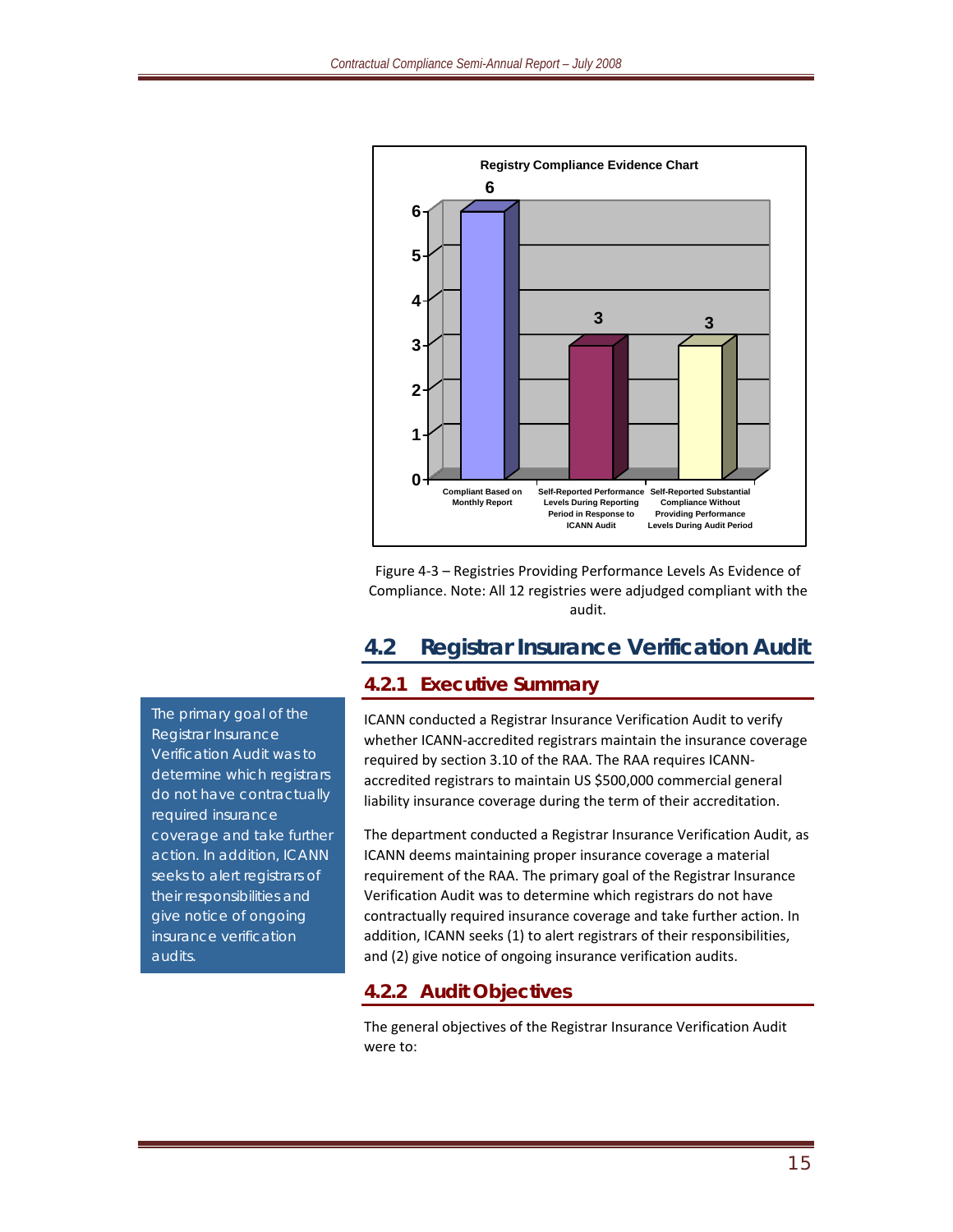- Assess how many ICANN accredited registrars maintain commercial general liability insurance as set forth in RAA Section 3.10,
- Identify registrars that are not compliant with section 3.10 and take further action,
- Ensure compliance with RAA insurance requirements, and
- Report insurance verification audit findings to the larger community.

#### **4.2.3 Methodology**

Contractual compliance staff developed the insurance verification methodology with collaborative input from the Registrar Liaison staff. ICANN sent registrars an insurance verification request via e‐mail on 18 December 2007. The letter outlined the RAA insurance requirements and asked all registrars to provide proof of insurance by Friday, 11 January 2008. Staff sent reminder and follow‐up emails on several occasions before and after the deadline in an attempt to get a response from non‐responsive registrars. Further follow‐up emails were sent on 2 June 2008 to registrars that did not comply with earlier requests.

ICANN continued to assess and review proof of insurance documents received after the deadline, some as late as 15 March 2008. ICANN considered the following insurer issued documents proof of insurance:

- 1. An Insurance Declarations page,
- 2. Certificate of Insurance, and/or
- 3. Insurance Policy.

ICANN's information technology department electronically transmitted the insurance verification audit letter to each registrar. ICANN sent these letters to registrar e‐mail addresses in ICANN's records. The RAA requires registrars provide ICANN updated, accurate contact information.

Based on a suggestion received from the Registrar Constituency, ICANN transmitted a reminder notice to all registrars on Monday, 7 January 2008, indicating that the deadline for submitting insurance verification documents was approaching and requesting that registrars comply with the audit by the deadline. Additionally, the reminder addressed common issues registrars raised in response to the Registrar Insurance Verification Audit. See Appendix A‐4. Further, ICANN followed‐up with registrars individually if ICANN had not received proof of insurance as of 9:00am PST Friday, 11 January 2008. A second reminder was sent on 10 March 2008 to registrars that had not responded to the initial audit. The deadline was extended to allow registrars to comply. Staff has sent reminder emails to registrars with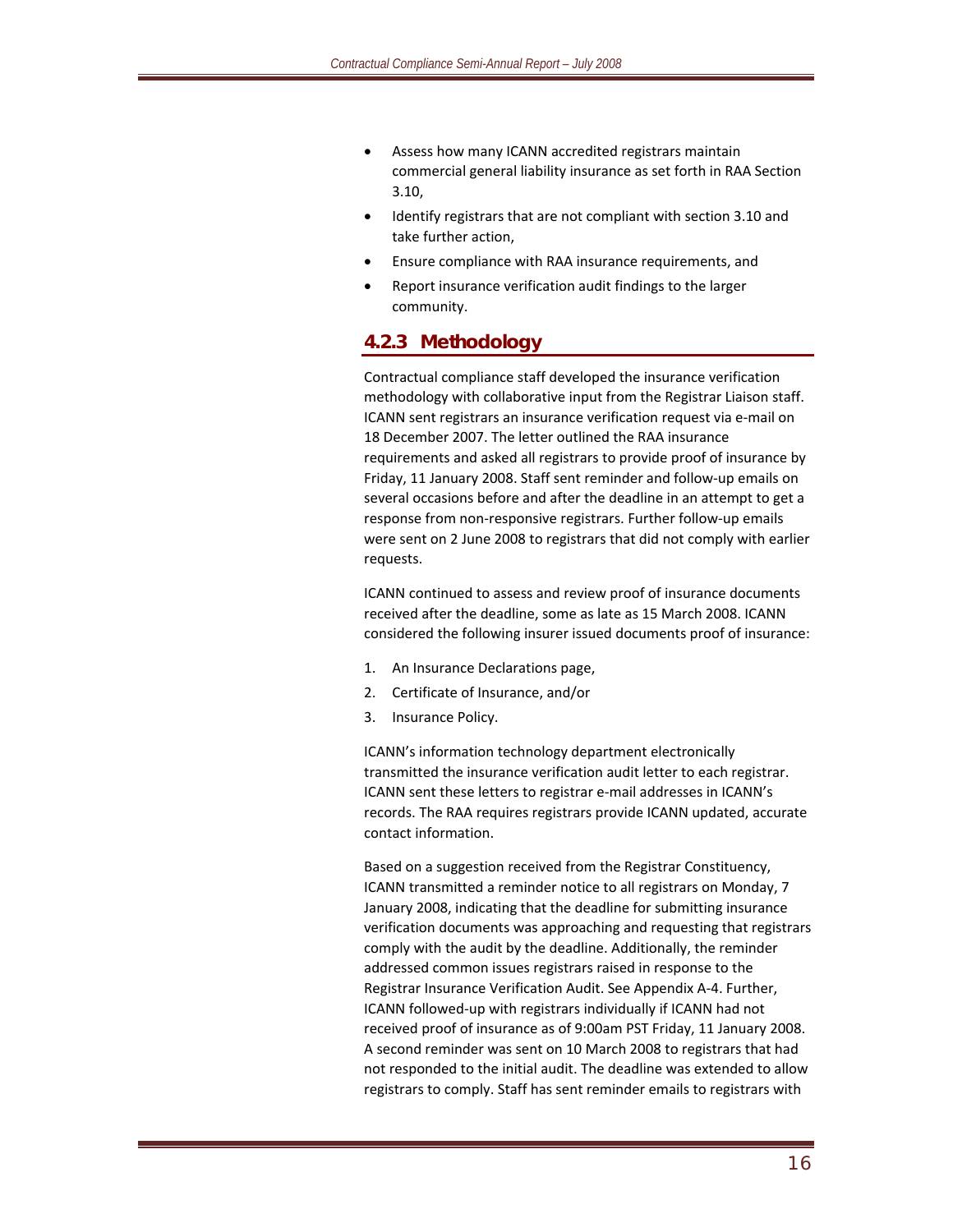expired insurance policies several times since 1 April 2008 requesting updated certificates.

ICANN analyzed each proof of insurance document to determine whether it met the RAA requirements in the following areas:

- 1. Current coverage,
- 2. Coverage amount, and
- 3. Coverage type.

#### **4.2.4 Findings**

- Of 901 accredited registrars, 796 responded to the audit as of 2 June 2008.
- 105 registrars had not responded to the audit as of 2 June 2008.
- 433 registrars are named on a shared policy with another registrar that meet the requirements of RAA section 3.10 insurance.
- 778 of 901 registrars met all criteria (proof of current policy and sufficient coverage).
- 14 registrars submitted expired insurance policies.
- 50% of Registrars are named on a policy with another Registrar.

#### **4.2.5 Observations**

Overall, the response rate to the Insurance Verification Audit was high, with just over 88% of the registrars responding.

#### **4.2.6 Follow-up**

ICANN will follow‐up with and ensure registrars, through published escalation procedures, comply with the RAA insurance coverage provisions.

*Overall, the response rate to the Insurance Verification Audit was high, with just over 88% of registrars responding.*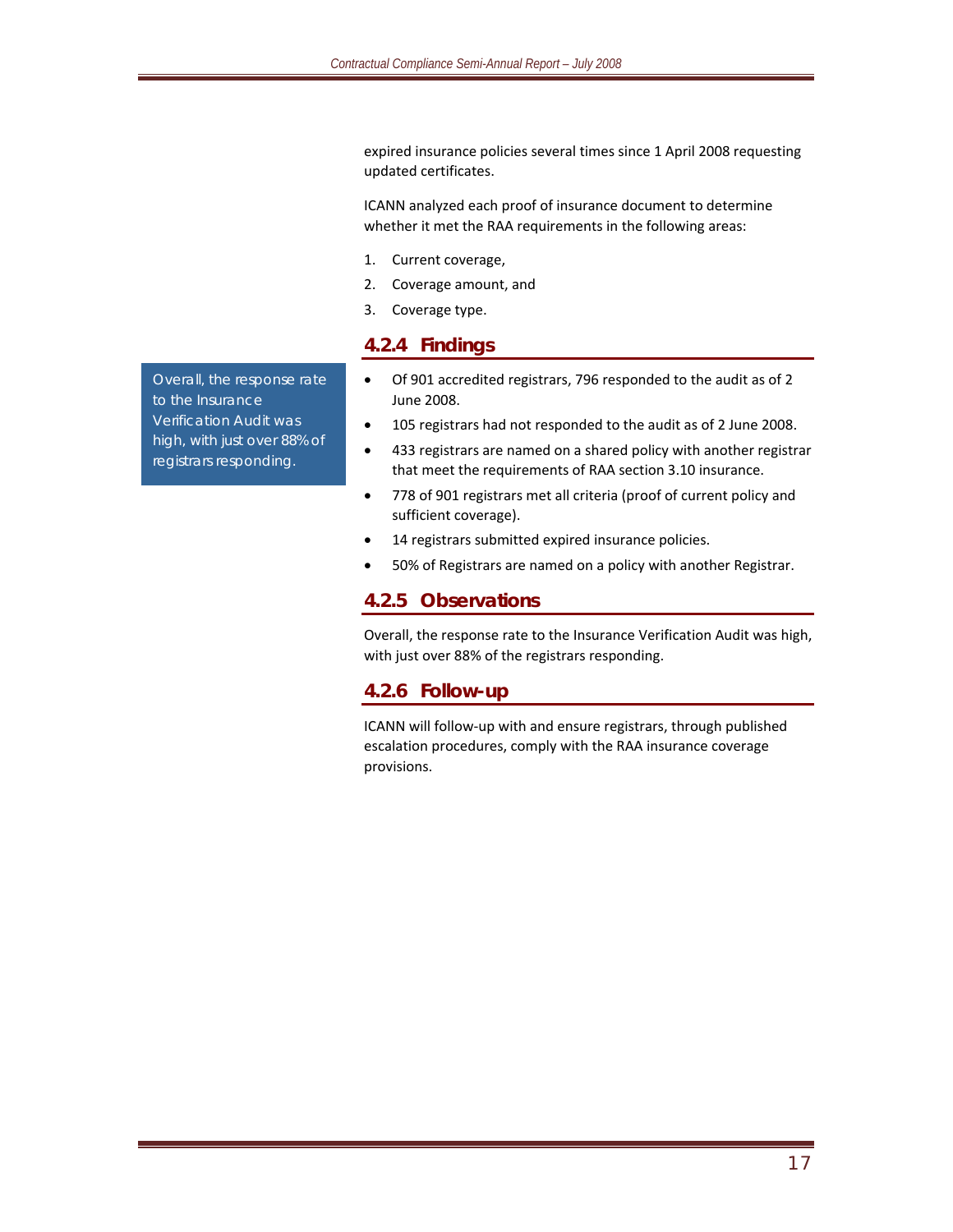#### **Appendix A-3 – Insurance Verification Audit – Sample Letter**

Dear Registrar,

In March 2007, ICANN's Contractual Compliance Department released its 2007 Proposed Audit Schedule for registrars. One of the audits scheduled for the current quarter is the Insurance Verification Audit.

Currently, we are conducting the 2007 Q4 Insurance Verification Audit. ICANN is attempting to verify whether each registrar has the insurance required by section 3.10 of the Registrar Accreditation Agreement (RAA). To determine registrar compliance, it is necessary that ICANN examine each registrar's insurance policy. Additional information about ICANN studies and audits is available at ICANN'S website which you can access through the following link: http://www.icann.org/compliance/registrar-compliance.htm .

We recognize that for some registrars this is the holiday season. In consideration of such, we allotted a 3‐week reporting period. Please forward an electronic copy of your policy to "insurance‐verification@icann.org," no later than Friday, 11 January 2008. ICANN is committed to using the information solely for insurance verification. In addition, we will take all appropriate measures to ensure your information remains confidential.

We considered various other options for conducting this audit. After careful consideration, we determined the process outlined above to be the least burdensome. We appreciate your cooperation as we continue to develop and improve the contractual compliance program.

Kindly acknowledge receipt of this e‐mail no later than Friday, 4 January 2008. In addition, please indicate the language in which your insurance provider drafted your policy.

Please contact me if you have questions or require additional assistance. Although, I will be traveling between 21 December 2007 and 2 January 2008, I will have limited access to e-mail.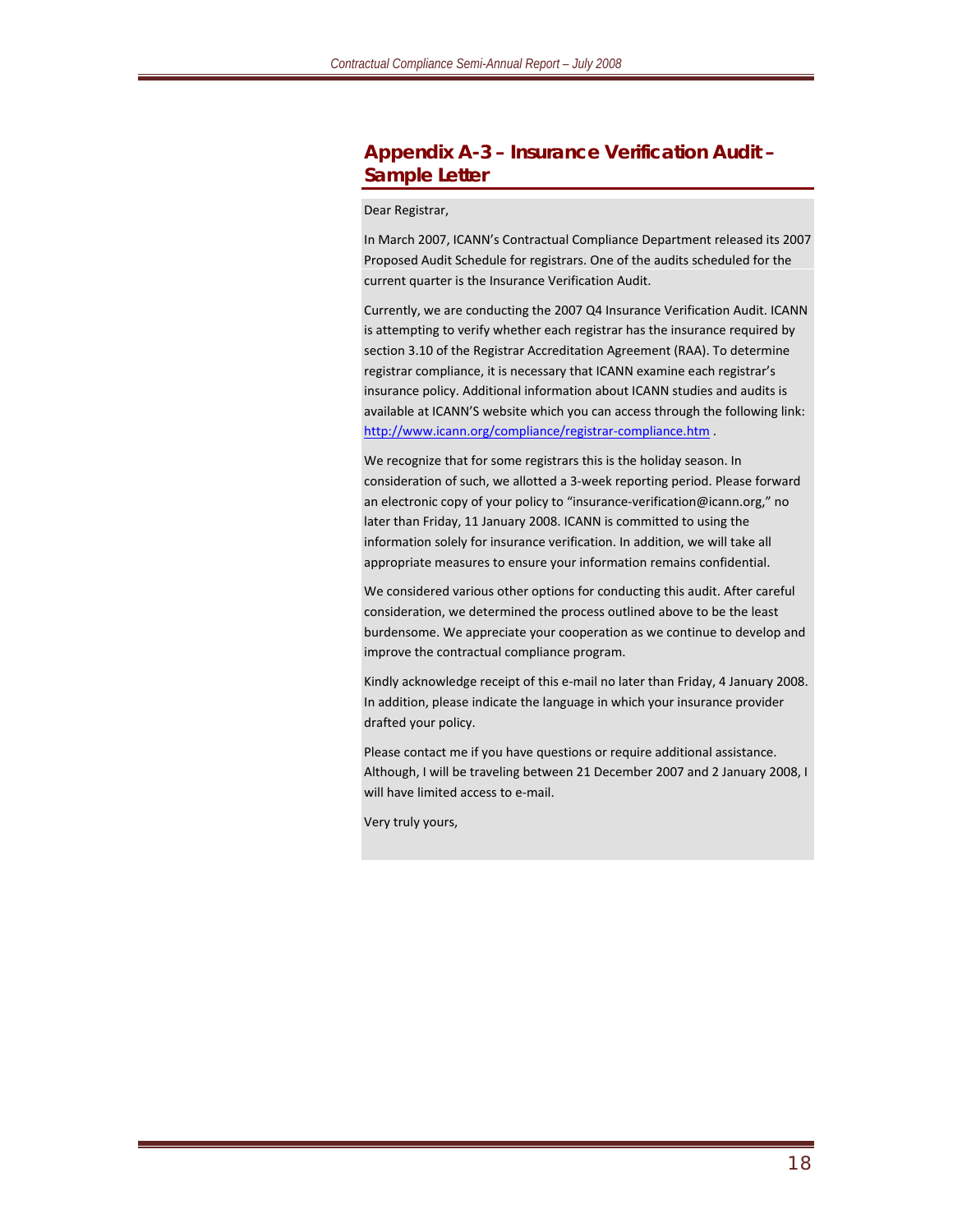#### **Appendix A-4 – Insurance Verification Audit Sample Follow-up Letter #1 emailed 7 January 2008**

#### Dear Registrar,

I am writing to follow‐up my e‐mail sent 20 December 2007 to remind registrars that the deadline to comply with the ICANN 2007 Q4 Insurance Verification Audit is next Friday, 11 January 2008. We thank those who already sent proof of insurance.

Please be advised, it is necessary that ICANN *examine every registrar's proof of insurance*. If you have not already done so, kindly forward an electronic copy of proof of insurance to "*insurance-verification@icann.org*," no later than Friday, 11 January 2008. ICANN is committed to using the information solely for insurance verification. In addition, we will take all appropriate measures to ensure your information remains confidential.

Below, I attempted to address issues and questions a number of registrars raised. Please contact me if you require additional assistance. My staff or I will respond at the earliest opportunity.

We greatly appreciate your cooperation as we continue to develop and improve the contractual compliance program.

Very truly yours,

#### **Insurance Verification Audit Advisory**

The Insurance Verification Audit applies to all registrars without regard to whether the registrar is actively sponsoring domain names or currently sponsors names with a registry.

Insurance Carrier issued Declaration Pages and/or Certificates of Insurance containing relevant policy information (Insurance Provider, coverage type, amount, periods, etc.) are sufficient

A single copy of an insurance agreement that covers all companies and includes the complete list of registrars to which it applies is acceptable

Companies who operate multiple registrars, which did not receive the initial Insurance Verification Audit e‐mail should check spam filters and ensure ICANN is white‐listed.

Due to the significant strain on staff, ICANN cannot confirm receipt of individual registrar's proof of Insurance at this time.

If you did not receive the initial Insurance Verification Audit e‐mail, please refer to the text of the e‐mail below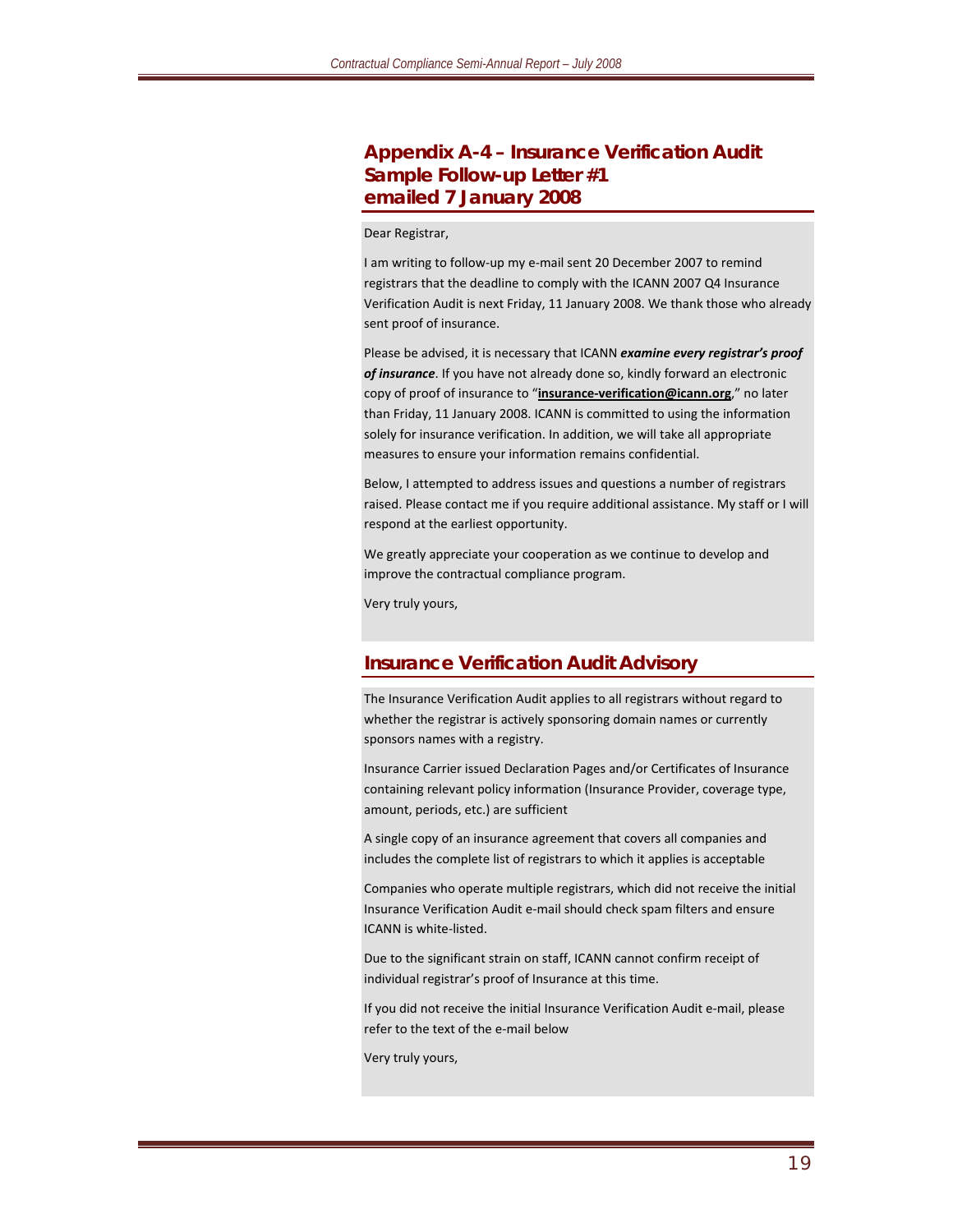#### **Appendix A-5 – Insurance Verification Audit – Sample Follow-up Letter #2 emailed 10 March 2008**

#### Dear Registrar,

In December 2007, ICANN conducted the 2007 Q4 Insurance Verification Audit pursuant to section 3.10 of the Registrar Accreditation Agreement (RAA). The deadline to comply with the audit was 11 January 2008. Prior to the deadline, ICANN sent a reminder on 7 January 2008. As of 5 March 2008, our records indicate you have not submitted proof of insurance.

Please note your failure to carry insurance in compliance with section 3.10 constitutes a breach of the RAA and may lead to further enforcement action.

If you have not already done so, please submit proof of insurance to insurance‐verification@icann.org no later than 14 March 2008.



Figure <sup>4</sup>‐<sup>4</sup> – Summary of Registrar Responses.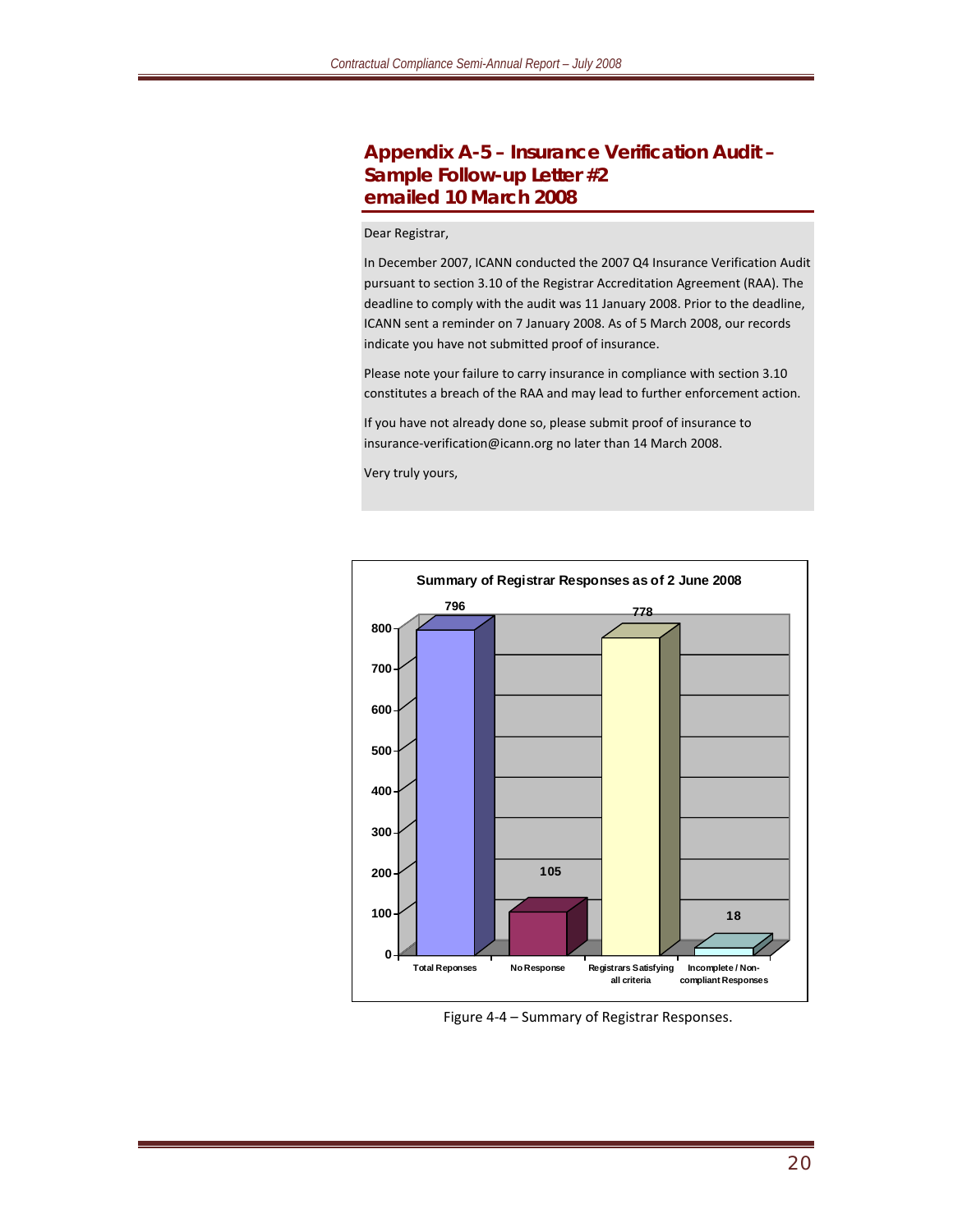

Figure 4‐5 – Summary of Insurance Policy Data.



Figure 4‐6 – Percentages of Registrars That Replied and Those That Did Not Reply to the Insurance Verification Audit.

(Reasons for Incomplete Include Expired Policies and Late Responses)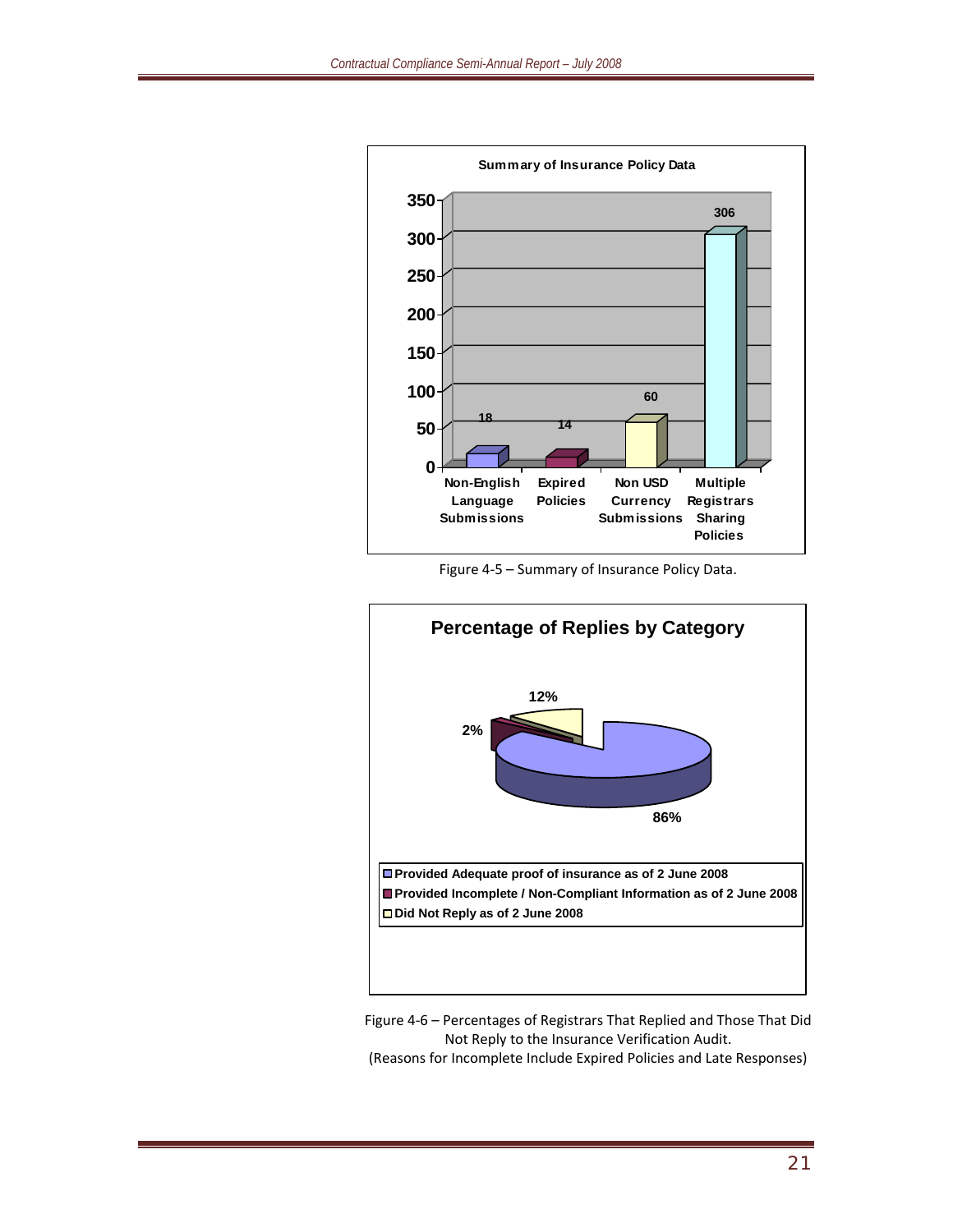





Figure 4‐8 – Registrars that responded (either adequately or inadequately), and did not respond, to the Insurance Verification Audit.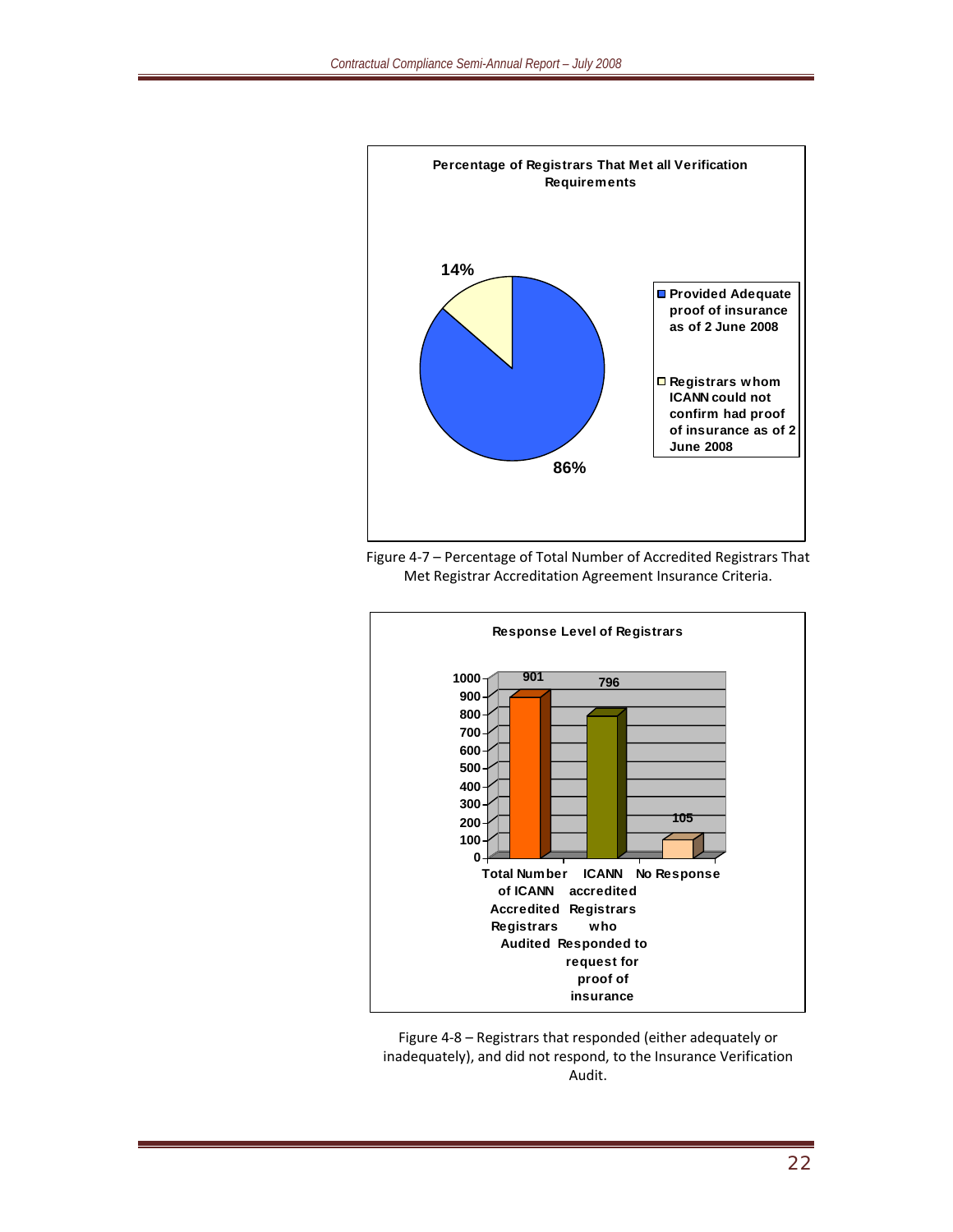*10 complainers account for 80% of inaccuracy complaints filed through the WDPRS. ICANN recognizes that perhaps not all alleged Whois inaccuracy reports identify actual inaccuracies. However, registrars must take reasonable steps to investigate all alleged Whois inaccuracies.* 

# **4.3 Registrar Whois Data Inaccuracy Investigation Audit**

#### **4.3.1 Executive Summary**

Each year, members of the public file thousands of Whois inaccuracy reports through the Whois Data Problem Report System (WDPRS). To assess the effectiveness of this system, ICANN conducted a Whois Data Inaccuracy Investigation Audit. Thirty ICANN‐accredited registrars were part of this audit. Each of these 30 registrars was asked to provide specific information on 10 domain names randomly selected from the WDPRS. Each domain name was reported as containing inaccurate Whois information and as having unchanged Whois information after the domain name was sent to the registrar of record for investigation, as required by the RAA. The objectives of the audit were to determine the following:

- 1. Whether registrars are taking reasonable steps to investigate WDPRS notifications in compliance with the RAA,
- 2. Other actions registrars are taking in response to WDPRS notifications, and
- 3. A determination of the effectiveness of the WDPRS.

Pursuant to Section 3.7.8 of the RAA, registrars are required to take *reasonable steps* to investigate alleged Whois inaccuracies reported through the WDPRS. Failure to comply with the obligation to investigate and correct where necessary alleged inaccurate Whois data constitutes a breach of the RAA.

10 complainers account for 80% of inaccuracy complaints filed through the WDPRS. ICANN recognizes that perhaps not all alleged Whois inaccuracy reports identify actual inaccuracies. However, registrars must *take reasonable steps* to investigate all alleged Whois inaccuracies.

### **4.3.2 Audit Objectives**

- Assess registrar responses to WDPRS complaints,
- Assess accuracy and effectiveness of the WDPRS,
- Increase registrar response to complaints filed through the ICANN WDPRS, and
- Enforce registrar compliance with RAA Section 3.7.8.

#### **4.3.3 Methodology**

ICANN staff reviewed WDPRS complaints filed between 17 July 2007 and 1 December 2007. Staff looked for complaints that met the following criteria: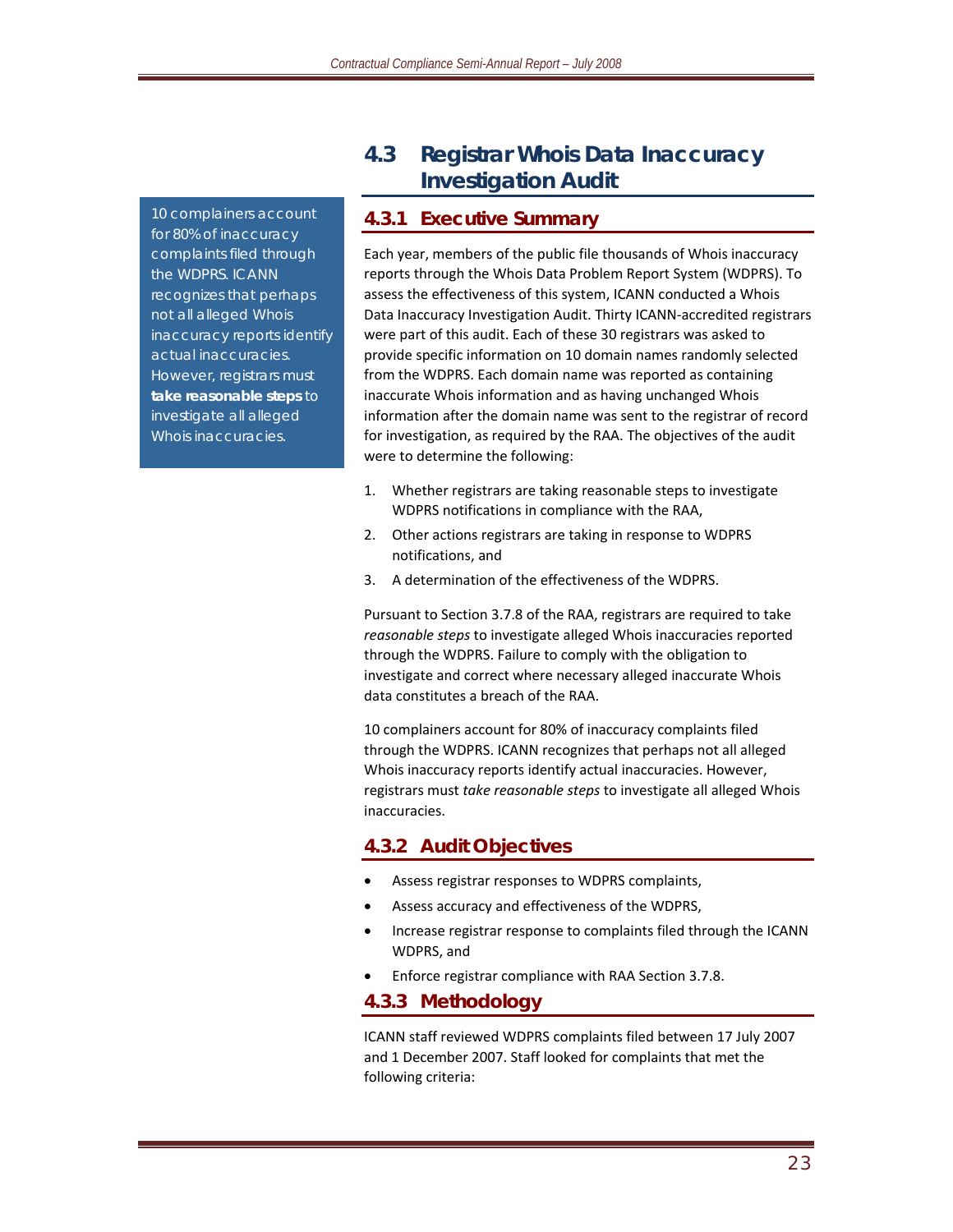- 1. Registrant Whois contact data associated with the domain name was allegedly inaccurate,
- 2. Complainants confirmed the alleged inaccuracy within 10 days of filing the report, and
- 3. The Whois data associated with the domain name had not changed in the registrar's Whois database within 90 days from the date the complaint was filed.

ICANN compiled the complaints that met this criteria then collated them by registrar. Next, staff assessed the total number of Whois inaccuracy complaints filed against a registrar, which met the criteria. If a significantly high percentage of the WDPRS complaints associated with a registrar met the criteria above, ICANN sent the registrar a Notice of Concern.

The notice reminded registrars of their obligation to *take reasonable steps* to investigate alleged Whois inaccuracies. The notices also contained a sample of actual domain names from complaints filed through the WDPRS that met the criteria above.

ICANN requested that registrars describe their policy and procedures for responding to Whois inaccuracies, provide detailed steps they took to investigate the inaccuracies reported regarding the ten domain names in question and if necessary, correct Whois information. ICANN requested that the registrars provide this information within 14 calendar days of receiving the Notice of Concern.

ICANN recognizes not all alleged Whois inaccuracies are actual inaccuracies. ICANN appreciates that some registrars may have taken other corrective action not reflected in ICANN's WDPRS. Hence, ICANN requested that registrars describe the detailed steps they took to investigate the alleged inaccuracies. ICANN is reviewing these responses to determine whether further action is necessary.

#### **4.3.4 Findings**

- ICANN sent notices to 30 registrars. 23 responded to ICANN's notice,
- Seven registrars did not respond. One of these registrars responded after follow‐up. ICANN is taking compliance action against the other 6 in the form of a compliance notice initially, with escalation to follow if necessary.
- 187 domain names were included in the audit. Registrars took action on 89 of them,
- Registrars requested that ICANN provide more information for 24 domain names,
- As of 12 June 2008, registrars report they are currently investigating 26 domain names,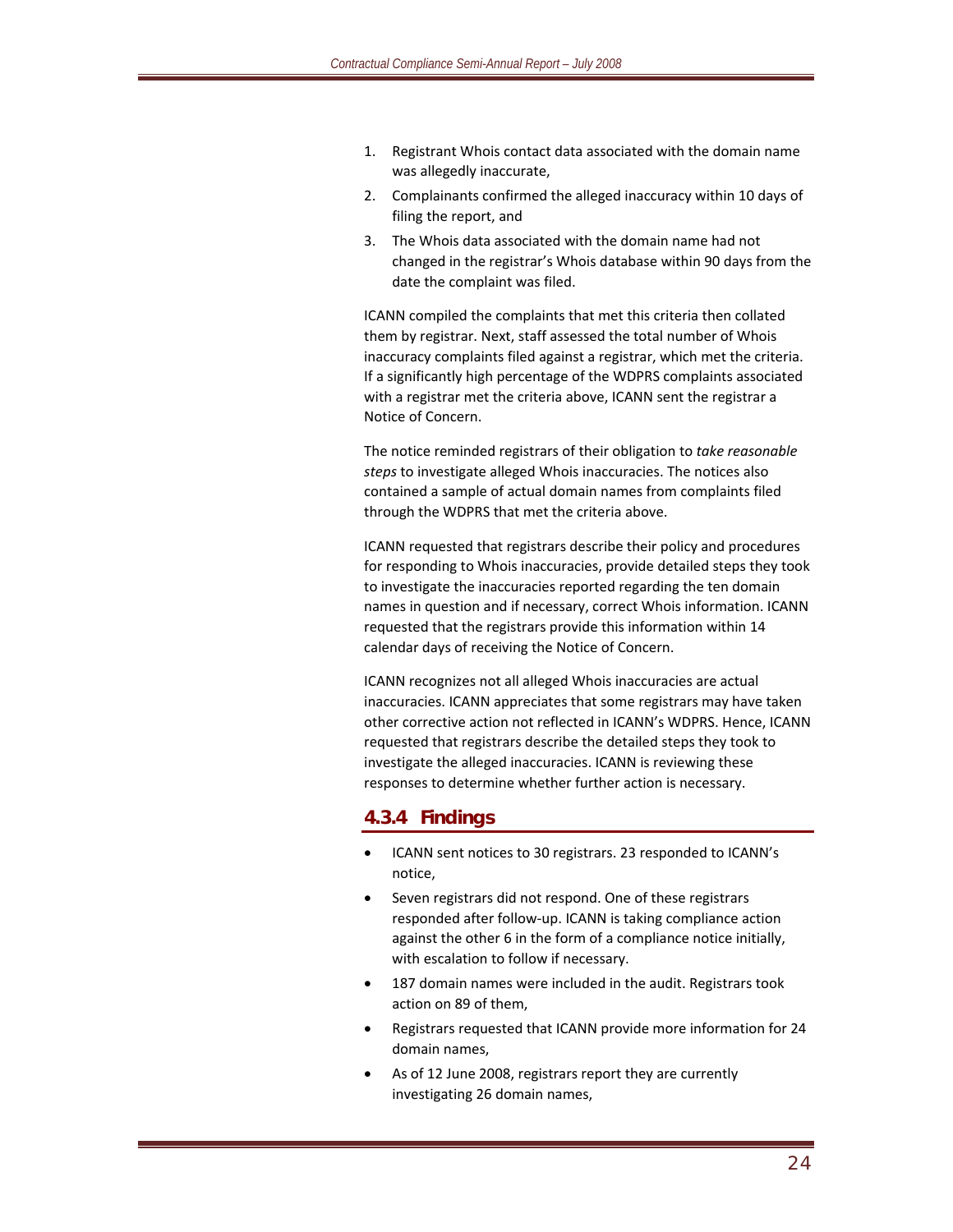- 2 different registrars are disputing ownership of one domain name,
- For 15 domain names ICANN audited and cited as inaccurate, the registrars claimed to have no record of ever sponsoring the name in a gTLD.
- ICANN must continue to monitor the WDPRS in an effort to assess its responsiveness and ensure that registrars comply with their obligations to investigate and correct inaccuracies under section 3.7.8 of the RAA.
- Registrars suggested a few users might use the WDPRS as a means to file numerous complaints not based on actual experience.
- This audit is ongoing and the compliance and legal departments are currently considering options, including the issuance of notices of breach to noncompliant registrars and registrars that did not respond to the audit.

### **4.3.5 Observations**

Three quarters of the registrars that received a Notice of Concern responded. Most of these took decisive action, though their actions varied greatly, e.g., cancelling names, postponing transfers, or conducting additional investigation.

A notable number of registrars expressed willingness to take action, but required more information to do so. Staff followed‐up with these registrars and provided additional information.

Some information from ICANN was disputed by registrars in instances claiming the WDPRS contains inaccurate information, but staff determined that information was accurate and compliance was pursued.

#### **4.3.6 Follow-up**

- The next version of this audit will dramatically increase the number of complaints investigated as ICANN provides staff to monitor all WDPRS reports.
- ICANN may need to alter the WDPRS system to reflect alternative actions registrars take in response to WDPRS reports.

*The next version of this audit will dramatically increase the number of complaints investigated as ICANN provides staff to monitor all WDPRS reports.*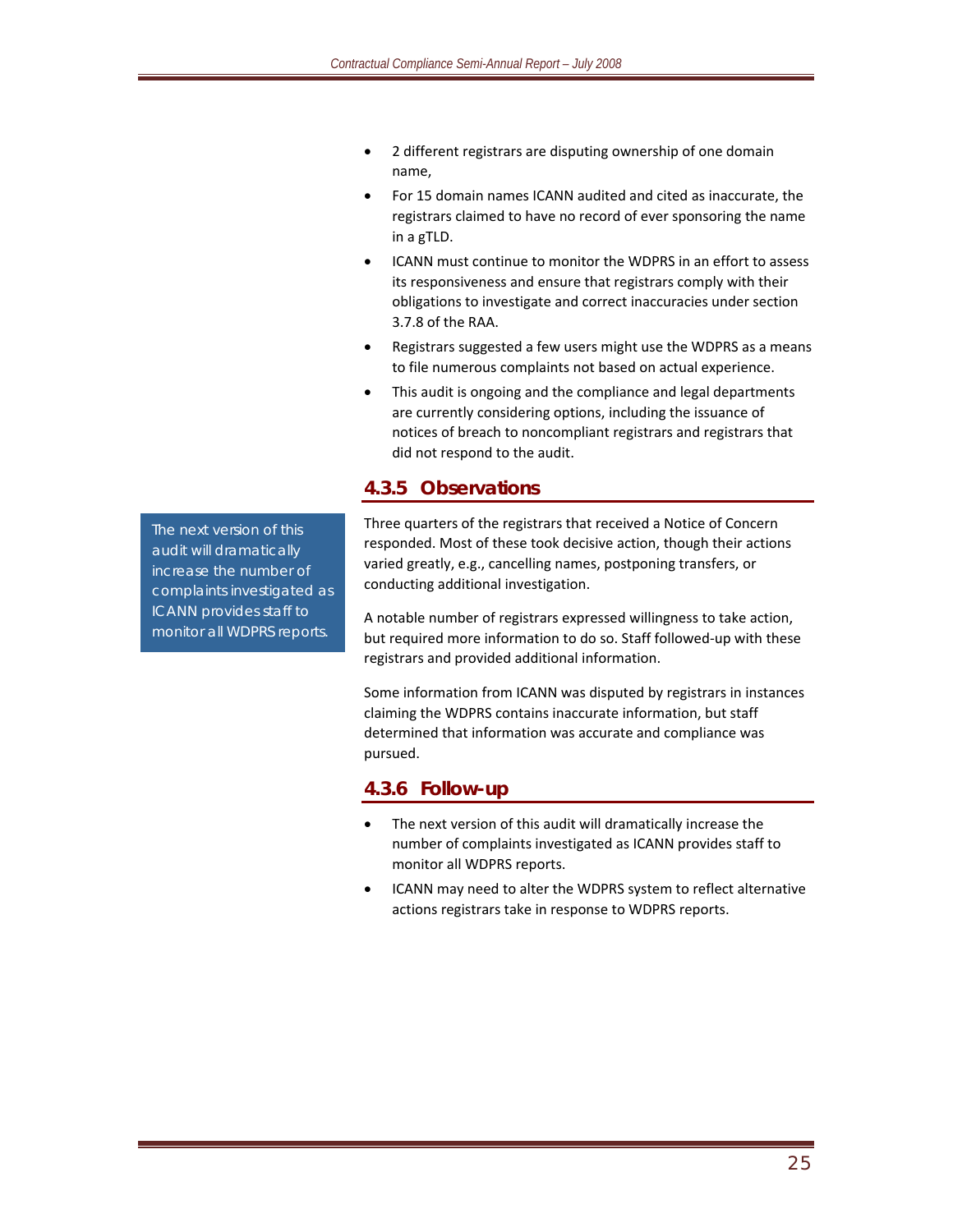#### **Appendix A-6 – Registrar Whois Inaccuracy Investigation Audit – Sample Letter**

#### Dear Registrar,

Recently, ICANN staff reviewed records from the Whois Data Problem Report System (WDPRS). Upon review, staff determined your Whois server contains records that users reported as inaccurate on or after 17 July 2007, which remain unchanged as of 7 December 2007. Below, please find one or more of the domain names referenced. As such, ICANN is concerned that you may not have responded to alleged Whois inaccuracies as required by Section 3.7.8 of the Registrar Accreditation Agreement (RAA) regarding investigating and correcting Whois inaccuracies.

Specifically, RAA Section 3.7.8 states the following:

*Registrar shall, upon notification by any person of an inaccuracy in the contact information associated with a registered name sponsored by registrar, take reasonable steps to investigate that claimed inaccuracy. In the event registrar learns of inaccurate contact information associated with a Registered Name it sponsors, it shall take reasonable steps to correct that inaccuracy.*

Per the RAA, registrars must take reasonable steps to investigate a reported inaccuracy. For more information on what constitutes reasonable steps, please refer to RAA Section 3.7.8 or the ICANN Advisory dated 10 May 2002.

Failure to comply with the obligation to investigate and correct inaccurate Whois data constitutes a breach of the RAA. We recognize not all alleged Whois inaccuracies are actual inaccuracies. Upon investigating these alleged inaccuracies, you may have determined these complaints were invalid and did not warrant updating your Whois server. As we examine the effectiveness of the WDPRS and registrar responsiveness, we seek your cooperation. Kindly provide detailed steps you took to investigate the alleged inaccuracies, as required by Section 3.7.8 of the RAA, no later than fourteen days from the date of this correspondence.

Should you determine corrections are necessary after reviewing the attached information, please implement them no later than fourteen days from the date of this correspondence. Please advise ICANN within 3 days of making such corrections. Staff will continue to monitor the WDPRS in an effort to assess its responsiveness and ensure registrars comply with their obligation to investigate and correct inaccuracies under section 3.7.8.

We kindly request you acknowledge receipt of this correspondence no later than 22 December 2007. Please contact me if you have questions. We appreciate your support and cooperation.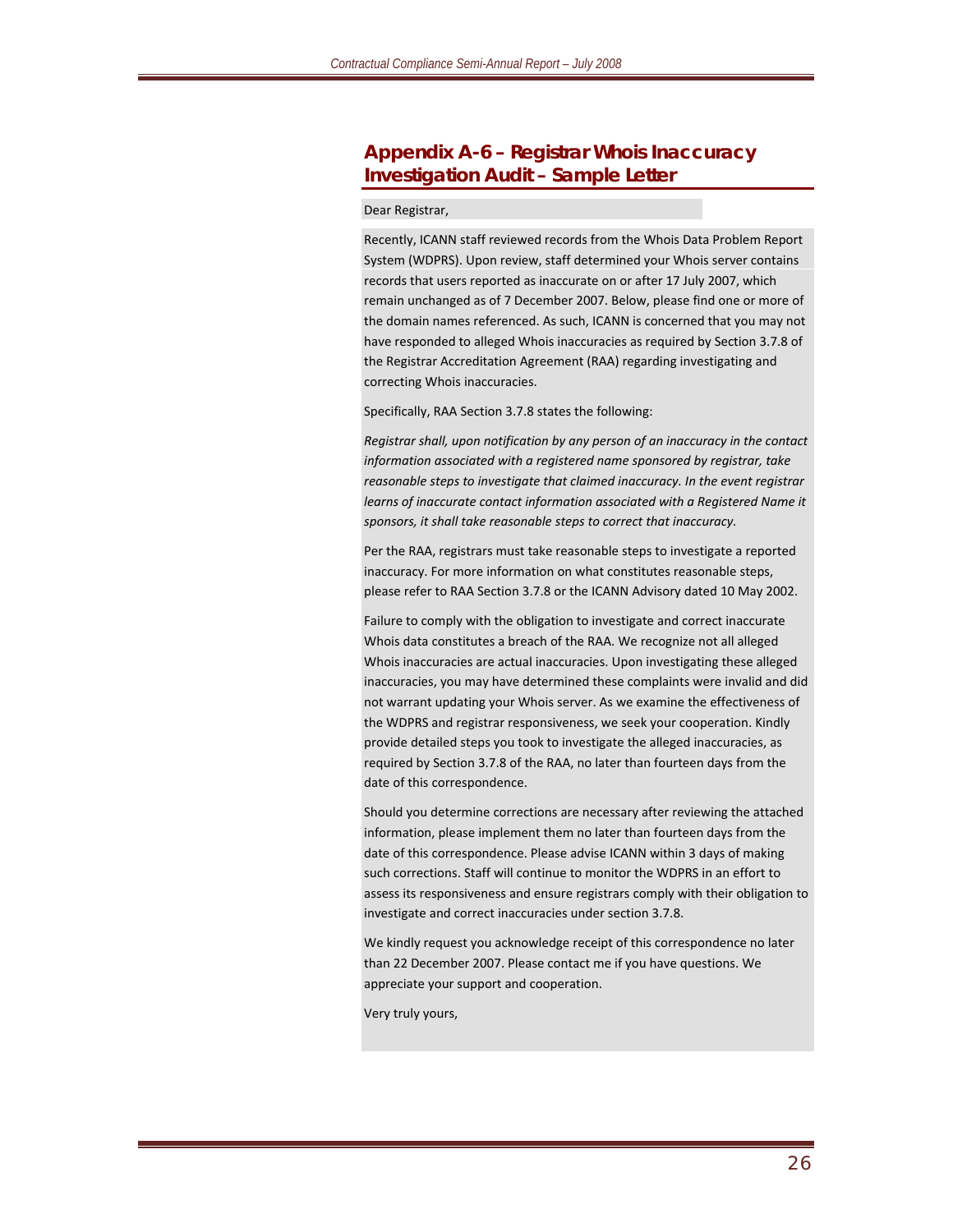

Figure 4‐9 – Responses ICANN received from registrars that were contacted and asked to respond to the Whois Data Inaccuracy Audit.

| Table 4-1 – Domain Name Analysis of the Whois Data Inaccuracy |  |
|---------------------------------------------------------------|--|
| <b>Investigation Audit</b>                                    |  |

| Domain Names Pending Investigation                         | 26             |
|------------------------------------------------------------|----------------|
| Domain Names for which Registrars did not Respond          | 24             |
| Domain Names with Registrant Whois Privacy Service         | $\overline{2}$ |
| Domain Names for which Registrar requested more info       | 24             |
| Domain Names for which Registrars Took Action              | 89             |
| Domain Names Deleted and Registered with Another Registrar | 7              |
| Domain Names Currently Unregistered                        | 12             |
| Domain Names for which Ownership is Disputed               | 1              |
| Domain Names with Undeliverable E-mail                     | $\mathfrak{D}$ |
|                                                            |                |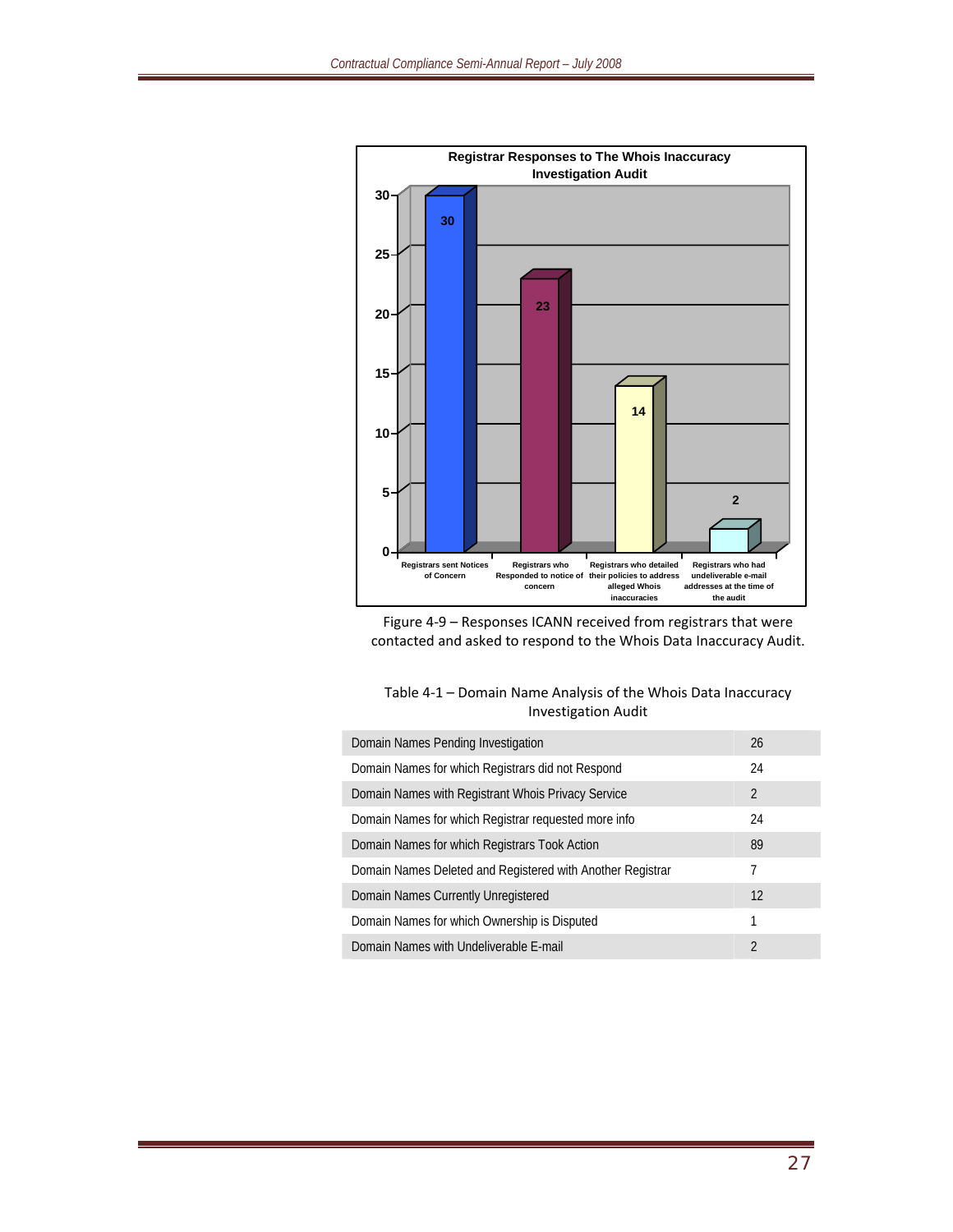# **4.4 Registrar Whois Data Reminder Policy Survey and Compliance Audit**

#### **4.4.1 Executive Summary**

In an effort to maintain accurate Whois records, the WDRP requires all ICANN‐accredited registrars that are actively selling domain names to send an annual reminder to registrants instructing them to review their Whois data and update it if necessary.

This report is a statistical summary of the WDRP and provides information for the period between December 2006 and November 2007 including registrar compliance problems encountered and the impact on the accuracy of Whois data. The report uses a variety of means to evaluate the effectiveness of the implementation of the WDRP, including results from the Whois Data Reminder Policy Survey and Compliance Audit that was sent to all ICANN‐accredited registrars in October 2007.

Regarding the WDRP's impact on the accuracy of Whois data, the survey results revealed approximately 28% of audit responders reported changes in registrant data in 2007. $^{1}$ 

### **4.4.2 Audit Objectives**

- Assess registrar compliance with the Whois Data Reminder Policy,
- Determine compliance with form and content requirements for reminder notices sent by registrars,
- Examine registrar comments and problems encountered with the implementation of the Whois Data Reminder Policy to determine if policy changes are necessary,
- Evaluate the overall effectiveness of the Whois Data Reminder Policy.
- Pursue compliance and available remedies with noncompliant registrars.

### **4.4.3 Methodology**

This report was prepared based on information obtained through a survey emailed to all ICANN‐accredited registrars. The 2007 survey questionnaire was similar to that of 2006. The survey was designed to elicit important information about registrar implementation of and compliance with the WDRP. The questions covered:

- The size of the registrar.
- The percentage of registrations for which WDRP notices had been sent.

 $\overline{a}$ 

 $<sup>1</sup>$  The 2006 report is available online at http://www.icann.org/whois/wdrp-report-30nov06.pdf</sup>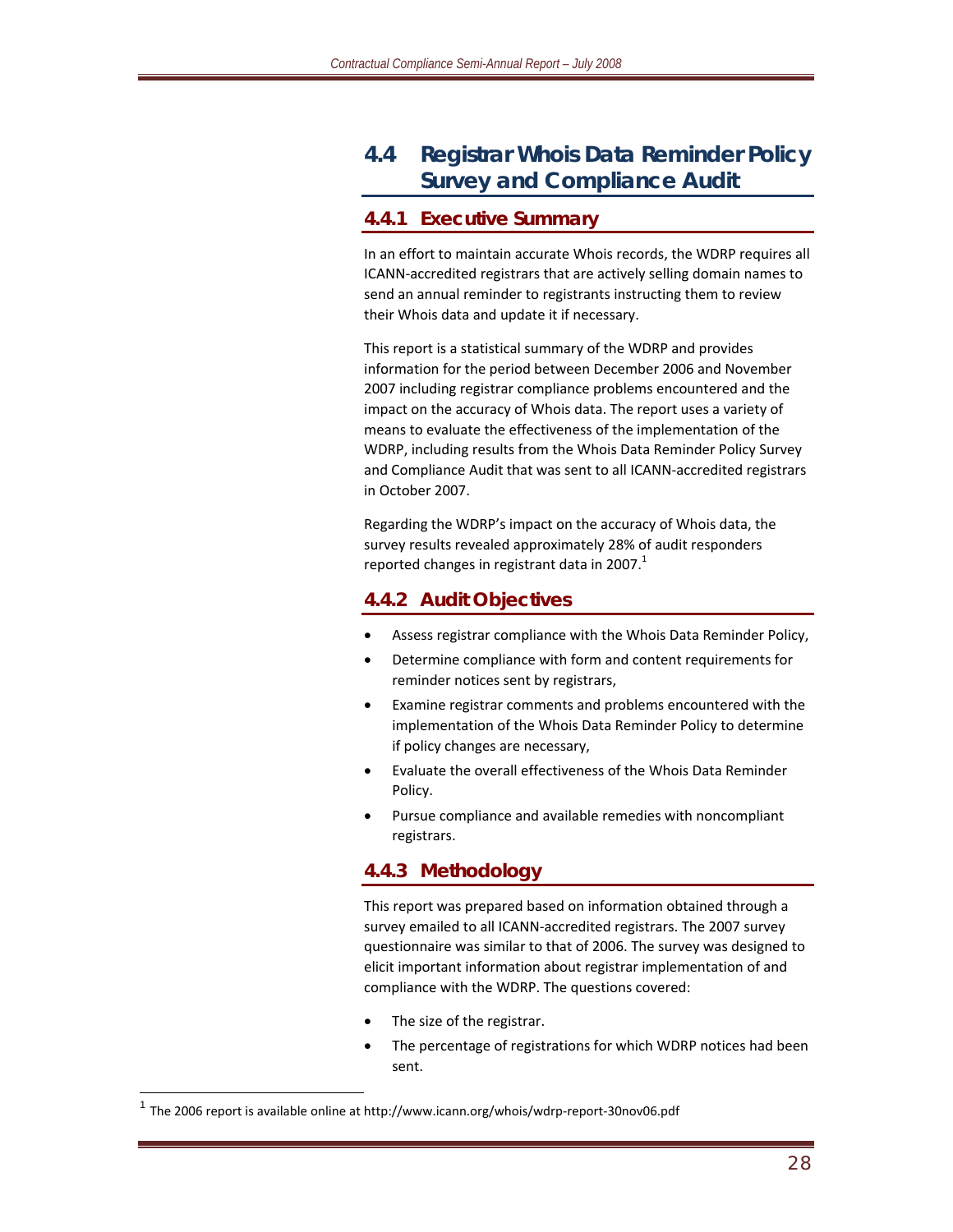- The primary and secondary methods of transmitting the notices.
- The percent of notices that were undeliverable.
- The language(s) in which the notices were sent.
- The percent of notices that led to changes in registrant data, and
- The fields that were most frequently changed.

The survey invited registrars to use a free-text box to describe any problems they encountered during implementation and to provide any suggestions for improving the WDRP or the accuracy of Whois data generally. Registrars were also asked to provide a sample copy of an actual notice to ICANN for review for compliance with the WDRP requirements. A copy of the survey is contained in Appendix A‐8.

#### **4.4.4 Findings**

Since ICANN began reporting on WDRP compliance in 2004, compliance has consistently improved within the registrar community.

The following are key findings of the 2007 report on the WDRP:

- Registrar compliance with the WDRP's requirement to send registrants reminder notices has consistently increased since 2004.
- Of the 901 ICANN‐accredited registrars audited in 2007, 825 were required to comply with the WDRP as they were actively sponsoring domain names at the time of the audit.
- 98% of all audit responders were found in compliance with the form and content requirements for reminder notices sent by registrars, and
- 94% (850) of ICANN‐accredited registrars participated in the 2007 WDRP survey.
- 103 more registrars responded in 2007 to the survey than in 2006.
- Registrars not complying have been requested to take corrective action.

#### **4.4.5 Observations**

ICANN has consistently reported a relatively high number of registrars in compliance with WDRP requirements. The annual survey sent to all ICANN‐accredited registrars has proven to be a useful tool, identifying areas of improvement as well as areas of concern within the registrar community.

In 2007, ICANN observed a slight increase in the number of registrars in compliance with the form and content requirements for WDRP reminder notices. Among the registrars able to track responses to their WDRP notices, approximately 18% observed changes to less than 10% of their registrant data and 9% observed changes to at least 1% of

*Since ICANN began reporting on WDRP compliance in 2004, compliance has consistently improved within the registrar community.* 

*ICANN has consistently reported a relatively high number of registrars in compliance with WDRP requirements. The annual survey sent to all ICANNaccredited registrars has proven to be a useful tool, identifying areas of improvements as well as areas of concern within the registrar community.*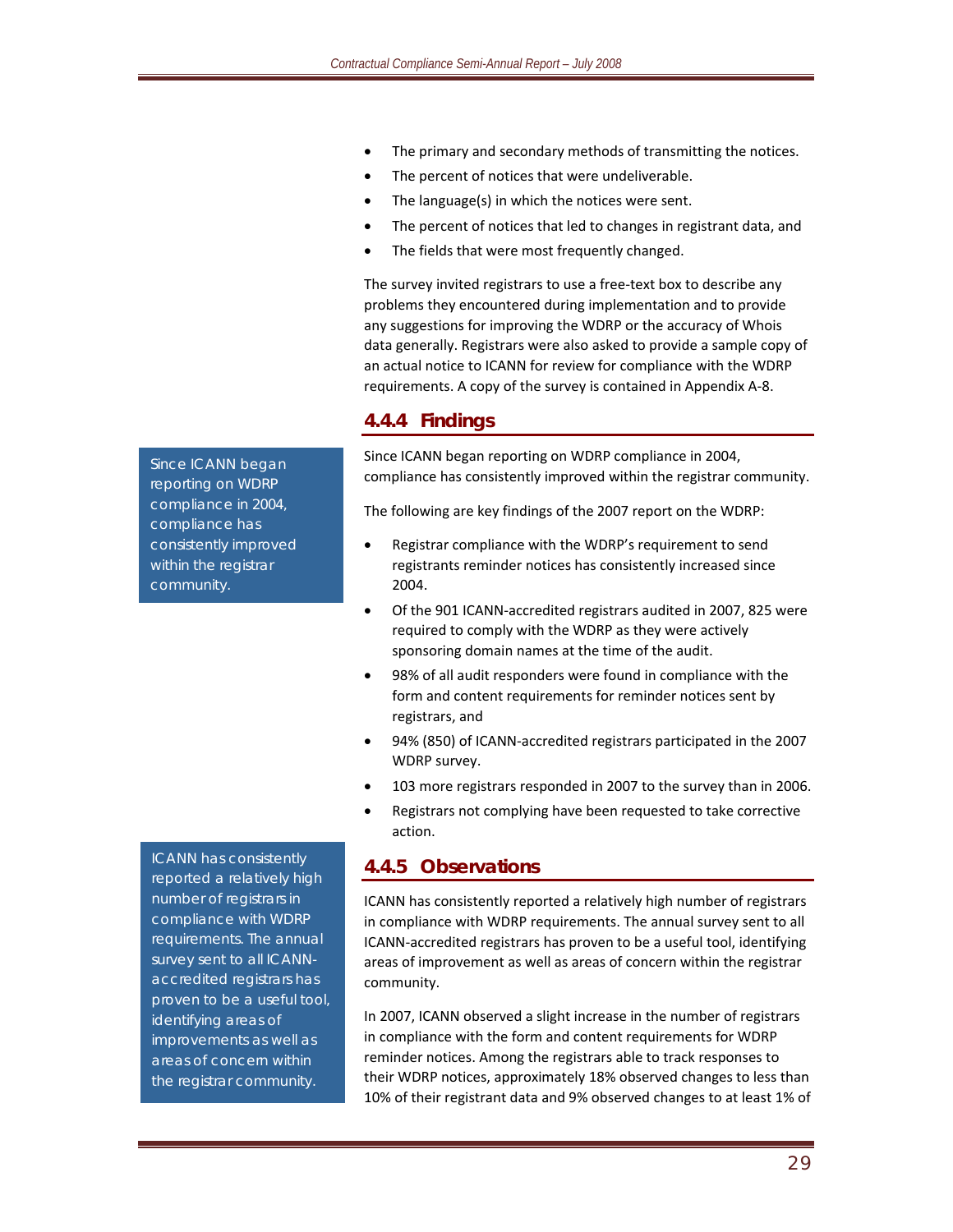their registrant data. As a result, Whois data accuracy is believed to be improved although the effects are relatively small. It is apparent from audit findings that most registrars do not track responses from the WDRP notices. Without tracking mechanisms in place, ICANN's ability to fully assess the impact of these notices is restricted.

This year, ICANN noticed a slight decrease in registrar participation in the WDRP survey that responded on time by the deadline on 16 November 2007. In order to improve compliance levels, ICANN staff will no longer provide multiple notices requesting that registrars participate in the survey before taking enforcement action. Registrars will be notified in advance before ICANN performs these routine compliance checks. ICANN encourages all registrars to timely respond to all audit requests.

As in prior years, ICANN allowed registrars to provide comments to ascertain trends and gain information for possible improvements from their experiences with the WDRP. Those comments are compiled from the free form input included in the survey. More than half of the registrars that utilized this section of the survey indicated there were no problems with implementation of the WDRP. Other registrars raised concerns about management issues concerning reseller channels and utilizing third party entities exclusively to send reminder notices. It is recommended that registrars correspond with their resellers to advise them of WDRP requirements and work collaboratively with resellers to ensure that their registrants receive WDRP notices timely. Also registrars were concerned about WDRP notices being treated as SPAM by recipients and SPAM blocking software that prevents registrants from receiving WDRP notices. To avoid this problem, registrars should inform registrants upon registration that WDRP notices will be sent annually and encouraging them to white list registrar email notices.

#### **4.4.6 Survey Participation**

All ICANN‐accredited registrars are contractually obligated to comply with the WDRP.

Registrars that are actively selling domain names are required to provide each registrant with a reminder notice containing the relevant Whois data before the anniversary of the creation date of each registration. All registrations more than one year old should therefore have already been the subject of a notice. New registrations are not required to be the subject of a notice until just before the one‐year anniversary of their creation date.

A total of 850 registrars (94% of all ICANN‐accredited registrars) responded to the 2007 Whois Data Reminder Policy Survey and Compliance Audit. Compared to last year's rate (87% or 747 registrars), the additional 103 registrars that responded in 2007

*A total of 850 registrars— 94% of all ICANNaccredited registrars responded to the 2007 Whois Data Reminder Policy Survey and Compliance Audit.*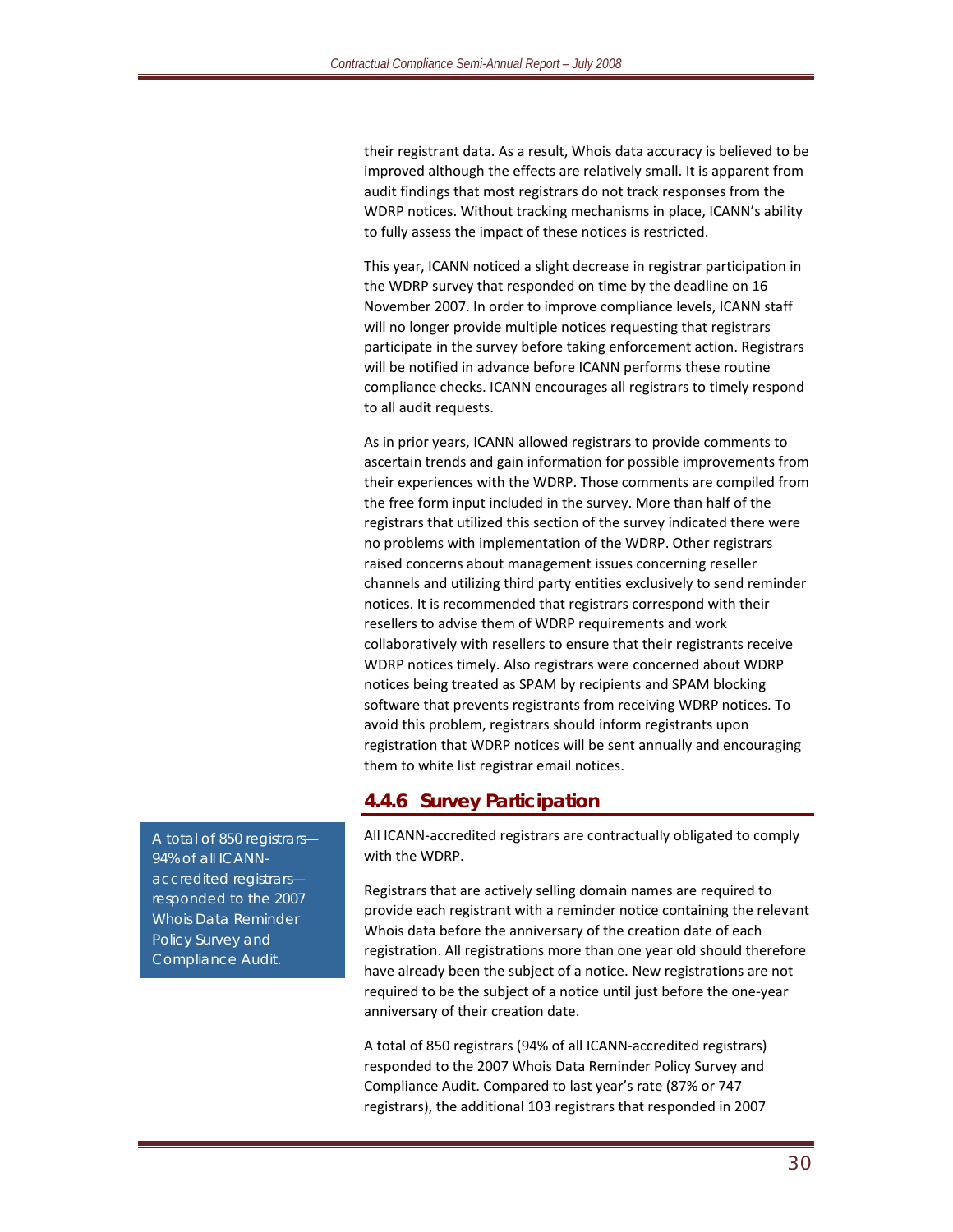showed a significant increase in registrar participation than in 2006. Table 4‐2 represents the estimated total number of gTLD names under registrar sponsorship on 1 January 2007.

#### Table 4‐2 – Estimated Total gTLD Names Under Registrar Sponsorship as of 1 January 2007

| Size of Registrar            | Number of<br><b>Registrars</b><br>Responding | <b>Total Number of</b><br>Registrars in<br>Category | <b>Registrars</b><br>Responding per<br>Category |
|------------------------------|----------------------------------------------|-----------------------------------------------------|-------------------------------------------------|
| 0 names                      | 59                                           | 76                                                  | 78%                                             |
| 1-999 names                  | 223                                          | 238                                                 | 94%                                             |
| 1,000-9,999 names            | 360                                          | 372                                                 | 97%                                             |
| 10,000 - 99,999 names        | 88                                           | 93                                                  | 95%                                             |
| $100.000 - 999.999$<br>names | 105                                          | 106                                                 | 99%                                             |
| $1,000,000+$ names           | 15                                           | 16                                                  | 94%                                             |
| Total                        | 850                                          | 901                                                 | 94%                                             |

Figure 4‐10 represents a historical analysis from the past 3 years of registrar participation in the Whois Data Reminder Survey and Compliance Audit.





In order to report accurate findings to the community, ICANN relies on registrars' participation to complete surveys. ICANN staff resorted to using several methods to contact nonresponsive registrars including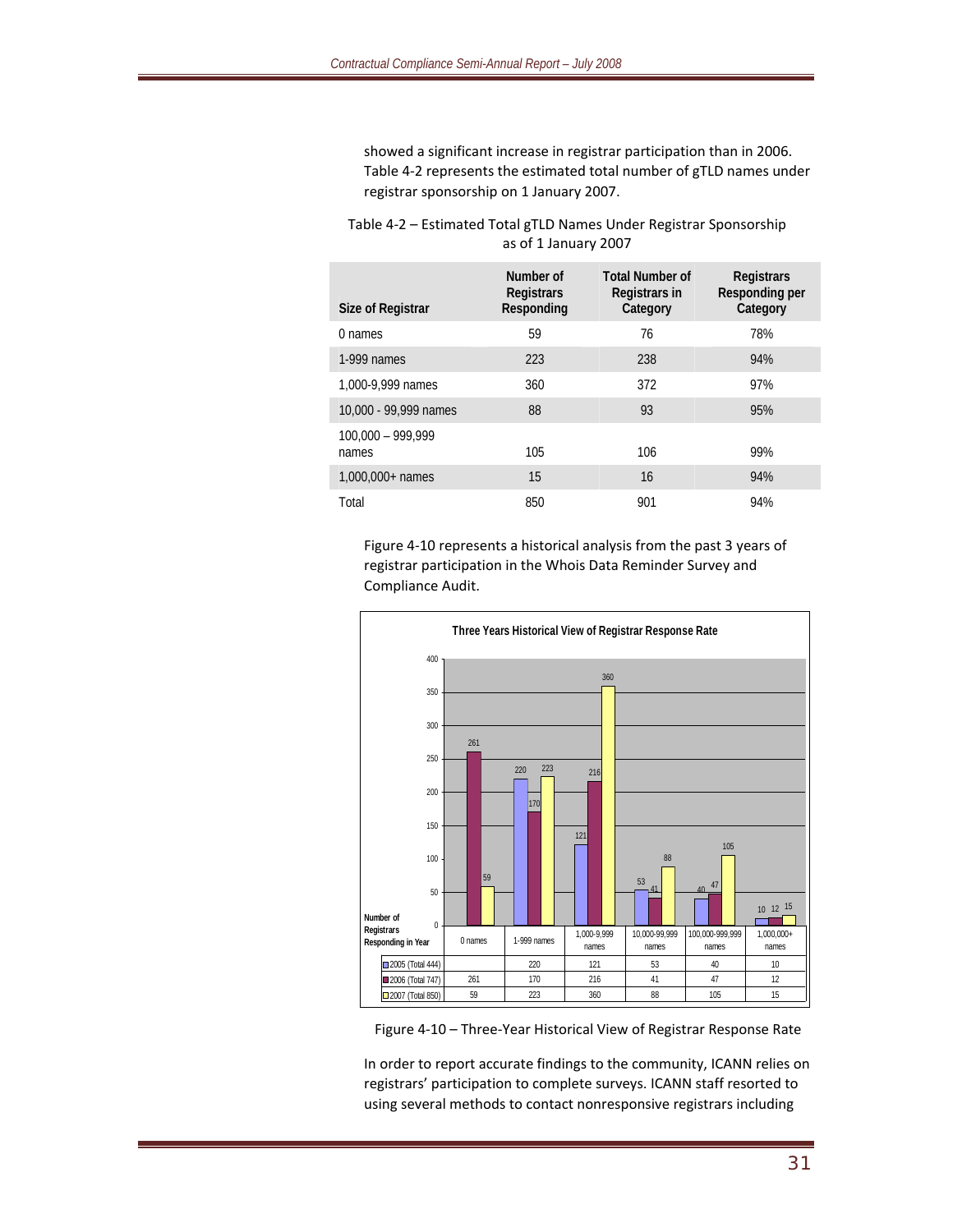multiple emails, faxes and phone calls. Staff proactively attempted to contact all nonresponsive registrars to improve the overall participation by registrars.

ICANN staff noticed an increase in the registrar response rate this year when multiple efforts were made to recruit nonresponsive registrars to respond to this survey. Escalation proceedings are in place to address nonresponsive registrars and to ensure the effectiveness of communication efforts by ICANN.

#### **4.4.7 Registrar Compliance**

Compliance with the WDRP was assessed using two sources: the survey responses and the sample WDRP notices that were provided to ICANN. The survey was designed to measure two primary compliance benchmarks: Whether required WDRP notices were transmitted to registrants and whether the notices contained the substantive items required by the WDRP.

#### **4.4.8 Notification Requirement**

782 of the 791 audit responders (98.9%) reported sending WDRP notices in 2007. These registrars had gTLD names under their management for at least a year and could determine the number of WDRP notices sent to registrants. Eight registrars reported that they had not sent WDRP notices this year, which represents slightly less than 1% of all responding registrars.

ICANN staff analyzed the responses from those 8 registrars who reported that they had not sent WDRP notices in 2007 and found that 5 of those registrars had legitimate explanations for not doing so. Examples of acceptable responses for not sending notices would be "a registrar that was in operation for less than a year" or "had no registrations under its management for a full year." Five registrars were in their first year of accreditation. Three of the 8 registrars who were obligated to send WDRP notices failed to do so. Of these, two registrars cited technical difficulties and the date of correction. The remaining registrar cited confusion with the WDRP process and submitted implementation dates for compliance with this policy.

Overall, the survey results consistently indicate a reasonable threshold in compliance with registrar obligations regarding the requirements of the WDRP. In 2006, ICANN reported less than one half of 1% of registrars were unable to determine the number of WDRP notices sent. In 2007, ICANN found that slightly less than one half of 1% of registrars, 3 registrars (.37%), were similarly unable to provide statistics about their compliance with the WDRP's notification requirement.

*Overall, the survey results consistently indicate a reasonable threshold in compliance with registrar obligations regarding the requirements of the WDRP.*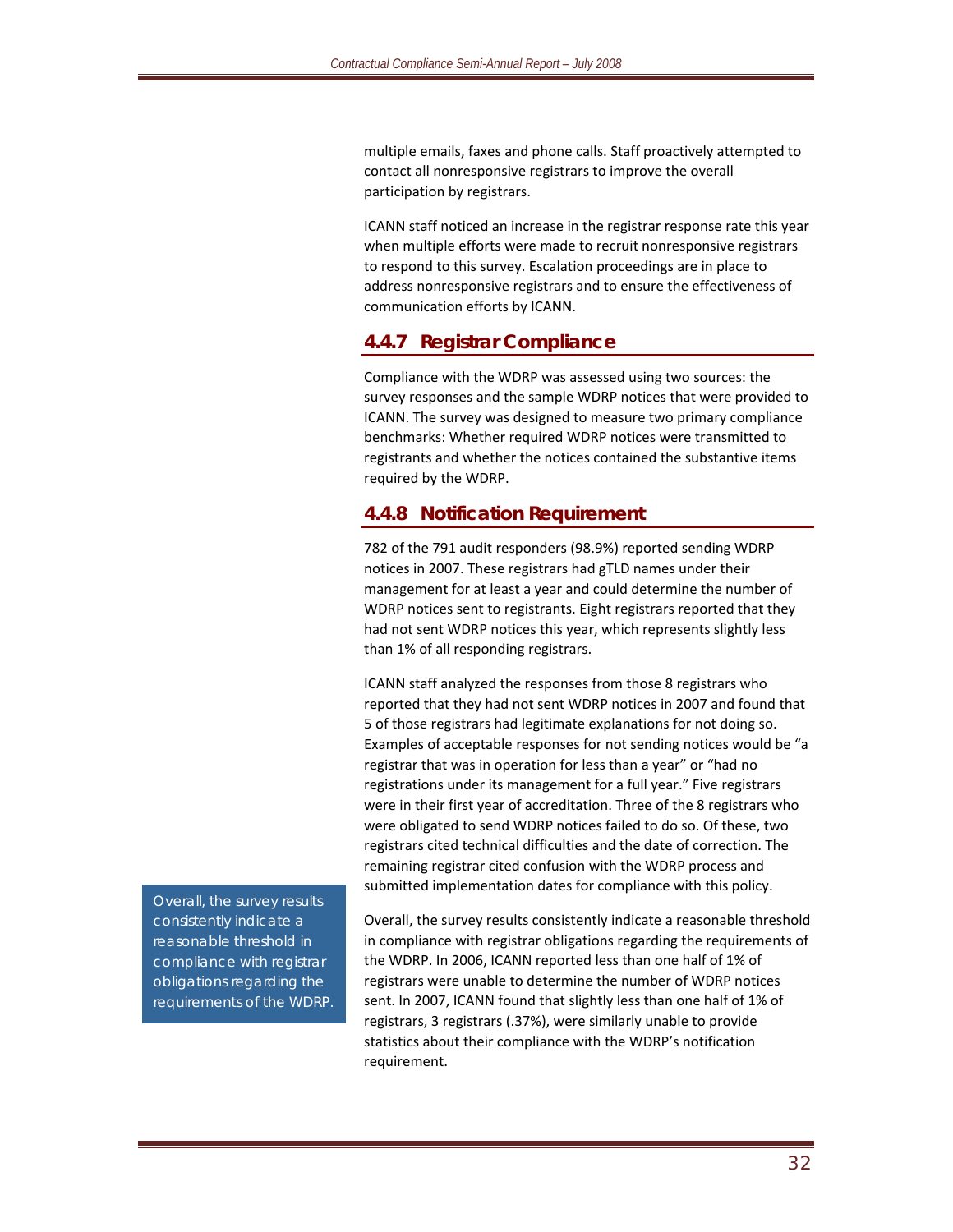In addition to asking registrars whether notices were sent, the survey also asked registrars to estimate the percentage of notices sent in relation to the number of registrations sponsored by that registrar. The categories reflected in the current Reporting Period vary slightly from the percentage choices posed to registrars last year. The questionnaire allowed registrars to indicate if (a) 0% of registrants had been sent WDRP notices, (b) less than 50%, (c) 50% or more, but less than 100%, or (d) 100%. (As noted above, registrars also had the option to indicate that they were unable to determine the number of WDRP notices sent.)

When those registrars not yet obligated to send WDRP notices were removed from the data set, a great majority (94%) of the remaining registrars reported that they had sent notices to 100% of their registrants. Approximately 2% of obligated registrars sent notices to less than 50% of their registrants, approximately 4% sent notices to more than 50%, but less than 100% of their registrants, and less than one half of 1% (0.37%) were unable to determine how many notices were sent. Figure 4-11 illustrates this data.<sup>2</sup>



Figure 4‐11 – Registrants sent WDRP notices (by registrars required to send notices).

Of the registrars obligated to send WDRP notices, Table 4‐3 details the number of notices sent, according to registrar size.

 $\overline{a}$ 

 $2$  Percentages may not appear to add up to 100% due to rounding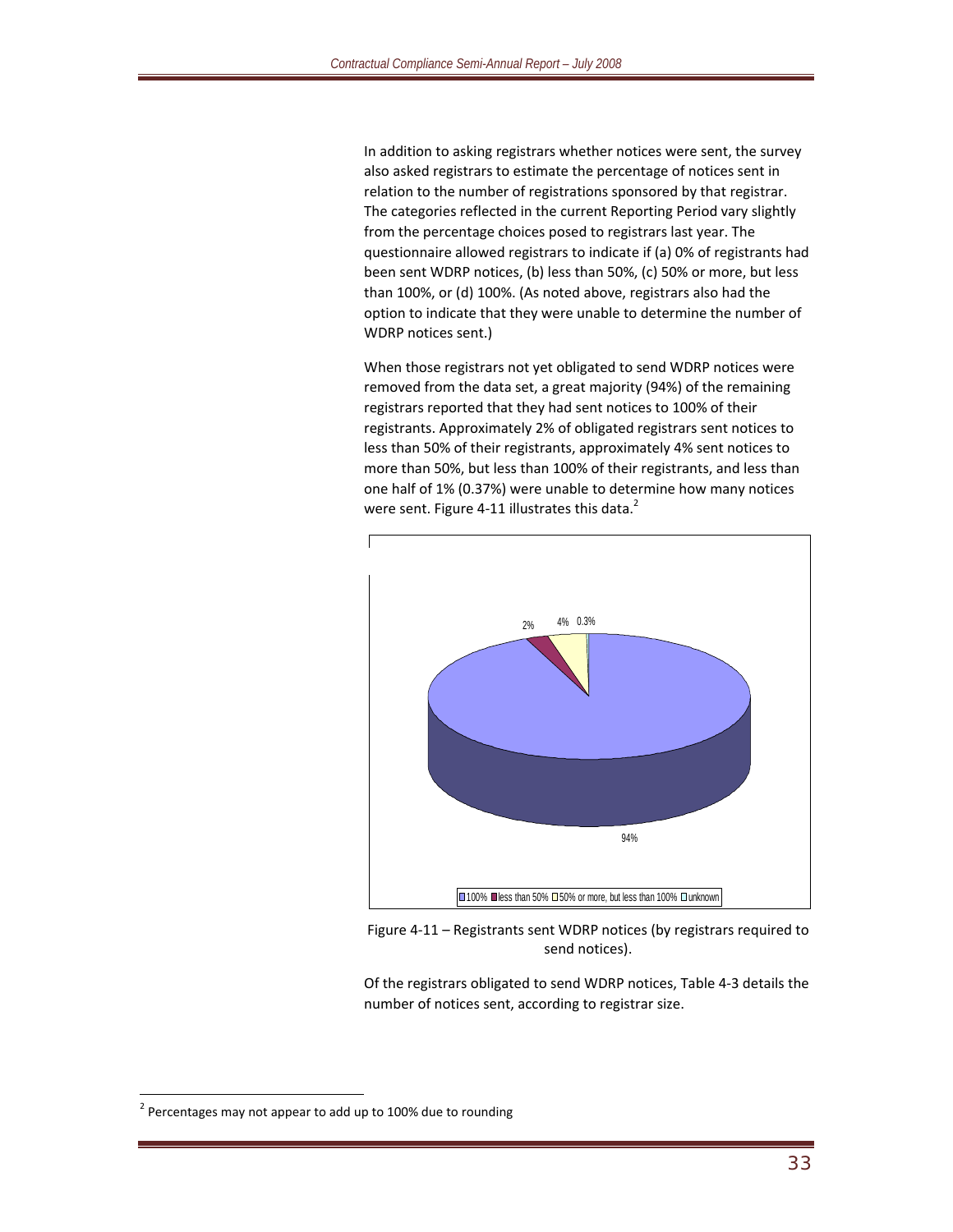|                       |    |          | Percentage |      |                          |       |
|-----------------------|----|----------|------------|------|--------------------------|-------|
| <b>Registrar Size</b> | 0% | $< 50\%$ | < 100%     | 100% | <b>Not</b><br>Determined | Total |
| <1000                 |    |          | 9          | 213  |                          | 223   |
| 1000-9999             | 1  |          | 3          | 356  |                          | 360   |
| 10,000-99,999         | 2  | 1        | 5          | 79   |                          | 88    |
| 100,000-999,999       | 1  | 3        | 3          | 96   | $\overline{2}$           | 105   |
| 1,000,000 or more     |    | 1        | 1          | 13   |                          | 15    |
| Total                 | 5  | 5        | 21         | 757  | 3                        | 791   |

Table 4‐3 – Percentage of Registrants to Whom WDRP Notices Were Sent

Of the 31 registrars who reported sending less than 100% of the WDRP notices to their registrants, 14 provided legitimate responses as to why they did not, 11 provided answers that demonstrated confusion with the requirement and provided implementation dates for compliance, 5 reported technical challenges that were being resolved and one reported legal concerns related to privacy laws. This registrar reported that implementation of the WDRP will commence as soon as possible.

Registrars responding to the survey were also asked to identify their primary means for communicating WDRP notices. As in previous years, email proved to be the most commonly used method. Table 4‐4 depicts the WDRP notice communication methods used by registrars.

| Web         | $.96\%$ (8)  | Primary method of communicating |
|-------------|--------------|---------------------------------|
| Fax         | $0.0\%$ (0)  | WDRP notices, by percentage of  |
| Postal Mail | $0.24\%$ (2) | registrars using each method    |
| Email       | 98.68%(825)  |                                 |
| Other       | $.12\%$ (1)  |                                 |
| Total       | 100% (836)   |                                 |

Table 4‐4 – Primary Communication Methods Used by Registrars

Registrars were asked to identify secondary methods used for communication of WDRP notices. Their responses appear in Table 4‐5.

#### Table 4‐5 – Secondary Communication Methods Used by Registrars

| Web         | $8.71\%$ (64) | Secondary method of communicating     |
|-------------|---------------|---------------------------------------|
| Fax         | $1.23\%$ (9)  | WDRP notices, among registrars        |
| Postal Mail | $1.08\%$ (8)  | indicating use of a secondary method. |
| Email       | 63.13%(464)   |                                       |
| Other       | 25.85%(190)   |                                       |
| Total       | 100% (735)    |                                       |

| Secondary method of communicating<br>WDRP notices, among registrars<br>indicating use of a secondary method. |
|--------------------------------------------------------------------------------------------------------------|
|                                                                                                              |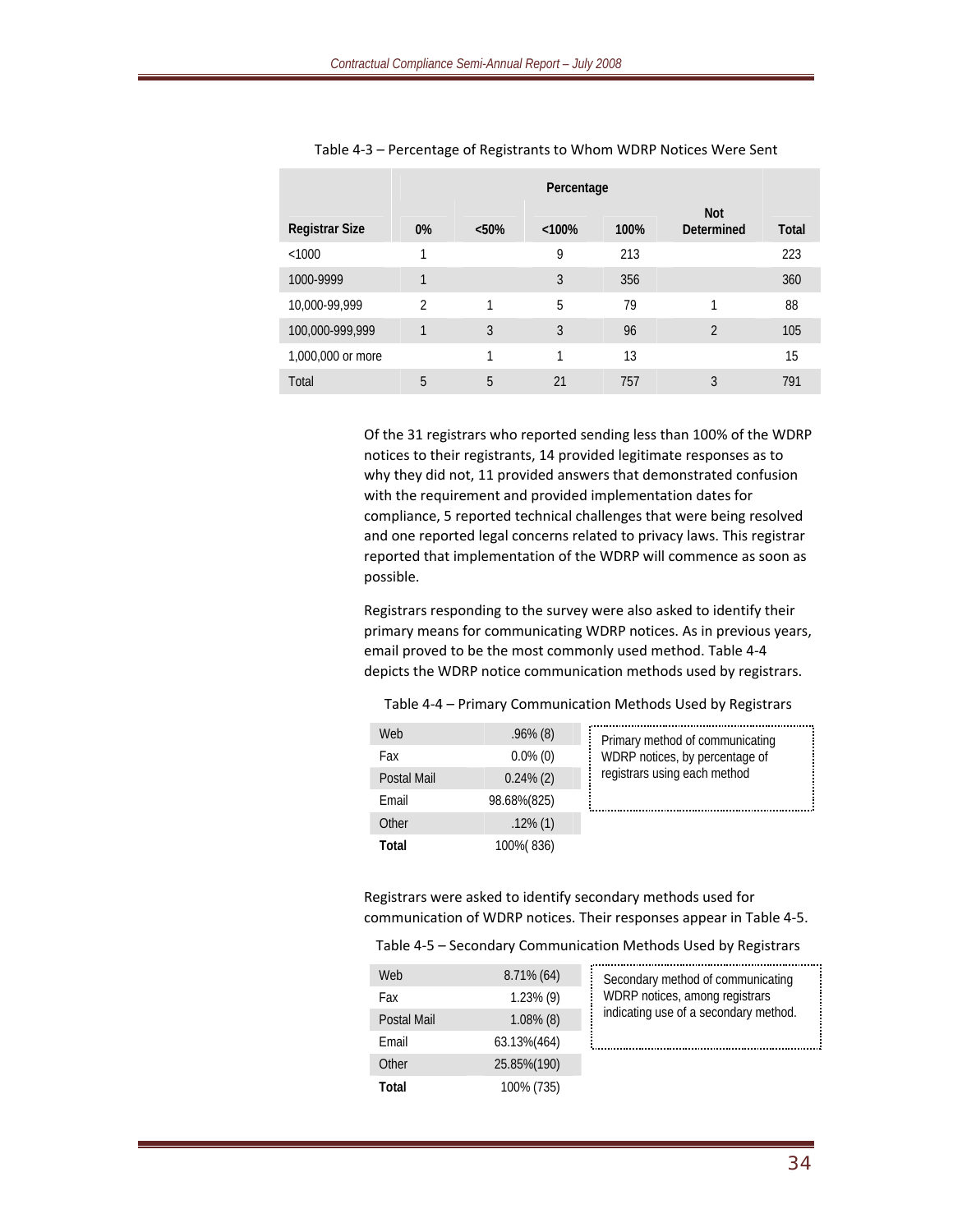Registrars were asked to indicate the percentage of WDRP notices that were returned as undeliverable in order to evaluate the potential effectiveness of each method of communication. A comparison by method of communication is provided in Table 4‐6.

|                              | Percentage     |          |       |                |                |                    |
|------------------------------|----------------|----------|-------|----------------|----------------|--------------------|
| Primary Method of<br>Sending | $<1\%$         | $< 10\%$ | < 50% | $50%+$         | Unknown        | <b>Grand Total</b> |
| Web                          | 6              | 1        |       |                | 1              | 8                  |
| Fax                          | $\mathbf 0$    |          |       |                |                |                    |
| Postal Mail                  |                |          |       |                | $\overline{2}$ | $\overline{2}$     |
| Email                        | 70             | 325      | 16    | $\mathfrak{D}$ | 412            | 825                |
| Other                        | $\overline{0}$ |          |       |                | 1              | 1                  |
| Total                        | 76             | 326      | 16    | 2              | 416            | 836                |

Table 4‐6 – Percentage of Undeliverable WDRP Notices

It appears from this data that most messages were received by registrants, but the majority of responding registrars indicated that they were unable to count undeliverable messages. As demonstrated, around half of registrars were able to measure the success of their communication attempts. Although not a requirement of the WDRP, greater efforts by registrars to monitor communication effectiveness would contribute to a more reliable evaluation of the WDRP's effectiveness overall.

#### **4.4.9 Content of Notices**

Registrars were asked to send a copy of an actual WDRP notice to ICANN for review. As noted above, each WDRP notice must contain: (1) a copy of the data elements listed in Section 3.3.1 of the RAA and (2) a statement reminding the registrant that the provision of false Whois information can be grounds for cancellation of a domain name registration. Section 3.3.1 requires the following data elements: the domain name; the primary name server and secondary name server(s); the identity of the registrar; the original creation date of the registration; the expiration date of the registration; the name and postal address of the registrant; the name, postal address, email address, voice telephone number, and (where available) fax number of the technical contact for the domain name; and the name, postal address, email address, voice telephone number, and (where available) fax number of the administrative contact for the domain name.

In reviewing form requirements this year, ICANN observed an increase in the number of registrars that followed the survey's instruction to provide a sample WDRP notice. In comparison to the 2006 rate of 71%

*In reviewing form requirements this year, ICANN observed an increase in the number of registrars that followed the survey's instruction to provide a sample WDRP notice.*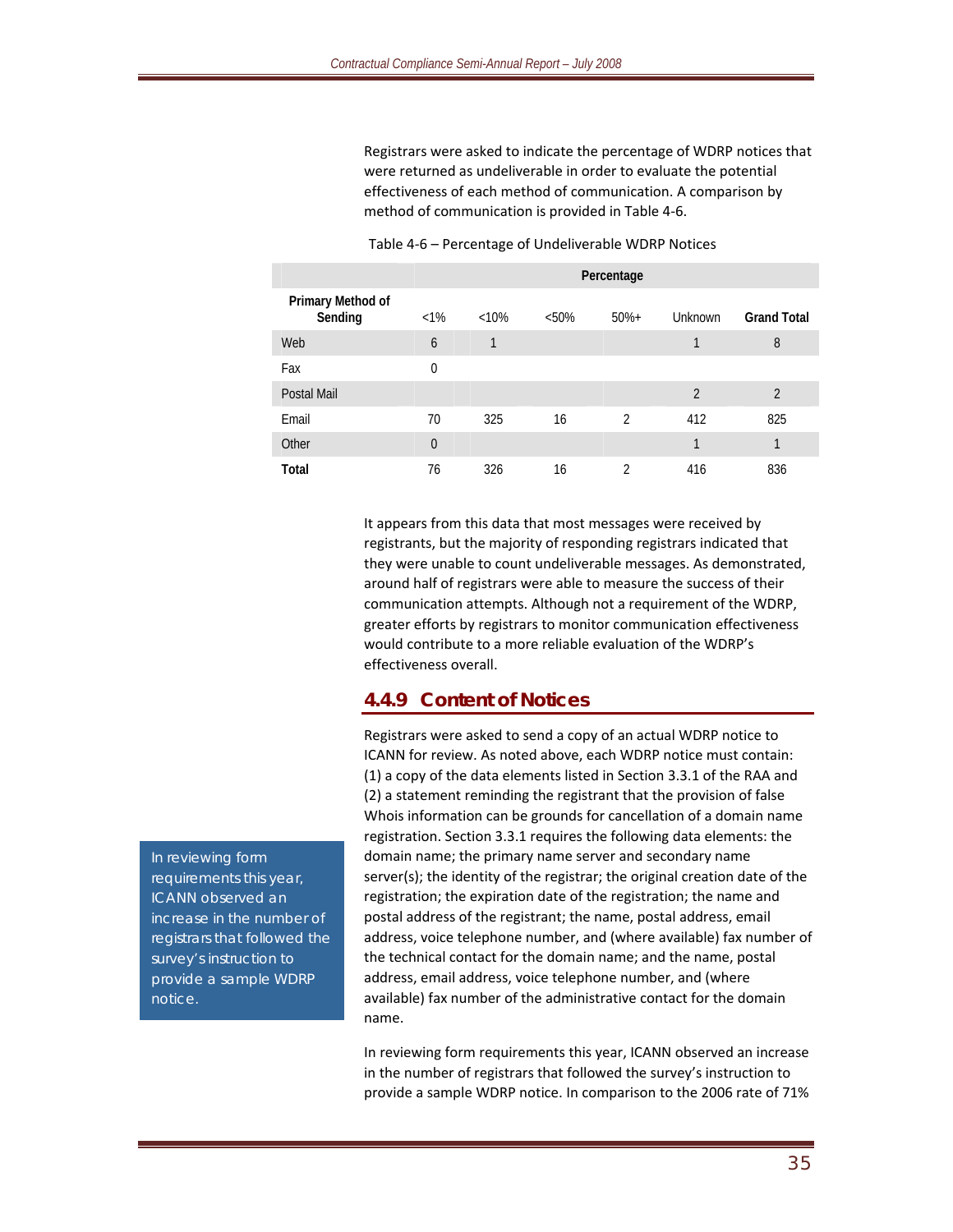(534 registrars) of audit responders that submitted notices; the 2007 rate reflected an increase due to the additional submission of 95 exemplar notices, to 74% (629 registrars) that submitted sample WDRP notices.

The samples were examined to determine whether they complied with the WDRP requirements stated above, including providing the registrant with the current Whois data by actual text or a link and providing a warning to the registrant that provision of false Whois data could be grounds for cancellation of the domain name.

In reviewing the 629 sample WDRP notices provided, ICANN discovered that 10 (approximately 1.6%) of the notices did not comply with the requirements of the WDRP. Of the 10 registrars that were contacted by ICANN as a result of the WDRP analysis process, 5 registrars corrected their notices by including the false Whois provision, and 5 registrars have not responded to ICANN's request to correct their WDRP notice. These 5 registrars are currently under compliance review by ICANN staff.

#### **4.4.10 Language of WDRP Notices**

Registrars reported transmitting WDRP notices in several languages, with English being the most common. Figure 4‐12 details the primary languages used by registrars in transmitting WDRP notices.



**WDRP Notice Primary Language**

Figure 4‐12 – WDRP Notice Primary Languages.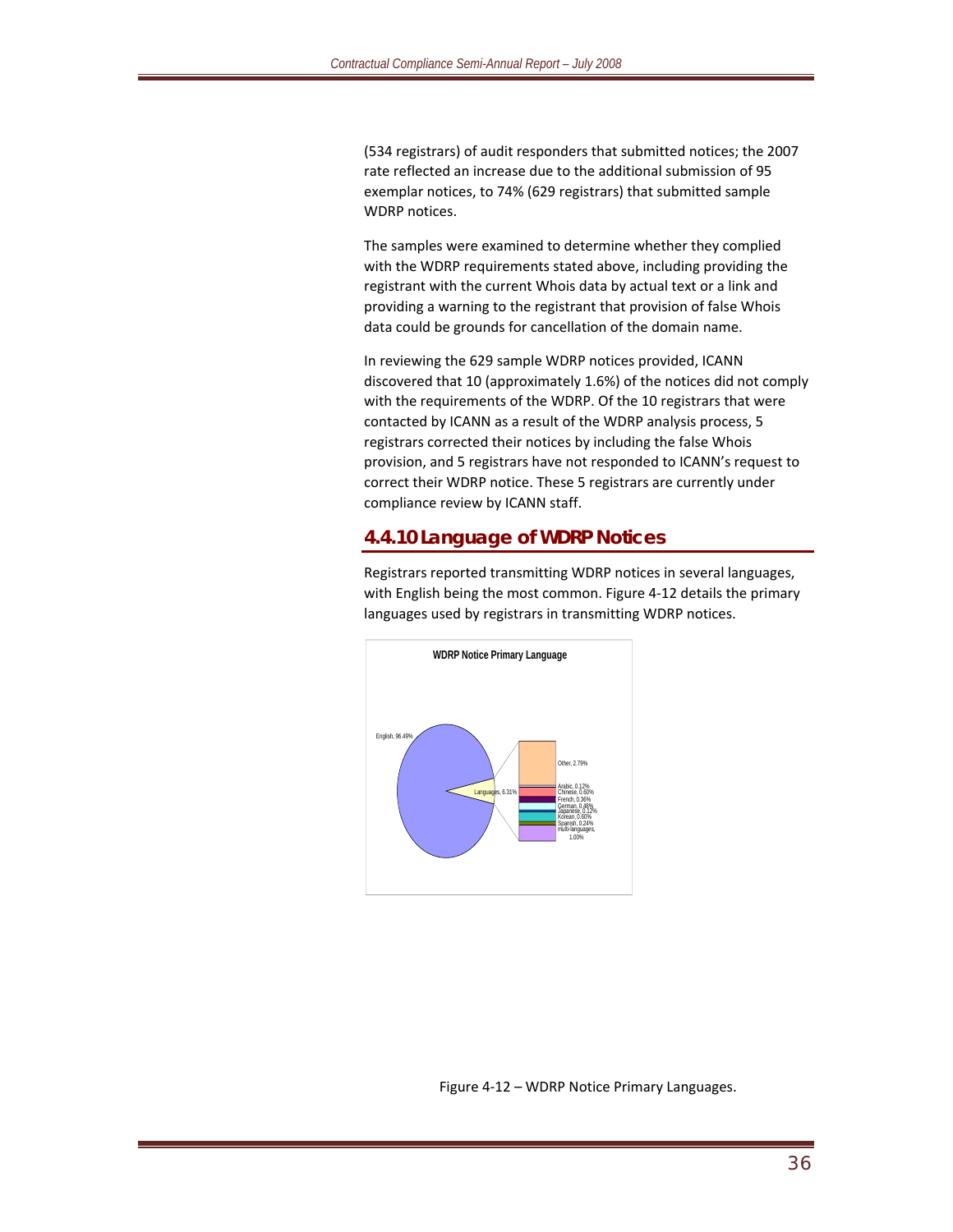#### **4.4.11 Registrar Comments**

Registrars responding to the survey had the option to provide a description of any problems encountered throughout the WDRP process. In total, 70 registrars took the opportunity to provide substantive comments. Over half of these respondents (45) indicated there were no problems, while others raised concerns or made suggestions for improvement. Highlights of these survey responses are provided below.

#### **4.4.12 Consumer Concerns**

In 2007, ICANN staff continued to receive questions from registrants related to the validity of WDRP notices received by resellers and some registrants attempted to provide updated Whois information directly to ICANN. The primary reason ICANN continues to receive such correspondence from registrants is because some registrars include ICANN's contact information in their notices. ICANN recommends that registrars provide the link to ICANN's WDRP policy (http://www.icann.org/registrars/wdrp.htm) as well as the link to ICANN's WDRP FAQ page (http://www.icann.org/whois/wdrp‐ registrant‐faq.htm).

Registrants have become aware of spoofed WDRP notices sent by entities other than their registrars and were quick to report unwanted solicitation efforts by companies that are not accredited by ICANN.

Consistent with prior years, the majority of registrar comments attributed SPAM as a major concern with the transmission of WDRP notices to their registrants. In particular, reminder notices being treated as SPAM were being blocked from recipients. Due to the large volume of notices sent, the larger registrars reported notices frequently caught by users' SPAM filters, preventing customers from receiving notices. One registrar reported a significant increase in customer service requests for an explanation of the WDRP notice, even though the registrar notifies registrants in their native language.

As in the past, some registrars received complaints from registrants that have many domain names that would prefer one email per contact or even better, one email per email address. The WDRP does not require that each registration result in a unique WDRP notice. A registrar reported that the current format does not encourage checking contact details. Another registrar reported low customer response rates from correspondence sent by the registrar. This registrar further stated that update requests show no defined trends that demonstrated an increase in updates as a result of the notices.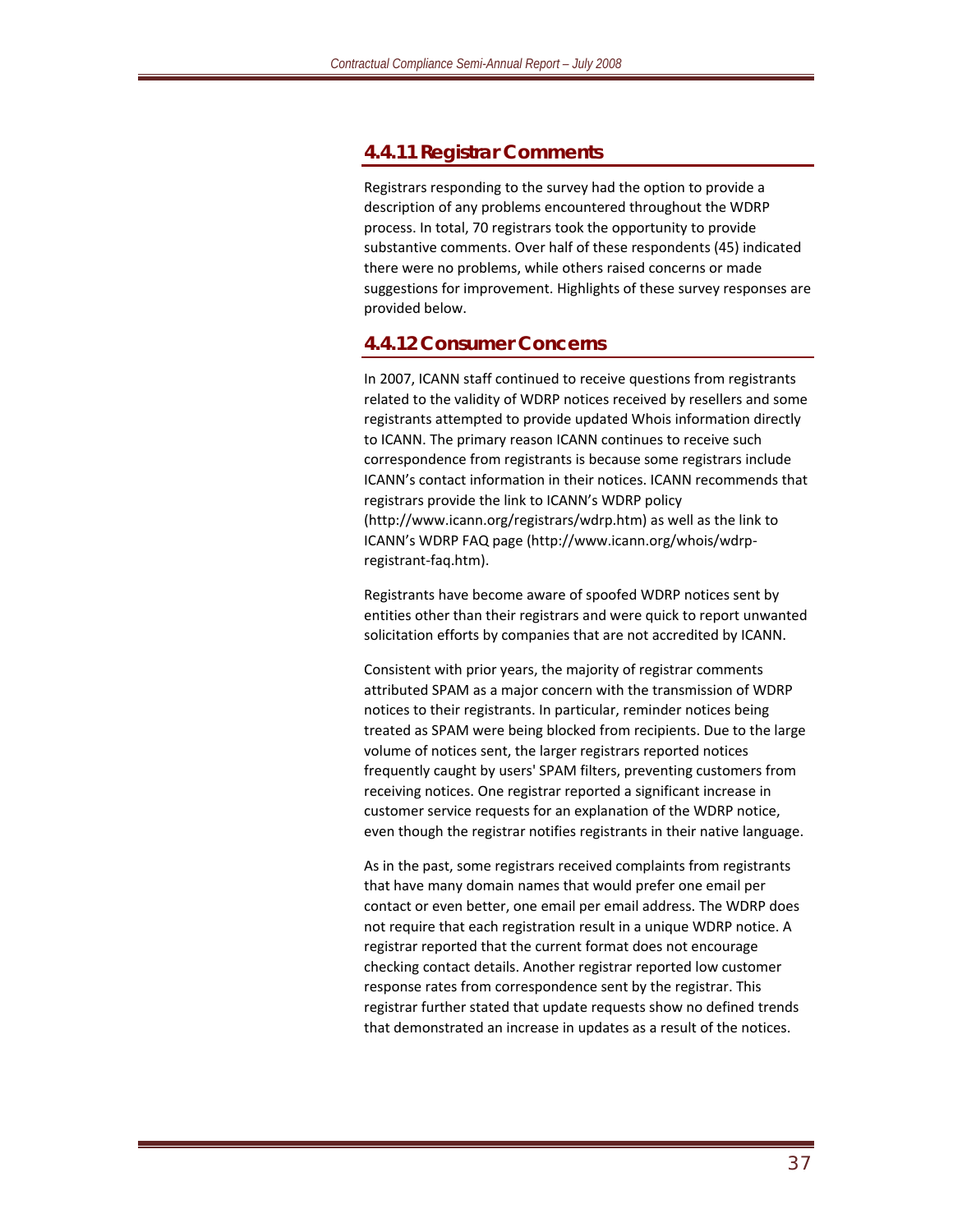*Registrants became aware of spoofed WDRP notices sent by entities other than their registrars and were quick to report unwanted solicitation efforts by companies that are not accredited by ICANN.*

#### **4.4.13 Concerns Applicable to Specific Registrar Business Models**

This year, opposing views from registrars were expressed regarding their experiences with resellers. More registrars raised concerns about effectively managing resellers responsible for sending WDRP notices to customers than in prior years, while other registrar comments expressed reliance on resellers for transmissions of these notices.

Some registrars indicated that WDRP compliance would improve by using third party entities to ensure a uniform nature of implementation of WDRP notices.

Other registrars reported a level of assurance with their relationship with third party entities responsible for operating certain registrar services, including running the Whois database and the associated tasks involved. Overall, registrars expressed an interest in finding better solutions to ensure the transmission of WDRP notices to all of their clients through their resellers.

#### **4.4.14 Impact on Accuracy**

When asked to what extent WDRP notices improved Whois data accuracy, registrars responded most frequently that they did not know or were unable to determine this information. Approximately 72% of responding registrars said they could not track the changes resulting from the WDRP notices. Changes resulting from WDRP notices that were tracked by registrars are shown in Figure 4‐12.



Figure 4‐12 – Known Changes to Whois Data Resulting from WDRP Notices.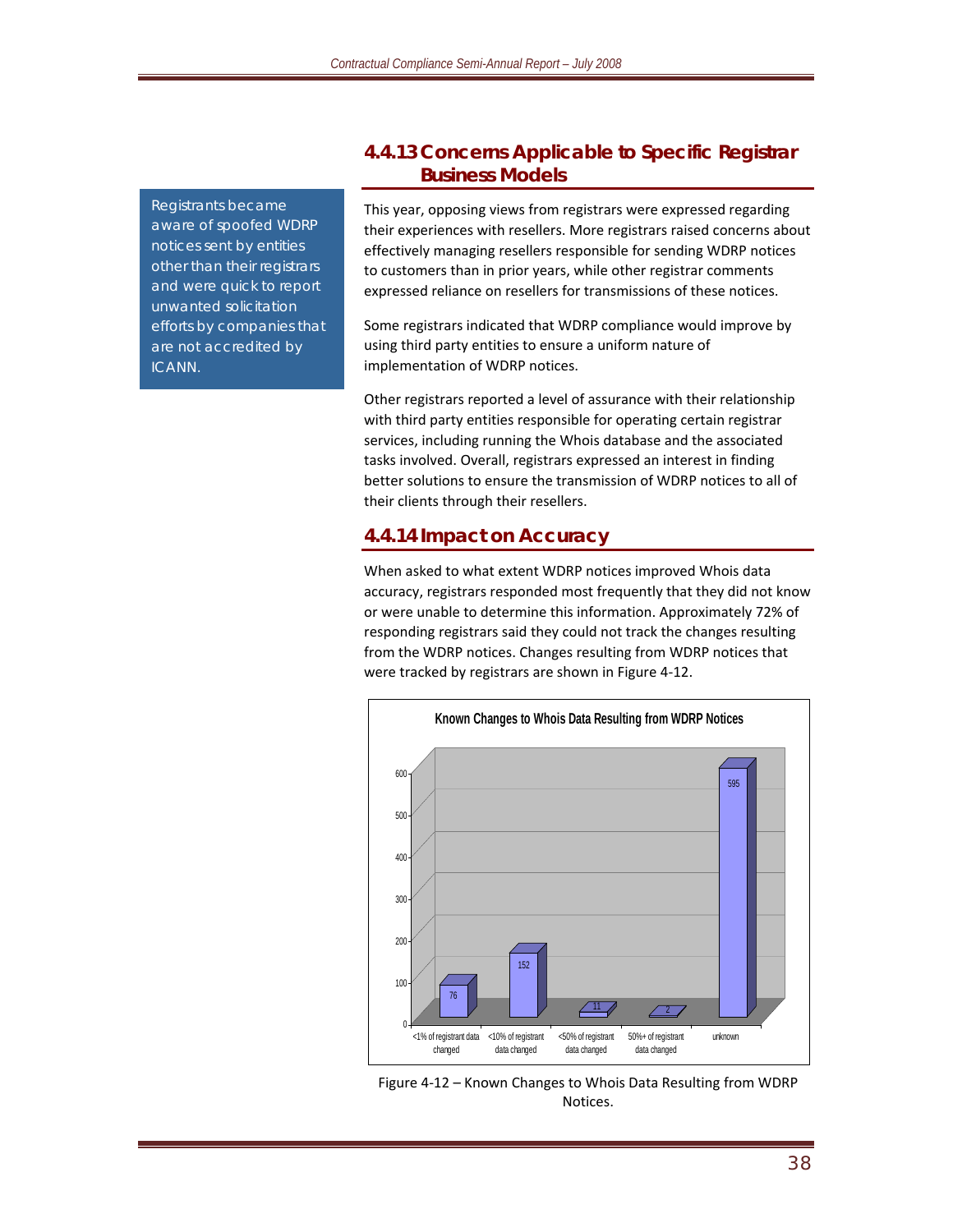Just as most registrars had not tracked the number of changes resulting from WDRP notices, when asked which registration fields changed most frequently in response to WDRP notices, most registrars were similarly unable to answer. In fact, 92% of responding registrars answered with unable to determine when asked which Whois fields were changed most frequently. Among registrars who did have tracking data, 33 found the registrant fields to be the most frequently changed, 34 found the administrative contact fields to be most frequently changed, and 4 found that most changes were made to the technical contact fields.

In response to the community's demand for Whois data accuracy, ICANN encourages all registrars to do a more comprehensive job of tracking response rates to WDRP notices in the future.

Because so little information is available regarding the resulting changes to registrant data following WDRP notifications, it is difficult to measure, statistically, the effectiveness of the WDRP on Whois data accuracy. ICANN encourages all registrars to do a more comprehensive job of tracking response rates to WDRP notices in the future.<sup>3</sup>

### **4.5 Consumer Complaint Analysis**

ICANN does not have contractual authority to address complaints it receives concerning financial transactions, Internet content, SPAM, data protection, data privacy and web hosting. Only a small number of complaints received by ICANN pertain to issues that ICANN has the contractual authority to resolve. Consumer complaints that are addressed in the Registrar Accreditation Agreement (RAA) such as transfer problems, enforcement of registrar obligations concerning UDRP decisions rendered by a dispute resolution provider and Whois, are addressed in the RAA and may require review by ICANN staff. Please see, http://www.icann.org/registrars/ra‐agreement‐ 17may01.htm. Accordingly, ICANN, in most instances, forwards complaints to registrars for handling and resolution.

ICANN does, however, monitor all complaints received. Complaint statistics provide useful information regarding the types of problems frequently experienced by registrants. ICANN uses its complaint statistics, as well as other information, to determine which contractual compliance audits to conduct. Efforts are underway to enhance ICANN's complaint processing systems to provide consistent reporting and improved internal processing. This report includes consumer

RAA Whois Requirements: **http://www.icann.org/registrars/ra‐agreement‐17may01. htm** Whois Data Reminder Policy Survey and Compliance Audit 2007: http://survey.icann.org/wdrp-2007.htm Registrant Whois Data Reminder Policy (WDRP) FAQ Page: http://www.icann.org/en/whois/wdrp-registrant-faq.htm

*ICANN does not have contractual authority to address complaints it receives concerning financial transactions, Internet content, spam, data protection, data privacy and web hosting.*

 $\overline{a}$ 

<sup>3</sup> Whois Data Reminder Policy: http://www.icann.org/registrars/wdrp.htm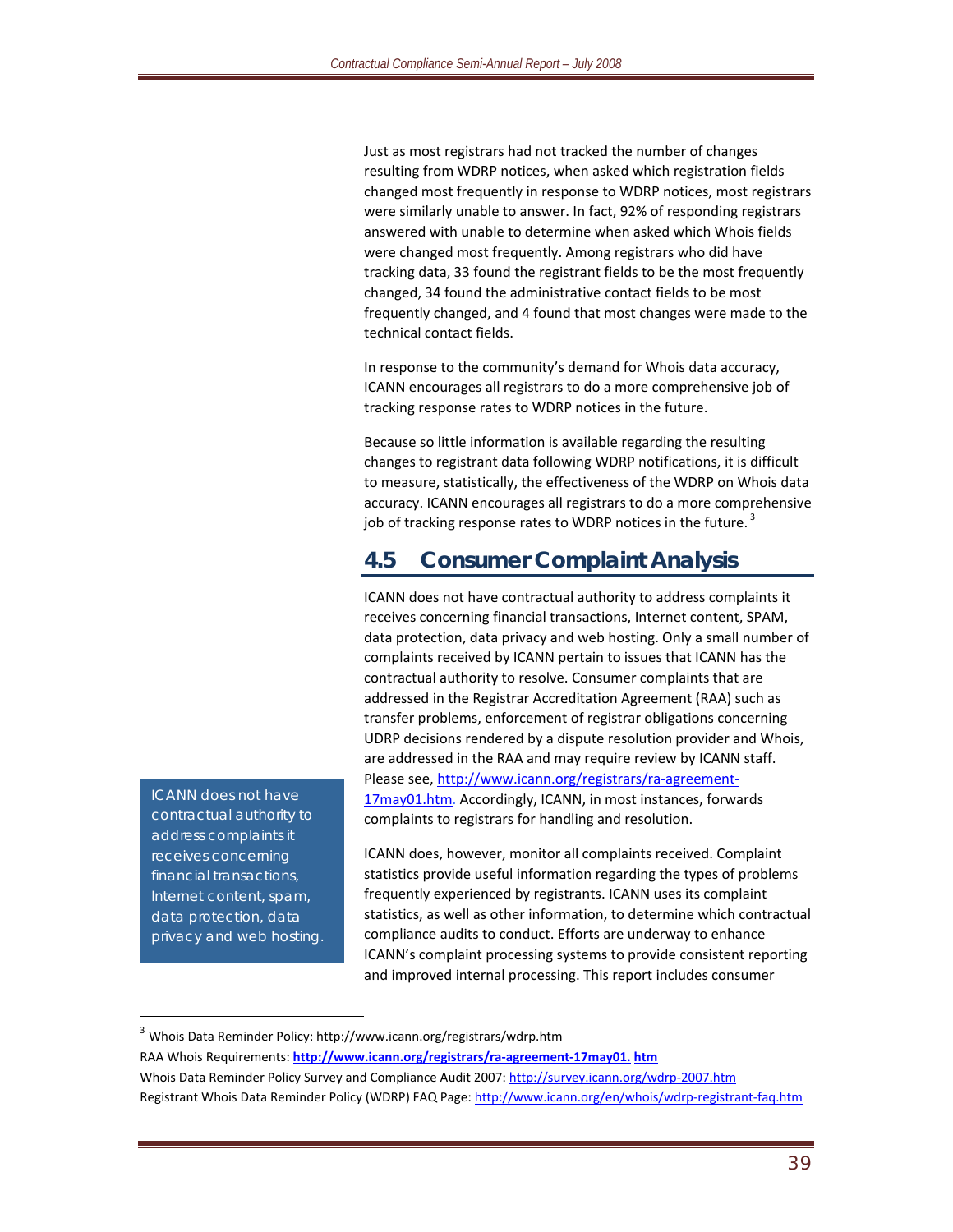complaint statistics from 1 January 2007 – 30 December 2007 and 1 January 2008 – 31 May 2008. Additionally, this report includes a comparative analysis of the types of complaints received over the past two years.

Figure 4‐14 illustrates the volume of complaints received by ICANN at registrar‐info@icann.org, one of five e‐mail accounts where consumer complaints are received. This chart was developed after analyzing 5,808 consumer complaints received from 1 January 2007 to 30 December 2007 by category. In each case, the consumer complaint was forwarded to the appropriate registrar for investigation and any required corrective action.



Figure 4‐14 – Consumer Complaint Analysis for 2007.

Figure 4‐15 illustrates the volume of complaints received by ICANN at icann@icann.org and registrar-info@icann.org, two of the 5 e-mail accounts where consumer complaints are received. This chart was developed after analyzing 3065 complaints received through the month of May 2008.

Changes between last year and this reporting period are largely attributable to a change in data collection and analysis methods. In prior years, ICANN analyzed and reported complaints processed through the Registrar Problem Report System. This year, ICANN took a more comprehensive approach to capturing complaint statistics by also including complaints received through icann@icann.org. The 15 categories selected were created to better reflect the nature of complaints received. In 2007, the top two complaint categories were domain renewal (20%) and transfer complaints (23%). This year (January – May), the statistics reflect a significant decline in incoming complaints for domain renewals (7%) and transfer complaints (17%). The statistics for the remaining categories are shown in Figure 4‐15.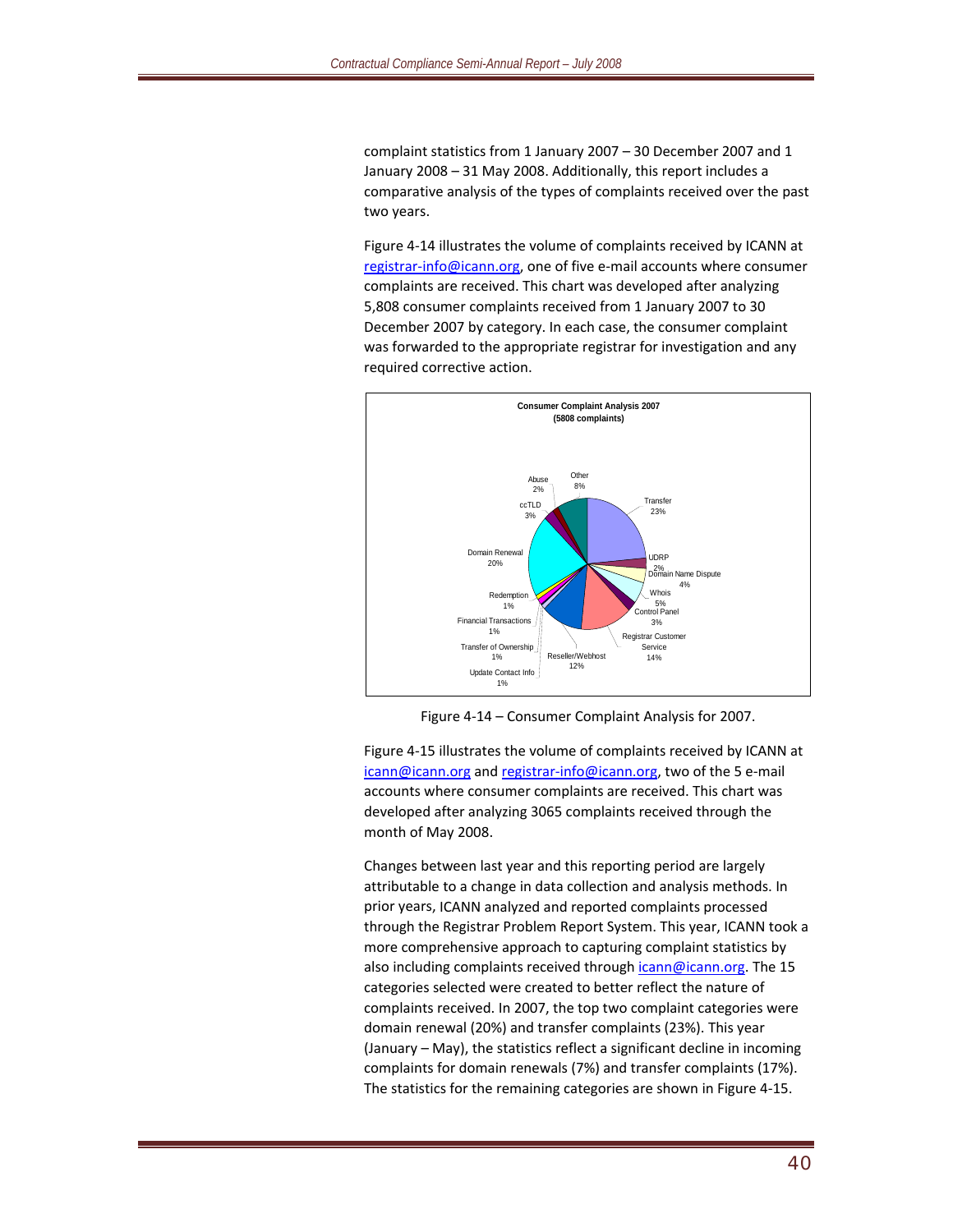

Figure 4‐15 – Consumer Complaint Analysis for January to May 2008.

# **4.6 Whois Data Accuracy Study**

### **4.6.1 Purpose of the Study**

With the goal of providing useful information to ICANN constituencies and the Internet community regarding Whois data accuracy, ICANN launched a Whois Data Accuracy Study in November 2007. The Whois Data Accuracy Study was designed to assess, with a standard degree of accuracy, the percentage of Whois data accuracy that exists within a representative sample of the gTLD population. This is the first study of this type to be conducted by ICANN. To allow sufficient time to complete planning, execution and analysis of findings, it is estimated that the study will take approximately 12 to 15 months to complete

#### **4.6.2 Progress**

With the assistance of a statistician, ICANN developed a sampling plan to extract a representative sample of domain names from the gTLD population. As part of the sampling plan, an algorithm was developed to determine the appropriate sample population size – one that provided acceptable accuracy and certainty levels. ICANN selected a sample from an infinitely large data base that provided a measure of accuracy to +/‐5% with a certainty of 95%. Next, staff randomly selected domain names in accordance with statistical sampling practices.

After randomly selecting a representative sample population of domain names and determining that the representative sample includes domain names with addresses in approximately 45 countries,

*ICANN is engaged in contract negotiations with a highly respected research institution to collaborate in developing a sampling plan and multistage methodology to determine the accuracy of the Whois data across all gTLDs.*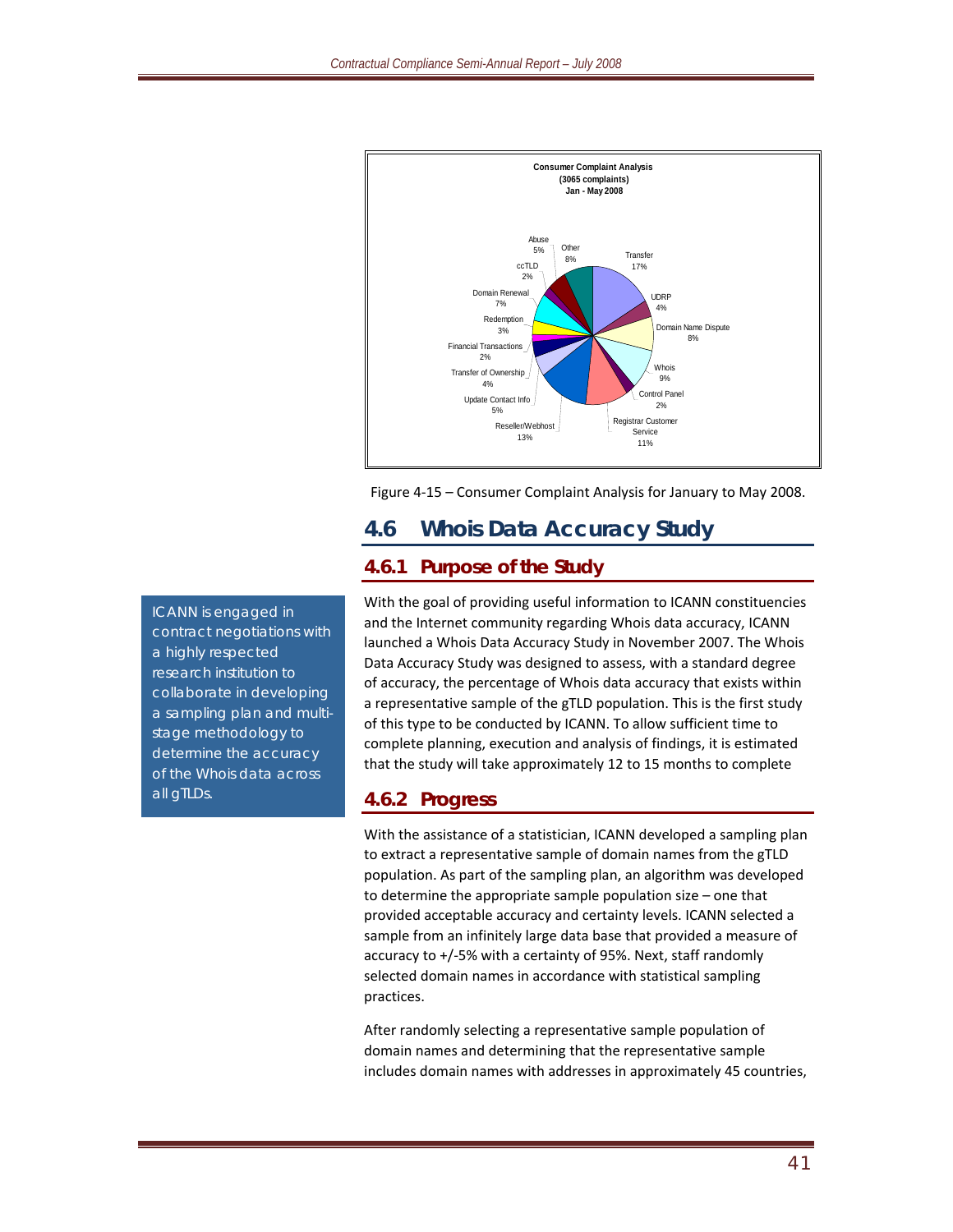staff commenced the process of clearly defining the methodology to verify the accuracy of each domain name Whois data set.

After completing a trial Whois data accuracy verification process for a small number of domain names, staff's results indicated a number of issues to be addressed in the actual survey. Additionally, staff documented several obstacles that made it extremely difficult to verify the accuracy of names and addresses.

In the interest of providing reliable and useful information regarding Whois data accuracy, it was determined that a credible entity with significant experience conducting name and address verifications should be consulted before continuing. Accordingly, ICANN staff undertook a search to find institutions that provide name and address verification services. After developing and transmitting a needs statement, ICANN received proposals from several companies that purported to provide name and address verification services and/or research analysis services. Staff is in advanced discussions with one organization.

#### **4.6.3 Next Steps**

ICANN is engaged in contract negotiations with a highly respected research institution to collaborate in developing a sampling plan and multi-stage methodology to determine the accuracy of the Whois data across all gTLDs.

## **4.7 UDRP Grievance Intake Process**

ICANN designed the UDRP Grievance Intake Process to help grievants who experience difficulty getting a registrar to comply with a Provider decision.

#### **4.7.1 When UDRP Grievances May Be Filed**

Grievants may only register a UDRP grievance with ICANN pursuant to the Intake Process after exhausting their administrative remedies as set forth in the UDRP*.* Parties wishing to file a grievance regarding the enforcement of an administrative decision must wait at least *fifteen business days after a Provider renders a final decision before they may file a grievance using ICANN's Grievance Intake System*. ICANN intends to provide parties with sufficient time to comply with administrative decisions and/or engage in settlement discussions.

#### **4.7.2 Filing a UDRP Grievance with ICANN**

Grievants eligible to file a UDRP grievance include the following:

- 1. Authorized agents,
- 2. Providers,

*ICANN designed the Grievance Intake Process to help grievants who experience difficulty getting a registrars to comply with a Provider decision.*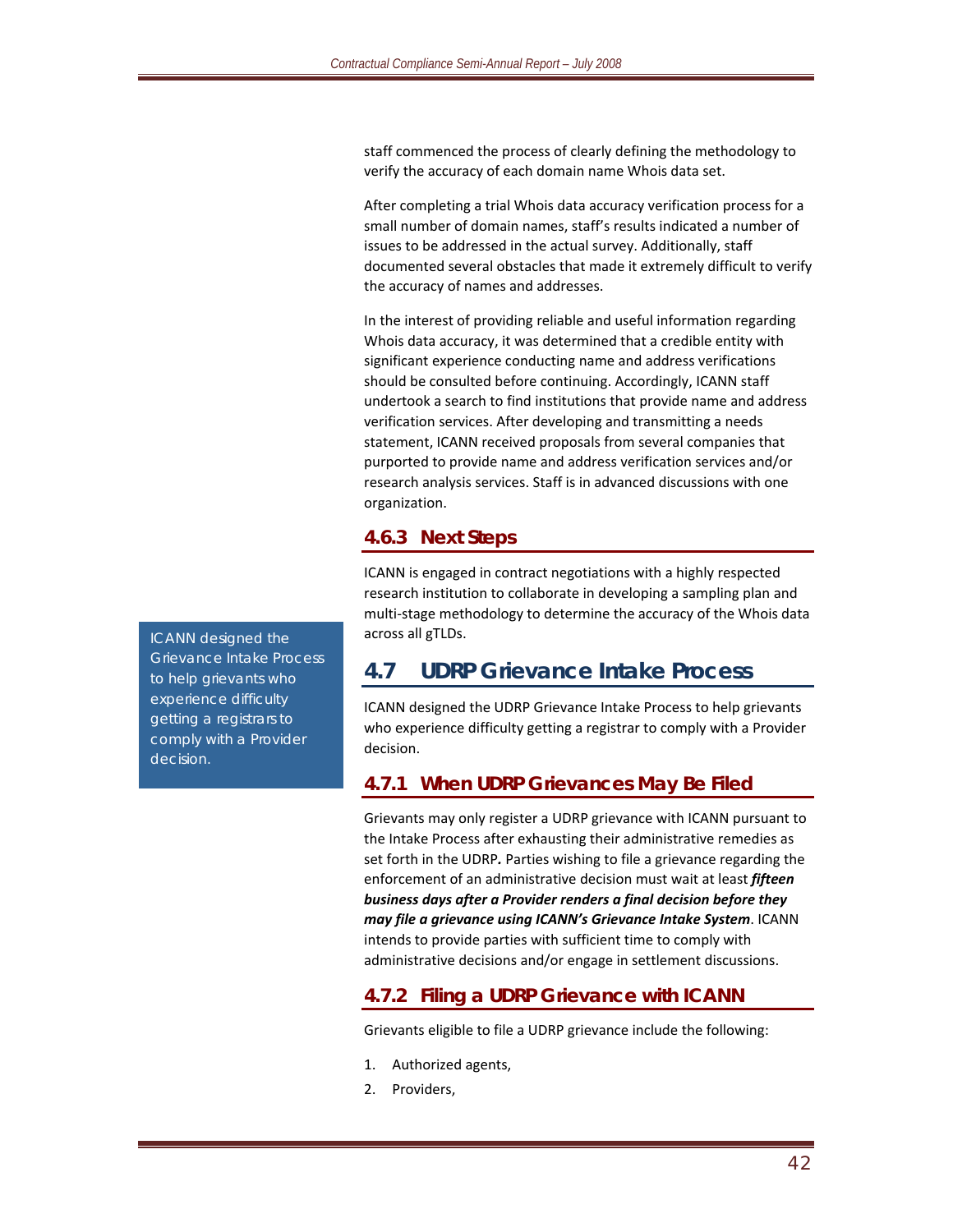- 3. Registrars,
- 4. UDRP complainants, and
- 5. UDRP respondents.

To file a grievance, the grievant must complete the applicable online form at http://www.internic.net/UDRPIntakeReportSystem.html

ICANN will e‐mail the grievant acknowledging receipt of the grievance within two business days of receiving the grievance. The e-mail transmission will include an ICANN grievance tracking number. This e‐ mail transmission will inform the grievant of ICANN's intent to transmit the grievant's information to the impacted‐registrar for resolution.

**Note** Often parties resolve UDRP grievances shortly after a registrar receives a notice from ICANN instructing the registrar to comply with the administrative decision. This negates the need for significant interaction between ICANN staff, the registrar and grievant. However, ICANN will monitor data from this system to assess trends and take action when appropriate.

#### **4.7.3 When UDRP Grievance Investigations Are Initiated**

If the grievant and impacted registrar do not resolve the matter within 10 business days from the initial grievance date, the grievant should use the ICANN tracking number to register a follow‐up grievance. ICANN designed a special webpage for follow‐up of UDRP grievances.

Upon receiving a follow‐up grievance, ICANN will launch its own investigation. ICANN will send an e‐mail transmission to the grievant within 10 business days from the follow-up grievance date. This e-mail transmission will contain the status of the investigation and whether ICANN requires additional time to investigate the grievance.

**Note** ICANN will use all information received pursuant to the grievance intake process in whatever matter it deems necessary to resolve the dispute.

#### **4.7.4 Grievance Closure**

At the end of the investigation period, ICANN will inform the grievant of its conclusions, which shall include ICANN's final determination, recommendations, if any, and a statement regarding whether ICANN considers the matter closed.